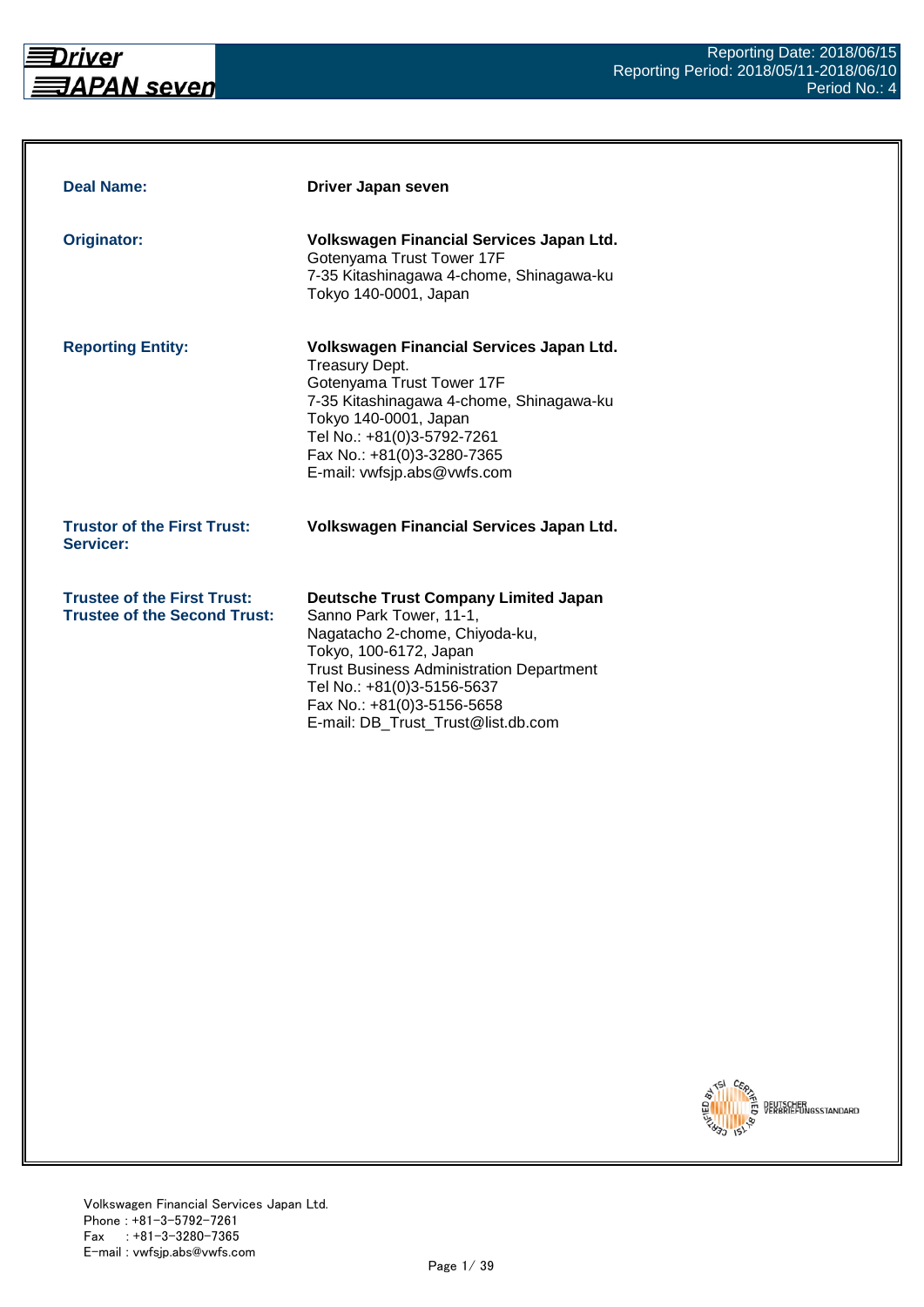#### **Contents**

| <b>Page</b> Tables of Contents                                 |
|----------------------------------------------------------------|
| 1 Front Page                                                   |
| 2 Contents                                                     |
| <b>3 Deal Overview</b>                                         |
| 4 Deal Overview: Counterparties I                              |
| <b>5 Deal Overview: Counterparties II</b>                      |
| 6 Information regarding the TBI and ABL to the Second Trust    |
| <b>7</b> Pool Information                                      |
| <b>8</b> Available Distribution                                |
| 9 Waterfall                                                    |
| <b>10 Credit Enhancement</b>                                   |
| 11 Cumulative Gross Loss Ratio & Performance Trigger           |
| 12 Cumulative Gross Loss Ratio & Performance Trigger (Chart)   |
| 13 Default & Delinquencies                                     |
| 14 Run Out Schedule (Previous)                                 |
| 15 Run Out Schedule                                            |
| 16 Expected Amortization to the Second Trust                   |
| 17 Sub-Servicer                                                |
| 18 Brand                                                       |
| 19 New and Used                                                |
| 20 Product Type                                                |
| 21 RV                                                          |
| 22 Brand New and Used                                          |
| 23 Customer Type                                               |
| 24 Outstanding Discounted Principal Balance                    |
| <b>25 Original Principal Amount</b>                            |
| 26 Interest Rate paid by the Obligor                           |
| 27 Original Term                                               |
| <b>28 Remaining Term</b>                                       |
| 29 Seasoning                                                   |
| 30 Type of Car                                                 |
| 31 Brand and Model                                             |
| 32 Geographic Dist. by Prefecture                              |
| <b>33 Obligor Concentration</b>                                |
| <b>34 Contract Start Month</b><br><b>35 Contract End Month</b> |
|                                                                |
| <b>36 Monthly payment</b>                                      |
| 37 Bonus payment                                               |
| 38 Mortor Type                                                 |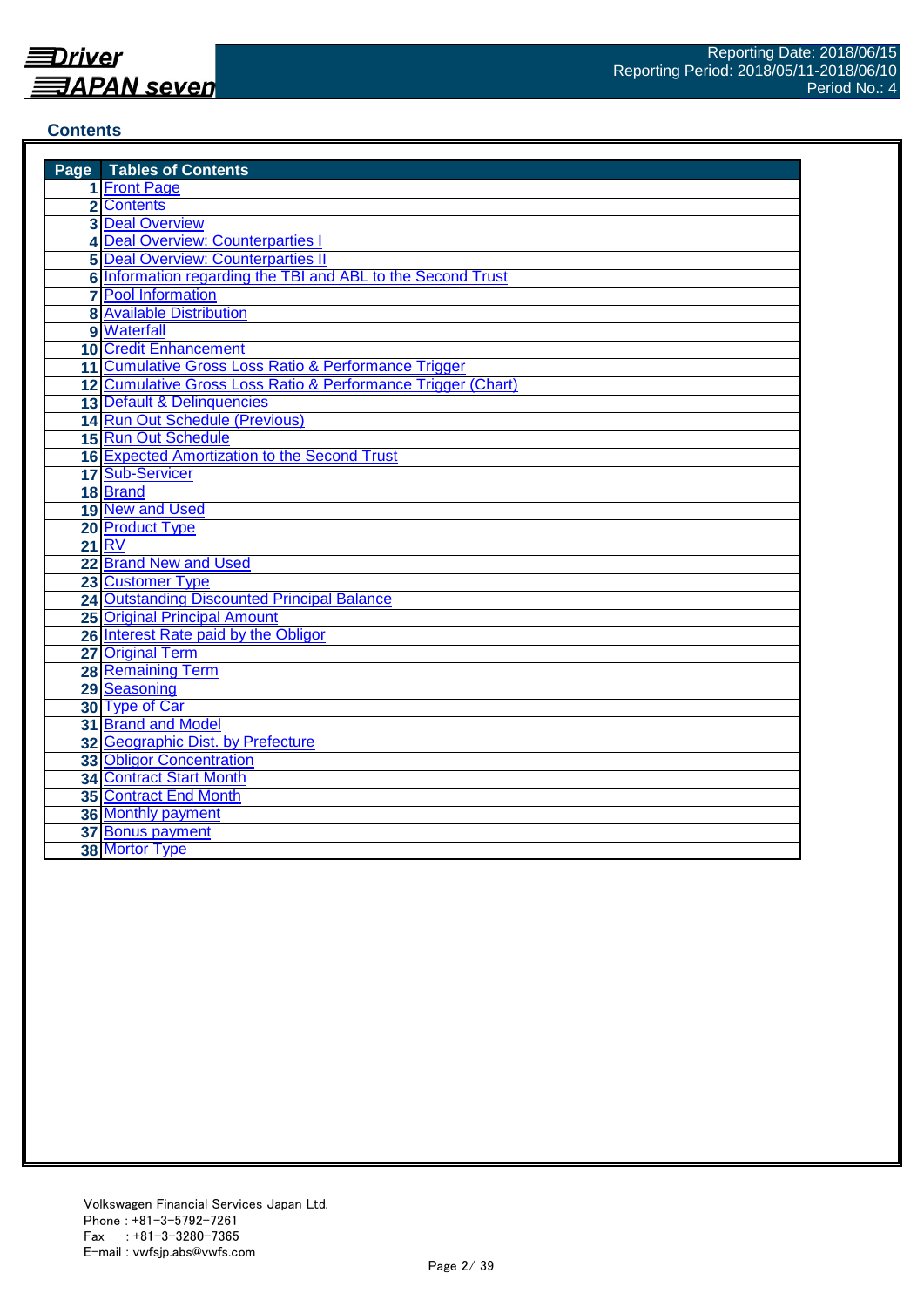#### **Deal Overview**

| <b>Cut Off Date:</b>                | 2018/02/10 |    |                                           |            |
|-------------------------------------|------------|----|-------------------------------------------|------------|
| <b>Trust Commencement Date:</b>     | 2018/03/23 |    | <b>Legal Maturity of the First Trust:</b> | 2026/06/26 |
| <b>Monthly Period:</b>              | 2018/05/11 | to | 2018/06/10                                |            |
| <b>Reporting Date:</b>              | 2018/06/15 |    |                                           |            |
| <b>Reporting Frequency:</b>         | monthly    |    |                                           |            |
| <b>Period No.:</b>                  | 4          |    |                                           |            |
| <b>Remittance Date:</b>             | 2018/06/22 |    |                                           |            |
| <b>Advance Payment Date:</b>        | 2018/06/22 |    |                                           |            |
| <b>Cash Adjustment Date:</b>        | 2018/06/22 |    |                                           |            |
| <b>Additional Entrustment Date:</b> | 2018/06/26 |    |                                           |            |
| <b>Trust Calculation Date:</b>      | 2018/06/26 |    |                                           |            |
| <b>Trust Calculation Period:</b>    | 2018/05/25 | to | 2018/06/26                                |            |
| <b>First Trust Payment Date:</b>    | 2018/06/27 |    |                                           |            |
| <b>Second Trust Payment Date:</b>   | 2018/06/28 |    |                                           |            |
| <b>Interest Calculation Period:</b> | 2018/05/29 | to | 2018/06/28                                |            |
| <b>Next Reporting Date:</b>         | 2018/07/18 |    |                                           |            |

## **Pool information at the Initial Cut off Date**

|                         | <b>Contracts</b> | Number of Outstanding Discounted<br>Principal Balance <sup>1</sup> | <b>Outstanding Nominal</b><br><b>Balance</b> |
|-------------------------|------------------|--------------------------------------------------------------------|----------------------------------------------|
| <b>Outstanding Pool</b> | 25,466           | 58,823,742,157 JPY                                                 | 61,652,388,600 JPY                           |

| <b>Credit Type</b>    | of Loans    | <b>Percentage Outstanding Discounted</b><br><b>Principal Balance</b> | <b>Percentage of Balance</b> |
|-----------------------|-------------|----------------------------------------------------------------------|------------------------------|
| <b>Balloon</b>        | 79.91 %     | 52,580,850,830 JPY                                                   | 89.39 %                      |
| Equal Instalment Loan | 20.09 %     | 6,242,891,327 JPY                                                    | 10.61 %                      |
| <b>Total</b>          | $100.00 \%$ | 58,823,742,157 JPY                                                   | 100.00 %                     |

| <b>Type of Car</b> | of Loans | <b>Percentage Outstanding Discounted</b><br><b>Principal Balance</b> | <b>Percentage of Balance</b> |
|--------------------|----------|----------------------------------------------------------------------|------------------------------|
| <b>New</b>         | 65.02 %  | 44,831,636,726 JPY                                                   | 76.21 %                      |
| Used               | 34.98 %  | 13,992,105,431 JPY                                                   | 23.79 %                      |
| <b>Total</b>       | 100.00 % | 58,823,742,157 JPY                                                   | 100.00%                      |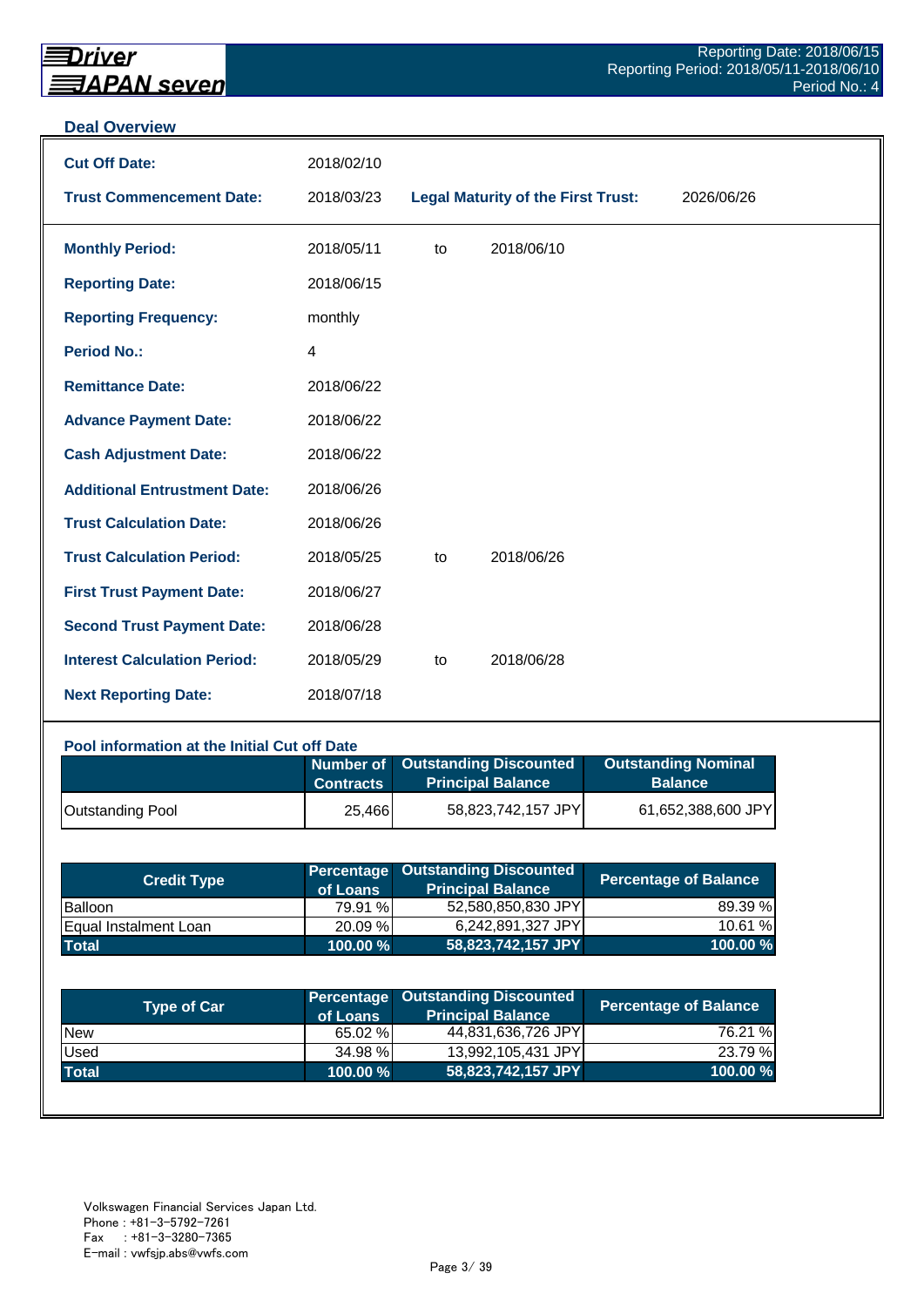## **Deal Overview: Counterparties I**

|                                                                                                                                             | Rating         |                |               |              |                |               |                |               |               |
|---------------------------------------------------------------------------------------------------------------------------------------------|----------------|----------------|---------------|--------------|----------------|---------------|----------------|---------------|---------------|
|                                                                                                                                             |                | <b>Moody's</b> |               | <b>Fitch</b> |                |               | <b>R&amp;I</b> |               |               |
| <b>Joint Lead Managers:</b>                                                                                                                 | Long<br>Term   | Short<br>Term  | Outlook       | Long<br>Term | Short<br>Term  | Outlook       | Long<br>Term   | Short<br>Term | Outlook       |
| Mizuho Securities Co., Ltd.<br>Otemachi Tower, 5-5,<br>Otemachi 1-chome,<br>Chiyoda-ku,<br>Tokyo 100-8176, Japan                            | A <sub>1</sub> | $P-1$          | <b>Stable</b> | n.a.         | n.a.           | n.a.          | AA-            | $a-1+$        | <b>Stable</b> |
| <b>BNP Paribas Securities (Japan) Limited</b><br>GranTokyo North Tower, 9-1,<br>Marunouchi 1-chome,<br>Chiyoda-ku,<br>Tokyo 100-6740, Japan | n.a.           | n.a.           | n.a.          | n.a.         | n.a.           | n.a.          | n.a.           | n.a.          | n.a.          |
| <b>Trust Management Account Bank:</b><br><b>MUFG Bank, Ltd.</b><br>4-2 Toranomon 1-chome,<br>Minato-ku<br>Tokyo 105-0001, Japan             | A <sub>1</sub> | $P-1$          | <b>Stable</b> | A            | F <sub>1</sub> | <b>Stable</b> | AA-            | $a-1+$        | Stable        |

#### **Originator: Trustor of the First Trust: Servicer: Volkswagen Financial Services Japan Ltd.** Gotenyama Trust Tower 17F 7-35 Kitashinagawa 4-chome, Shinagawa-ku Tokyo 140-0001, Japan

#### **Trustee of the First Trust:**

**Trustee of the Second Trust: Deutsche Trust Company Limited Japan** Attn.: Driver Japan Seven Trust Business Administration Department

#### **ABL Lender to the First Trust:**

**Trustor of the Second Trust:** Mizuho Securities Co., Ltd.

#### **Seller of the Trust Beneficial**

**Interest of the Second Trust** Mizuho Securities Co., Ltd. BNP Paribas Securities (Japan) Limited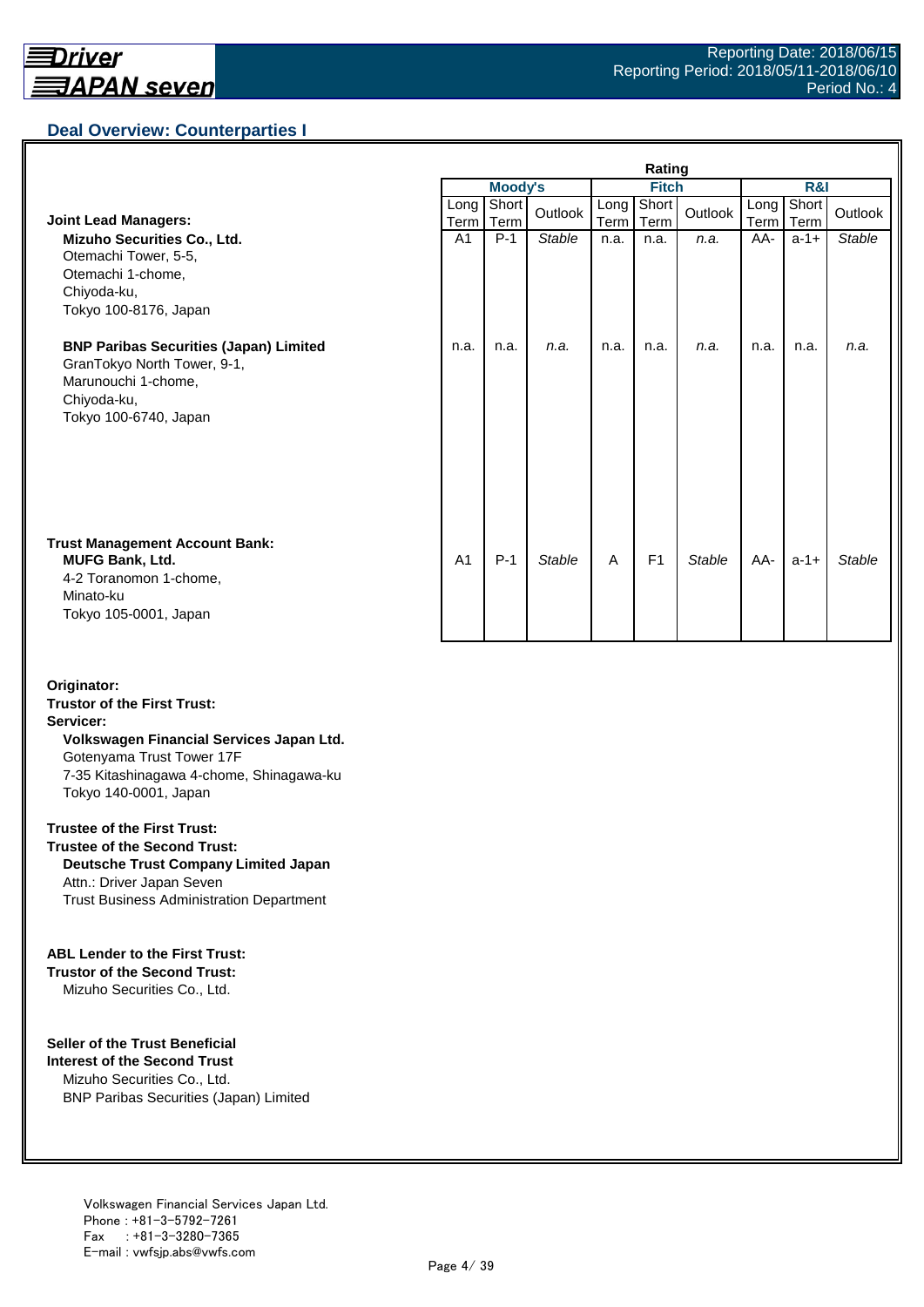#### **Deal Overview: Counterparties II**

#### **Rating Agencies:**

**Moody's SF Japan K.K.** Attn.: Driver Japan seven Structure Finance Group Monitoring Division 5-1 Atago 2-chome, Minato-ku Tokyo 105-6220, Japan E-mail: monitor.msfj@moodys.com

#### **Fitch Ratings Japan Limited**

Attn.: Driver Japan seven Structured Finance Kojimachi Crystal City East Wing 3rd Floor, 4-8 Kōjimachi, Chiyoda-ku, Tokyo 102-0083, Japan E-mail: tokyo.surveillance@fitchratings.com

#### **Rating and Investment Information, Inc.**

Attn.: Monitoring Group Department: Structured Finance Department TERRACE SQUARE, 3-22, Kanda Nishikicho, Chiyoda-ku, Tokyo 101-0054, Japan E-mail: sfmonitor@r-i.co.jp

|                                         | Rating |         |               |       |              |               |                    |      |         |  |
|-----------------------------------------|--------|---------|---------------|-------|--------------|---------------|--------------------|------|---------|--|
| <b>Rating of VW</b>                     |        | Moody's |               |       | <b>Fitch</b> |               |                    | R&I  |         |  |
|                                         | Short  | Long I  | Outlook       | Short | Long         | Outlook       | Short              | Long | Outlook |  |
|                                         | Term   | Term    |               | Term. | Term         |               | <sup>⊤</sup> erm i | Term |         |  |
|                                         |        |         |               |       |              |               |                    |      |         |  |
| <b>Volkswagen Financial Services AG</b> | $P-2$  | A3      | <b>Stable</b> | n.a.  | n.a.         | n.a.          | n.a.               | n.a. | n.a.    |  |
|                                         |        |         |               |       |              |               |                    |      |         |  |
| Volkswagen AG                           | $P-2$  | A3      | Stable        | F2    | BBB+         | <b>Stable</b> | n.a.               | n.a. | n.a.    |  |
|                                         |        |         |               |       |              |               |                    |      |         |  |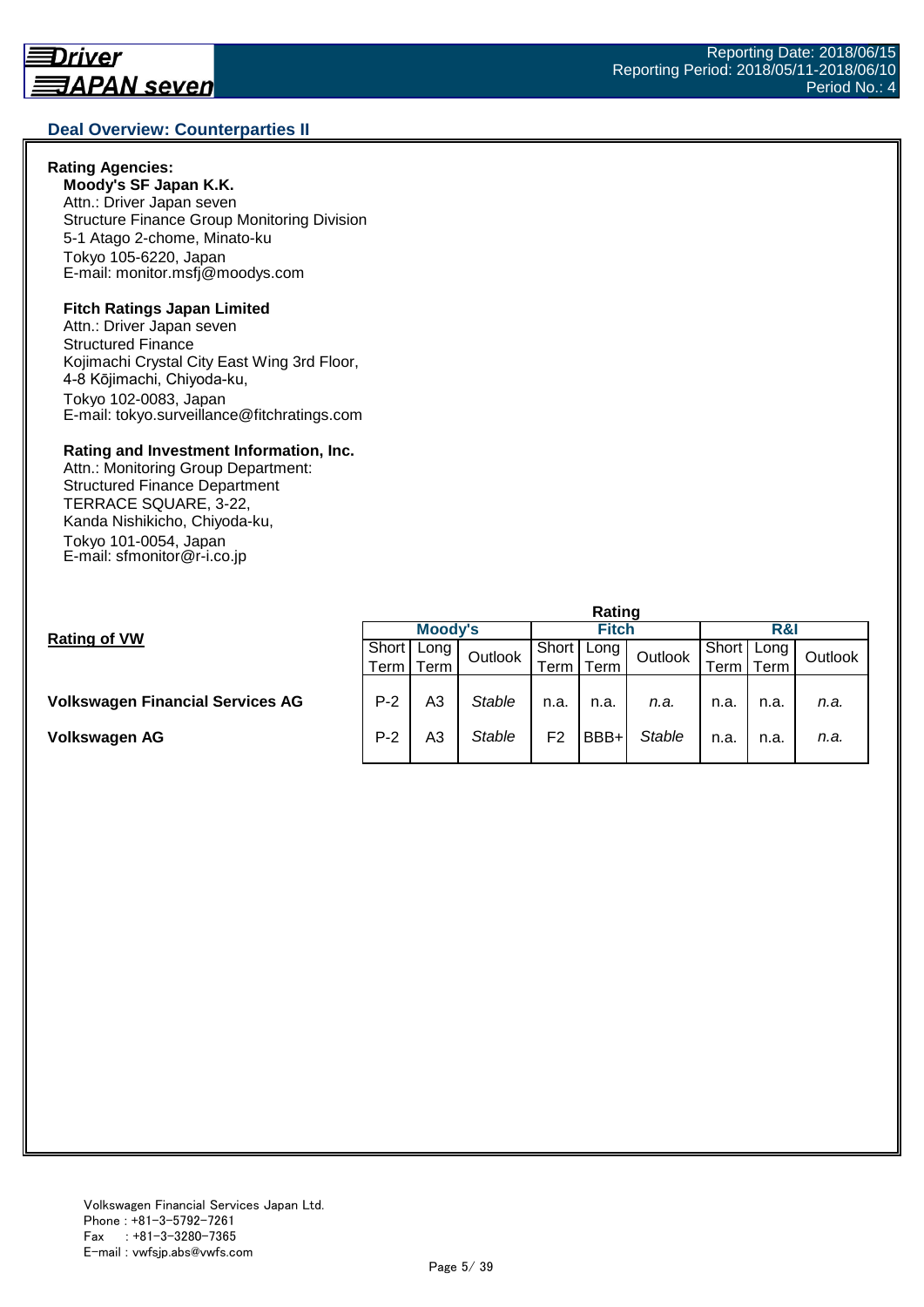# Driver

# **ヨAPAN seven**

## **Information regarding Trust Beneficial Interest of the Second Trust & Asset Backed Loan to the Second Trust**

| <b>Rating Details</b>               | <b>TBI</b>                | <b>ABL</b>                            |
|-------------------------------------|---------------------------|---------------------------------------|
| <b>Rating at Issue Date</b>         |                           |                                       |
| Moody's                             | Aaa(sf)                   | Aaa(sf)                               |
| Fitch                               | AAAsf                     | AAAsf                                 |
| R&I                                 | AAA                       | AAA                                   |
| <b>Current Rating</b>               |                           |                                       |
| Moody's                             | Aaa(sf)                   | Aaa(sf)                               |
| Fitch                               | AAAsf                     | AAAsf                                 |
| R&I                                 | AAA                       | AAA                                   |
| <b>Information on TBI &amp; ABL</b> | TBI                       | <b>ABL</b>                            |
| <b>Initial Balance</b>              |                           | 41,500,000,000 JPY 13,500,000,000 JPY |
| <b>Expected Maturity Date</b>       | 2022/05/30                | 2022/05/30                            |
| Legal Maturity of the Second Trust  | 2026/06/29                | 2026/06/29                            |
| <b>Payment Dates</b>                | 28th                      | 28th                                  |
| <b>Business Day Convention</b>      | <b>Modified Following</b> | <b>Modified Following</b>             |
| Listing                             | None                      |                                       |
| <b>Information on Interest</b>      | TBI                       | <b>ABL</b>                            |
| Fixed/Floating                      | Fixed                     | Fixed                                 |
| <b>Current Coupon</b>               | 0.17%                     | 0.17%                                 |
| Day Count Convention                | 30/360                    | 30/360                                |

## **Selling Restriction**

The holders of the Beneficial Interest and the ABL Lenders\* are prohibited from dividing, assigning, pledging or creating any other security interest over any of the Beneficial Interest and the Asset Backed Loans without the prior written approval of the Trustee of the Second Trust.

(\*)The holders of the Beneficial Interest and the ABL Lenders are limited to specified investors (*tokutei toushika* ) as defined under Paragraph 31 of Article 2 of the Financial Instruments and Exchange Act (Law no.25 of 1948 as amended).

## **Clean-Up Call**

VWFS Japan as the Trustor of the First Trust has a right at its option to exercise a clean-up call to repurchase of all, but not part, of the outstanding Auto Loan Receivables from the Trustee of the First Trust on any Trust Calculation Date, the Discounted Principal Balance of all outstanding Auto Loan Receivables is expected to be less than ten percent (10%) of the Discounted Principal Balance of the Initial Auto Loan Receivables as of the Initial Cut-off Date after the distribution pursuant to Article 18.1 of the First Trust Agreement on the immediately following First Trust Payment Date.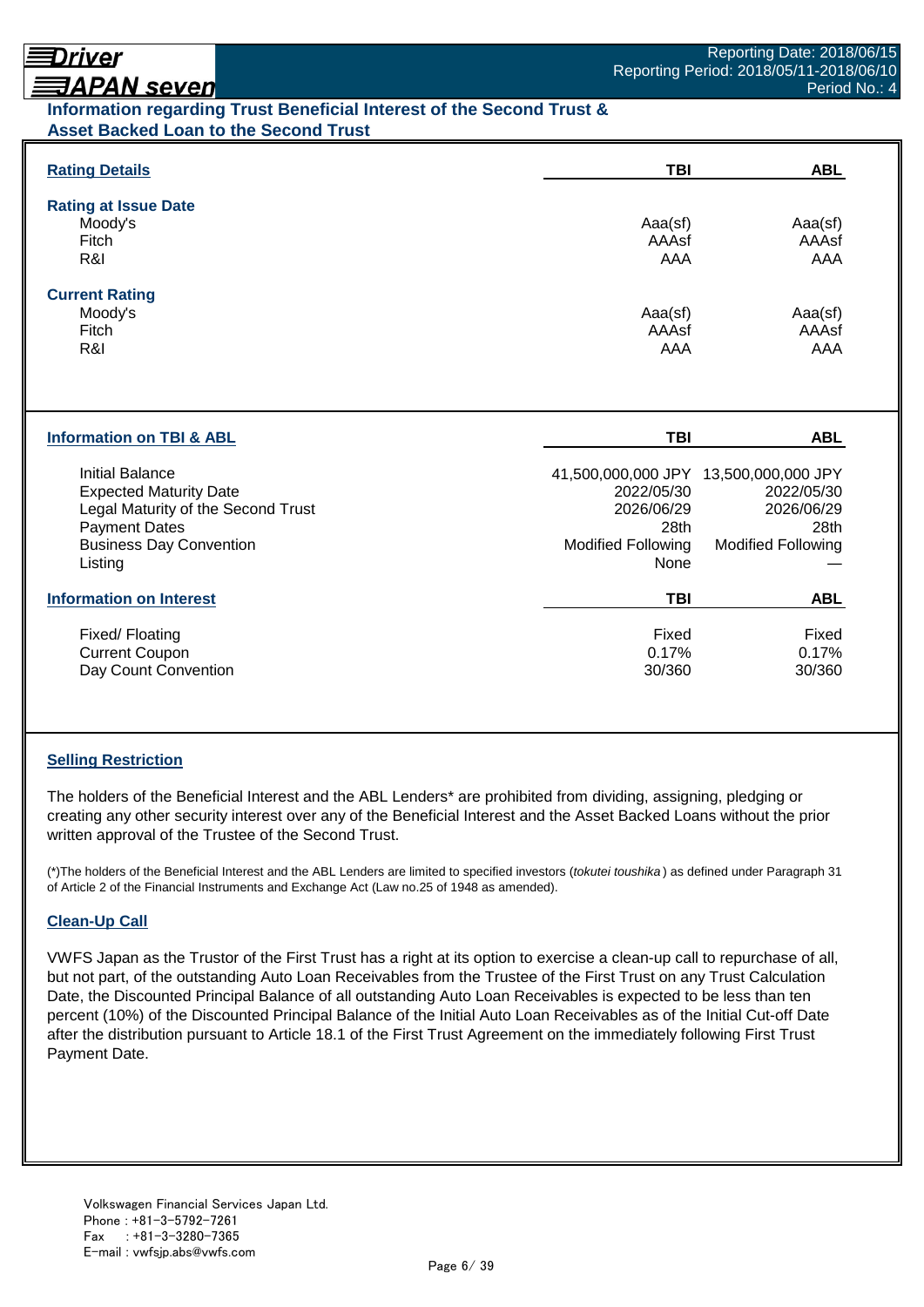## **Pool Information**

#### **Pool Balance on Initial Cut-Off Date**

| <b>Status</b>                | <b>Number of</b><br><b>Contracts</b> | Outstanding<br><b>Discounted</b><br><b>Principal Balance</b> |
|------------------------------|--------------------------------------|--------------------------------------------------------------|
| Normal                       | 25,466                               | 58,823,742,157 JPY                                           |
| Cancellation                 | O                                    | 0 JPY                                                        |
| Early Termination            | 0                                    | 0 JPY                                                        |
| <b>Defaulted Receivables</b> | 0                                    | 0 JPY                                                        |
| Matured                      | 0                                    | 0 JPY                                                        |
| <b>Refinance Option</b>      | 0                                    | 0 JPY                                                        |
| Repurchase                   | ი                                    | 0 JPY                                                        |
| <b>Total</b>                 | 25.466                               | 58,823,742,157 JPY                                           |

#### **Pool Balance before entrustment of Additional Auto Loan Receivables**

| <b>Status</b>            | <b>Number of</b><br><b>Contracts</b><br>on previous EoP | <b>Outstanding</b><br><b>Discounted</b><br><b>Principal Balance</b><br>on previous EoP | <b>Number of</b><br><b>Contracts</b><br>"as Collections"<br>during the<br>Period* | Outstanding<br><b>Discounted</b><br><b>Principal Balance</b><br>"as Collections"<br>relevant Monthly during the relevant<br><b>Monthly Period*</b> | <b>Number of</b><br><b>Contracts</b><br><b>EoP</b> before<br>entrustment of<br><b>Additional Auto</b><br>Loan<br><b>Receivables</b> | <b>Outstanding</b><br><b>Discounted</b><br><b>Principal Balance</b><br><b>EoP</b> before<br>entrustment of<br><b>Additional Auto</b><br><b>Loan Receivables</b> |
|--------------------------|---------------------------------------------------------|----------------------------------------------------------------------------------------|-----------------------------------------------------------------------------------|----------------------------------------------------------------------------------------------------------------------------------------------------|-------------------------------------------------------------------------------------------------------------------------------------|-----------------------------------------------------------------------------------------------------------------------------------------------------------------|
| Normal                   | 26.495                                                  | 59,236,293,591 JPY                                                                     | 26.146                                                                            | 890.887.881 JPY                                                                                                                                    | 26.146                                                                                                                              | 57,863,343,572 JPY                                                                                                                                              |
| Cancellation             |                                                         | 0 JPY                                                                                  |                                                                                   | 0 JPY                                                                                                                                              |                                                                                                                                     | 0 JPY                                                                                                                                                           |
| <b>Early Termination</b> |                                                         | 0 JPY                                                                                  | 197                                                                               | 404,826,926 JPY                                                                                                                                    |                                                                                                                                     | 0 JPY                                                                                                                                                           |
| Defaulted Receivables    |                                                         | 0 JPY                                                                                  |                                                                                   | 0 JPY                                                                                                                                              |                                                                                                                                     | 0 JPY                                                                                                                                                           |
| Matured                  |                                                         | 0 JPY                                                                                  | 136                                                                               | 56,301,233 JPY                                                                                                                                     |                                                                                                                                     | 0 JPY                                                                                                                                                           |
| <b>Refinance Option</b>  |                                                         | 0 JPY                                                                                  | 16                                                                                | 20.933.979 JPY                                                                                                                                     |                                                                                                                                     | 0 JPY                                                                                                                                                           |
| Repurchase               |                                                         | 0 JPY                                                                                  |                                                                                   | 0 JPY                                                                                                                                              |                                                                                                                                     | 0 JPY                                                                                                                                                           |
| <b>Total</b>             | 26.495                                                  | 59,236,293,591 JPY                                                                     | 26,495                                                                            | 1.372.950.019 JPY                                                                                                                                  |                                                                                                                                     | 26,146 57,863,343,572 JPY                                                                                                                                       |

#### **Pool Balance after entrustment of Additional Auto Loan Receivables**

| <b>Status</b>            | <b>Number of</b><br><b>Contracts</b><br>EoP before<br>entrustment of<br><b>Additional Auto</b><br>Loan<br><b>Receivables</b> | <b>Outstanding</b><br><b>Discounted</b><br><b>Principal Balance</b><br><b>EoP</b> before<br>entrustment of<br><b>Additional Auto</b><br><b>Loan Receivables</b> | Number of<br><b>Contracts</b><br>of Additional<br><b>Auto Loan</b><br><b>Receivables</b> | <b>Outstanding</b><br><b>Discounted</b><br><b>Principal Balance</b><br>of Additional Auto<br><b>Loan Receivables</b> | <b>Number of</b><br><b>Contracts EoP</b><br>after<br>entrustment of<br><b>Additional Auto</b><br>Loan<br><b>Receivables</b> | <b>Outstanding</b><br><b>Discounted</b><br><b>Principal Balance</b><br><b>EoP</b> after<br>entrustment of<br><b>Additional Auto</b><br><b>Loan Receivables</b> |
|--------------------------|------------------------------------------------------------------------------------------------------------------------------|-----------------------------------------------------------------------------------------------------------------------------------------------------------------|------------------------------------------------------------------------------------------|----------------------------------------------------------------------------------------------------------------------|-----------------------------------------------------------------------------------------------------------------------------|----------------------------------------------------------------------------------------------------------------------------------------------------------------|
| Normal                   | 26.146                                                                                                                       | 57,863,343,572 JPY                                                                                                                                              | 626                                                                                      | 1,516,534,043 JPY                                                                                                    | 26.772                                                                                                                      | 59,379,877,615 JPY                                                                                                                                             |
| Cancellation             |                                                                                                                              | 0 JPY                                                                                                                                                           |                                                                                          | 0 JPY                                                                                                                |                                                                                                                             | 0 JPY                                                                                                                                                          |
| <b>Early Termination</b> |                                                                                                                              | 0 JPY                                                                                                                                                           |                                                                                          | 0 JPY                                                                                                                |                                                                                                                             | 0 JPY                                                                                                                                                          |
| Defaulted Receivables    |                                                                                                                              | 0 JPY                                                                                                                                                           |                                                                                          | 0 JPY                                                                                                                |                                                                                                                             | 0 JPY                                                                                                                                                          |
| Matured                  |                                                                                                                              | 0 JPY                                                                                                                                                           |                                                                                          | 0 JPY                                                                                                                |                                                                                                                             | 0 JPY                                                                                                                                                          |
| <b>Refinance Option</b>  |                                                                                                                              | 0 JPY                                                                                                                                                           |                                                                                          | 0 JPY                                                                                                                |                                                                                                                             | 0 JPY                                                                                                                                                          |
| Repurchase               |                                                                                                                              | 0 JPY                                                                                                                                                           |                                                                                          | 0 JPY                                                                                                                |                                                                                                                             | 0 JPY                                                                                                                                                          |
| <b>Total</b>             |                                                                                                                              | 26,146 57,863,343,572 JPY                                                                                                                                       | 626                                                                                      | 1,516,534,043 JPY                                                                                                    |                                                                                                                             | 26.772 59.379.877.615 JPY                                                                                                                                      |

#### **Limits on Eligibility Criteria**

| <b>Status Limits on Eligibility</b><br>Criteria (v) (including<br><b>Additional Entrustment)</b> | <b>Current</b><br><b>Exposure in %</b> | Limits in $%$ of the<br>aggregate<br><b>Discounted</b><br><b>Principal Balance</b><br>of the Auto Loan<br><b>Receivables</b><br>outstanding | <b>Status</b> |
|--------------------------------------------------------------------------------------------------|----------------------------------------|---------------------------------------------------------------------------------------------------------------------------------------------|---------------|
| on Used Purchased Vehicle                                                                        | 23.36 %                                | 35%                                                                                                                                         | OK            |
| on Non-VW Vehicles                                                                               | 0.02%                                  | 5 %                                                                                                                                         | OK            |
| on Balloon Payment                                                                               | 39.80 %                                | 50 %                                                                                                                                        | OK            |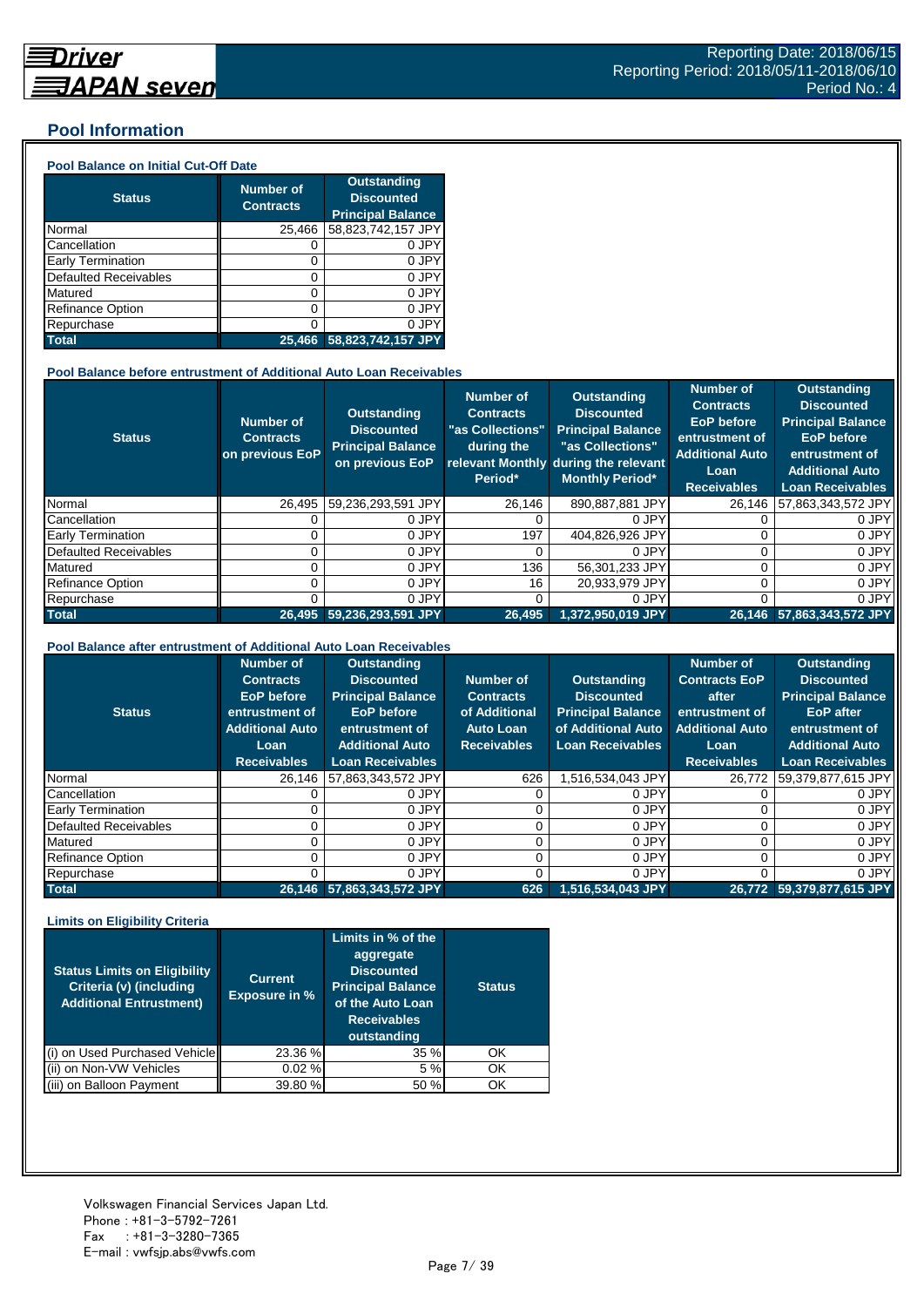

## **Driver**

#### **Outstanding Balances**

| <b>Monthly Period:</b>         | from       | 2018/05/11 to | 2018/06/10 |
|--------------------------------|------------|---------------|------------|
| <b>Reporting Date:</b>         | 2018/06/15 |               |            |
| <b>Trust Calculation Date:</b> | 2018/06/26 |               |            |

## **Outstanding Balances**

|                                                                              | <b>Number of</b><br><b>Contracts</b> | <b>Aggregate Amount</b><br>of the Discounted<br><b>Principal Balance</b> | <b>Aggregate Amount</b><br>of the Nominal<br><b>Balance</b> |
|------------------------------------------------------------------------------|--------------------------------------|--------------------------------------------------------------------------|-------------------------------------------------------------|
| Balance on the previous EoP                                                  |                                      |                                                                          | 26,495 59,236,293,591 JPY 61,924,387,200 JPY                |
| Balance after counting on the Collections during the relevant Monthly Period |                                      |                                                                          | 26,146 57,863,343,572 JPY 60,430,886,100 JPY                |
| Balance of Additional Auto Loan Receivables                                  | 6261                                 | 1,516,534,043 JPY                                                        | 1,594,587,800 JPY                                           |
| Aggregate Amount of Auto Loan Receivables                                    |                                      | 26,772 59,379,877,615 JPY 62,025,473,900 JPY                             |                                                             |

#### **Collections**

|                                                       | Number of<br><b>Contracts</b> | Aggregate Amount<br>of the Discounted<br><b>Principal Balance</b> | <b>Aggregate Amount</b><br>of the Nominal<br><b>Balance</b> |
|-------------------------------------------------------|-------------------------------|-------------------------------------------------------------------|-------------------------------------------------------------|
| <b>Collections: Amortization of current contracts</b> | 26,146                        | 890,887,881 JPY                                                   | 996,744,100 JPY                                             |
| <b>Collections: Cancellation</b>                      |                               | 0 JPY                                                             | 0 JPY                                                       |
| <b>Collections: Early Termination</b>                 | 197                           | 404,826,926 JPY                                                   | 405,260,187 JPY                                             |
| <b>Collections: Defaulted Receivables</b>             |                               | 0 JPY                                                             | 0 JPY                                                       |
| Collections: Matured                                  | 136                           | 56,301,233 JPY                                                    | 56,387,400 JPY                                              |
| <b>Collections: Refinance Option</b>                  | 16I                           | 20,933,979 JPY                                                    | 20,960,000 JPY                                              |
| Collections: Repurchase                               |                               | 0 JPY                                                             | 0 JPY                                                       |
| <b>Sum</b>                                            | 26,495                        | 1,372,950,019 JPY                                                 | 1,479,351,687 JPY                                           |

#### **Available Distribution Amount**

|     |                                                               | <b>Number of</b><br><b>Contracts</b> | <b>Aggregate Amount</b><br>of the Nominal<br><b>Balance</b> |
|-----|---------------------------------------------------------------|--------------------------------------|-------------------------------------------------------------|
| (a) | the Collections for the Monthly Period with respect to such   |                                      |                                                             |
|     | <b>Trust Calculation Date</b>                                 | 26,495                               | 1,479,351,687 JPY                                           |
| (b) | drawings from the Cash Collateral Ledger in accordance with   |                                      |                                                             |
|     | Article 18.3 of the First Trust Agreement                     |                                      | 0 JPY                                                       |
| (c) | net investment earnings from Eligible Investments             |                                      | 0 JPY                                                       |
| (d) | net proceeds from the sale or disposal of the Trust Assets of |                                      |                                                             |
|     | the First Trust                                               |                                      | 0 JPY                                                       |
| (e) | any amount which is carried over from the immediately         |                                      |                                                             |
|     | preceding Trust Calculation Date                              |                                      | 0 JPY                                                       |
|     | Sum                                                           | 26,495                               | 1,479,351,687 JPY                                           |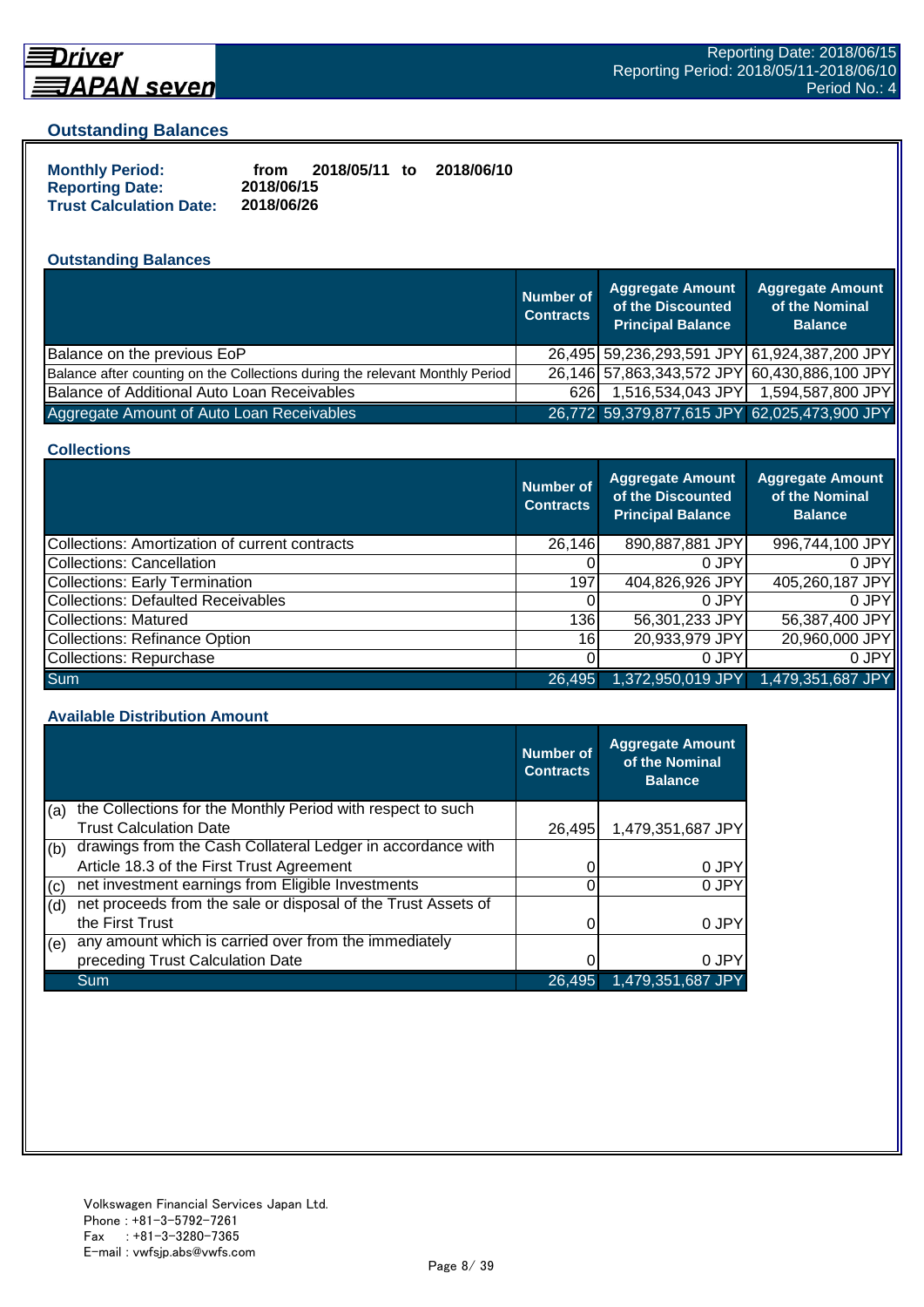## **Waterfall**

|     | There is no distinction between principal and interest, and all collections go through a single priority of payments                                                                                                                                                                                                                                                                                                                                                                                                                                                    |      |                   |                         |
|-----|-------------------------------------------------------------------------------------------------------------------------------------------------------------------------------------------------------------------------------------------------------------------------------------------------------------------------------------------------------------------------------------------------------------------------------------------------------------------------------------------------------------------------------------------------------------------------|------|-------------------|-------------------------|
|     |                                                                                                                                                                                                                                                                                                                                                                                                                                                                                                                                                                         |      | <b>Payment</b>    | <b>Remaining Amount</b> |
|     | <b>Available Distribution Amount</b>                                                                                                                                                                                                                                                                                                                                                                                                                                                                                                                                    | plus | 1,479,351,687 JPY | 1,479,351,687 JPY       |
| (a) | an amount necessary for the payment of all taxes and public charges to be paid to the<br>relevant public authority by the immediately following First Trust Payment Date.                                                                                                                                                                                                                                                                                                                                                                                               | less | 0 JPY             | 1,479,351,687 JPY       |
| (b) | an amount necessary for the payment of all Fees for the Trustee of the First Trust to be<br>paid to the Trustee of the First Trust by the immediately following First Trust Payment<br>Date.                                                                                                                                                                                                                                                                                                                                                                            | less | 533,125 JPY       | 1,478,818,562 JPY       |
| (c) | an amount necessary for the payment of the Servicing Fee to be paid to the Servicer<br>by the immediately following First Trust Payment Date.                                                                                                                                                                                                                                                                                                                                                                                                                           | less | 53,312,663 JPY    | 1,425,505,899 JPY       |
| (d) | an amount necessary for the payment of the Trust Expenses of the First Trust as<br>provided in Article 23.1 (including the Rating Fees, Costs of the Second Trust and<br>those fees not otherwise covered by (b) or (c) above) to be paid to the relevant party by<br>the immediately following First Trust Payment Date (including any amounts advanced<br>by the Trustee of the First Trust pursuant to Article23.3)                                                                                                                                                  | less | 549,865 JPY       | 1,424,956,034 JPY       |
| (e) | an amount necessary for the payment of overdue and unpaid interest on the Asset<br>Backed Loans to the First Trust (if any) to be paid to the Trustee of the Second Trust<br>by the immediately following First Trust Payment Date.                                                                                                                                                                                                                                                                                                                                     | less | 0 JPY             | 1,424,956,034 JPY       |
| (f) | an amount necessary for the payment to the Trustee of the Second Trust of interest on<br>the Asset Backed Loan to the First Trust accruing during the relevant Interest<br><b>Calculation Period</b>                                                                                                                                                                                                                                                                                                                                                                    | less | 7,791,666 JPY     | 1,417,164,368 JPY       |
| (g) | an amount necessary to top up the balance thereof until it is equal to the Cash<br>Collateral Ledger Target Balance                                                                                                                                                                                                                                                                                                                                                                                                                                                     | less | 0 JPY             | 1,417,164,368 JPY       |
| (h) | (i)<br>prior to the expiration of the Revolving Period: an amount necessary for the<br>redemption of any Additional Senior Beneficial Interest;                                                                                                                                                                                                                                                                                                                                                                                                                         |      |                   |                         |
|     | (ii)<br>following the expiration of the Revolving Period and prior to the occurrence of an<br>Early Amortization Event, an amount necessary for the payment to the Trustee of<br>the Second Trust of the Asset Backed Loan Principal Payment Amount for the<br>relevant First Trust Payment Date.                                                                                                                                                                                                                                                                       | less | 1,417,164,368 JPY | 0 JPY                   |
|     | (iii) following the occurrence of the Early Amortization Event, an amount necessary for<br>the payment to the Trustee of the Second Trust of the remaining principal balance<br>of the Asset Backed Loan to the First Trust.                                                                                                                                                                                                                                                                                                                                            |      |                   |                         |
| (i) | an amount necessary for the payment to the Trustee of the First Trust of any<br>Indemnified Amounts which are not compensated by the Trustor of the First Trust                                                                                                                                                                                                                                                                                                                                                                                                         | less | 0 JPY             | 0 JPY                   |
| (j) | an amount necessary for the payment to the Subordinated Beneficiary of the<br>Subordinated Beneficial Principal Payment Amount for the relevant First Trust Payment<br>Date.                                                                                                                                                                                                                                                                                                                                                                                            | less | 0 JPY             | 0 JPY                   |
| (k) | (i)<br>prior to the expiration of the Revolving Period, then (x) if a transfer is made under<br>(j) above, such remaining amount will be transferred to the Expenses Distribution<br>Ledger for payment to the Subordinated Beneficiary as a payment of earnings on<br>the Subordinated Beneficial Interest, and such payment shall be made on the First<br>Trust Payment Date immediately following such Trust Calculation Date or (y) if no<br>transfer is made under (j) above, such remaining amount will be carried forward to<br>the next Trust Calculation Date. |      |                   |                         |
|     | (ii)<br>following the expiration of the Revolving Period and prior to the occurrence of an<br>Early Amortization Event, then such remaining amount will be transferred to the<br>Expenses Distribution Ledger for payment to the Subordinated Beneficiary as a<br>payment of earnings on the Subordinated Beneficial Interest, and such payment<br>shall be made on the First Trust Payment Date immediately following such Trust<br>Calculation Date.                                                                                                                  | less | 0 JPY             | 0 JPY                   |
|     | (iii)<br>following the occurrence of an Early Amortization Event, the remaining amount in<br>the Trust Collection Ledger will be carried forward to the next Trust Calculation<br>Date.                                                                                                                                                                                                                                                                                                                                                                                 |      |                   |                         |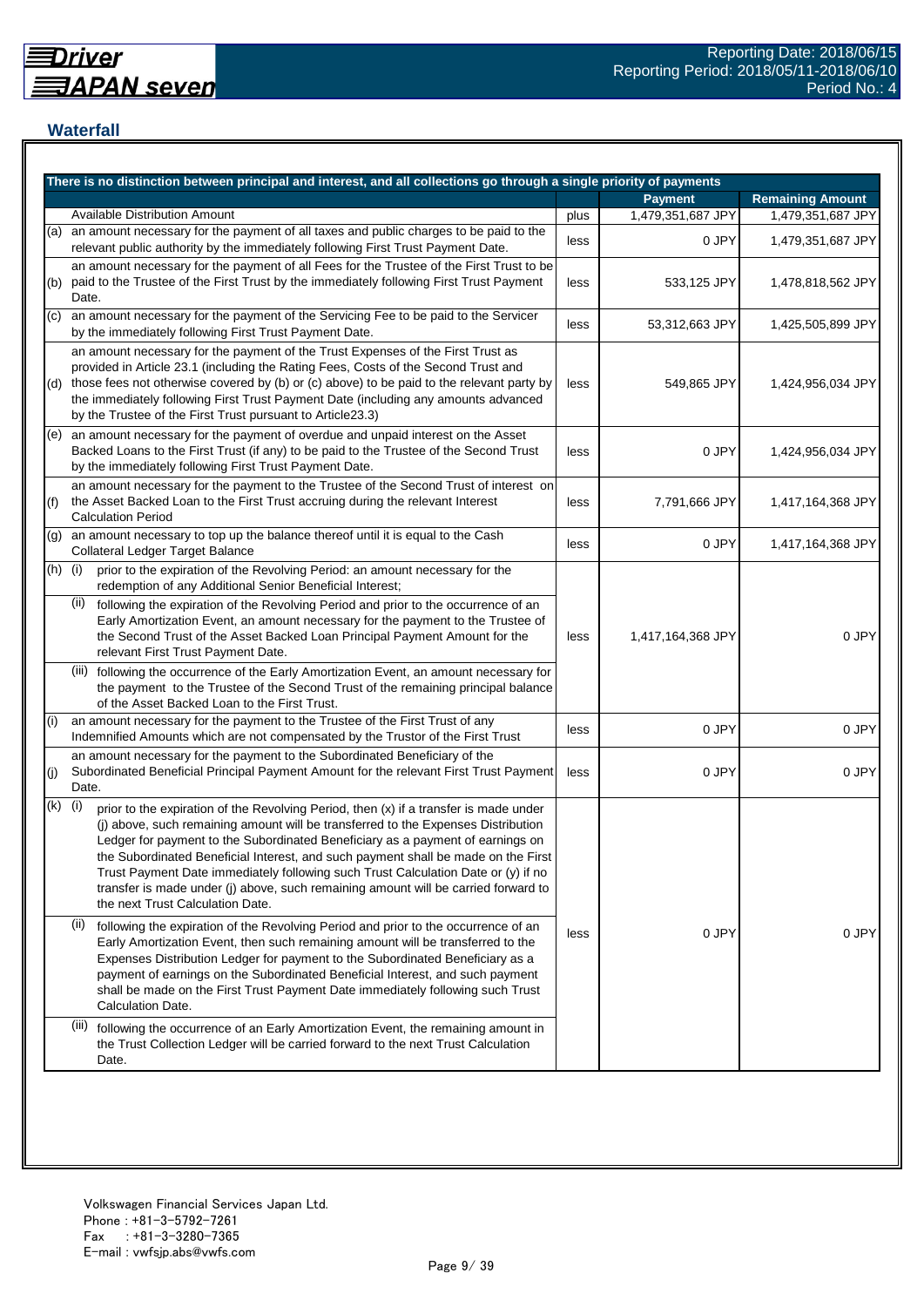## **Credit Enhancement**

| Subordinated Principal Balance as of the relevant First Trust Payment Date                                                                              |                                                                                    |                                                      |                                  |                                                      |
|---------------------------------------------------------------------------------------------------------------------------------------------------------|------------------------------------------------------------------------------------|------------------------------------------------------|----------------------------------|------------------------------------------------------|
|                                                                                                                                                         | Percentage of<br><b>Aggregate</b><br><b>Discounted</b><br><b>Principal Balance</b> | <b>Value</b>                                         |                                  |                                                      |
| the aggregate amount of the<br>(i)<br><b>Discounted Principal Balance</b><br>of all Auto Loan Receivables<br>outstanding                                |                                                                                    | 59,379,877,615 JPY                                   |                                  |                                                      |
| (ii) Asset Backed Loan Principal<br>Balance on the relevant First<br><b>Trust Payment Date</b>                                                          |                                                                                    | 55,000,000,000 JPY                                   |                                  |                                                      |
| Overcollateralization $( = (i) - (ii))$                                                                                                                 | 7.38 %                                                                             | 4,379,877,615 JPY                                    |                                  |                                                      |
| <b>Trust Collection Ledger which is</b><br>carried over from the immediately<br>preceding Trust Calculation Date                                        | 0.00%                                                                              | 0 JPY                                                |                                  |                                                      |
| The amount in the Cash Collateral<br>Ledger                                                                                                             | 0.52%                                                                              | 307,000,000 JPY                                      |                                  |                                                      |
| <b>Subordinated Principal Balance</b>                                                                                                                   | 7.89%                                                                              | 4,686,877,615 JPY                                    |                                  |                                                      |
| <b>Trust Management Account (TMA)</b>                                                                                                                   |                                                                                    | in JPY                                               | $+/-$                            | in JPY (previous)                                    |
| <b>Initial Balance on Cash Entrustment Date</b>                                                                                                         |                                                                                    | 307,000,000 JPY                                      |                                  |                                                      |
| <b>Outstanding Balance on First Trust Payment Date</b><br>(a) Expenses Distribution Ledger<br>(b) Trust Collection Ledger<br>(c) Cash Collateral Ledger |                                                                                    | 307,000,000 JPY<br>0 JPY<br>0 JPY<br>307,000,000 JPY | 0 JPY<br>0 JPY<br>0 JPY<br>0 JPY | 307,000,000 JPY<br>0 JPY<br>0 JPY<br>307,000,000 JPY |
| <b>Cash Collateral Ledger Target Balance</b>                                                                                                            |                                                                                    | 307,000,000 JPY                                      |                                  |                                                      |

#### **Calculation of Credit Enhancement**

Driver Japan seven's Credit Enhancement consists of the items listed above in the Subordinated Principal Balance as of the relevant date of determination (immediately following the First Trust Payment Date). The result provides an absolute value, which will be applied to the (amortized) Aggregate Discounted Principal Balance as of the end of the relevant date.

The transaction has a Revolving Period of 12 months until February 2019.

Asset Backed Loan Overcollateralization Percentage is (i) prior to the expiration of the Revolving Period, 8.5%, and (ii) following the expiration of the Revolving Period, 11.5%; provided, in each case no Credit Enhancement Increase Condition shall be in effect. After a Level 1 Credit Enhancement Increase Condition in effect, 17% and after a Level 2 Credit Enhancement Increase Condition is in effect, 100%.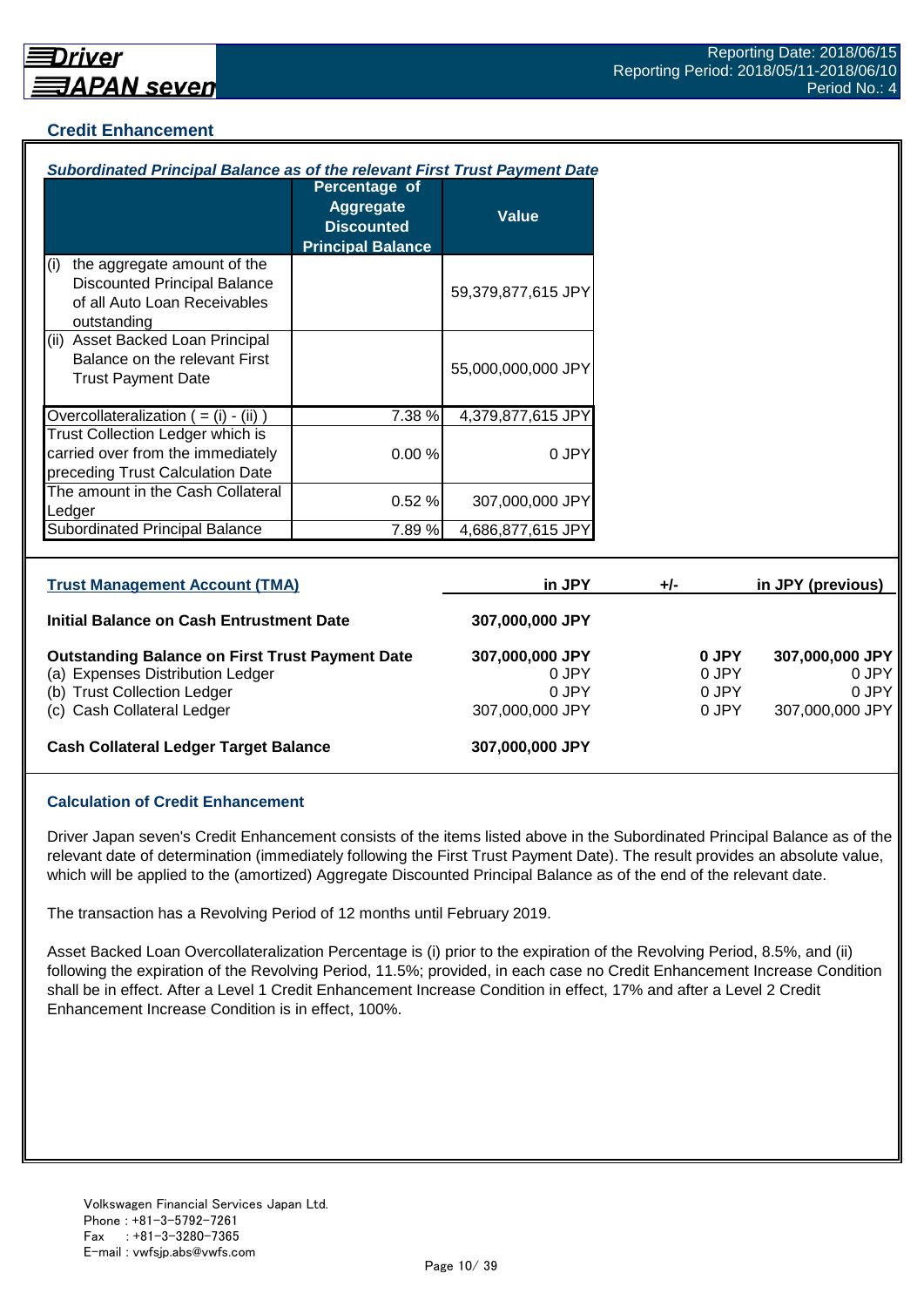## **Cumulative Gross Loss & Cumulative Repurchased Receivables**

| Number of<br><b>Write Offs</b><br><b>Contracts</b><br><b>Beginning of Period</b><br><b>Defaulted Receivables</b><br><b>End of Period</b><br>2<br><b>Cumulative Gross Loss Ratio</b><br>The sum of the Discounted Principal Balance of all Auto Loan<br>Receivables that have become Defaulted Receivables from the Initial<br>Cut-off Date through to the end of Monthly Period immediately<br>preceding the relevant Trust Calculation Date<br>The sum of (i) the aggregate Discounted Principal Balance of the Initial<br>Auto Loan Receivables as of the Initial Cut-off Date and (ii) the | <b>Cumulative Defaulted Receivables</b>                         |                    |
|-----------------------------------------------------------------------------------------------------------------------------------------------------------------------------------------------------------------------------------------------------------------------------------------------------------------------------------------------------------------------------------------------------------------------------------------------------------------------------------------------------------------------------------------------------------------------------------------------|-----------------------------------------------------------------|--------------------|
|                                                                                                                                                                                                                                                                                                                                                                                                                                                                                                                                                                                               |                                                                 |                    |
|                                                                                                                                                                                                                                                                                                                                                                                                                                                                                                                                                                                               |                                                                 | 5,116,805 JPY      |
|                                                                                                                                                                                                                                                                                                                                                                                                                                                                                                                                                                                               |                                                                 | 0 JPY              |
|                                                                                                                                                                                                                                                                                                                                                                                                                                                                                                                                                                                               |                                                                 | 5,116,805 JPY      |
|                                                                                                                                                                                                                                                                                                                                                                                                                                                                                                                                                                                               |                                                                 | 5,116,805 JPY      |
| Calculation Date of all Additional Auto Loan Receivables (if any)<br>entrusted on the Additional Entrustment Dates which fall six months<br>prior to the relevant Trust Calculation Date.                                                                                                                                                                                                                                                                                                                                                                                                     | aggregate Discounted Principal Balance as of the relevant Trust | 58,823,742,157 JPY |

#### **Performance Triggers**

Asset Backed Loan Overcollateralization Percentage was implemented to assure on a monthly basis that no cash is paid to lower steps in the waterfall unless there is sufficient Overcollateralization to support the transaction. The performance trigger in form of a Credit Enhancement Increase Condition will be activated when the Cumulative Gross

Loss Ratio exceeds the defined limits. In this case the Overcollateralization will be increased accordingly.

| Levels        | <b>Credit Enhancement increase condition</b>                  | <b>Credit Enhancement</b><br>increase condition in<br>place? |
|---------------|---------------------------------------------------------------|--------------------------------------------------------------|
|               | Cumulative Gross Loss Ratio exceeds 0.5% for any First Trust  |                                                              |
| Level 1 (i)   | Payment Date on or prior to August 2018                       | no                                                           |
|               | Cumulative Gross Loss Ratio exceeds 0.8% for any First Trust  |                                                              |
| Level 1 (ii)  | Payment Date from September 2018 to May 2019                  | no                                                           |
|               | Cumulative Gross Loss Ratio exceeds 1.15% for any First Trust |                                                              |
| Level 1 (iii) | Payment Date from June 2019 to February 2020                  | no                                                           |
| Level 2       | Cumulative Gross Loss Ratio exceeds 1.6% for any First Trust  |                                                              |
|               | <b>Payment Date</b>                                           | no                                                           |

|                                                                    | <b>Asset Backed Loan</b><br>Overcollateralization<br>Percentage |
|--------------------------------------------------------------------|-----------------------------------------------------------------|
| Prior to the expiration of the Revolving Period                    | 8.50%                                                           |
| (No Credit Enhancement Increase Condition is in effect)            |                                                                 |
| Following the expiration of Revolving Period                       |                                                                 |
| (No Credit Enhancement Increase Condition is in effect)            | 11.50 %                                                         |
| After a Level 1 Credit Enhancement Increase Condition is in effect | 17.00 %                                                         |
| After a Level 2 Credit Enhancement Increase Condition is in effect | 100.00%                                                         |
| <b>Current Asset Backed Loan Overcollateralization Percentage</b>  | 7.38%                                                           |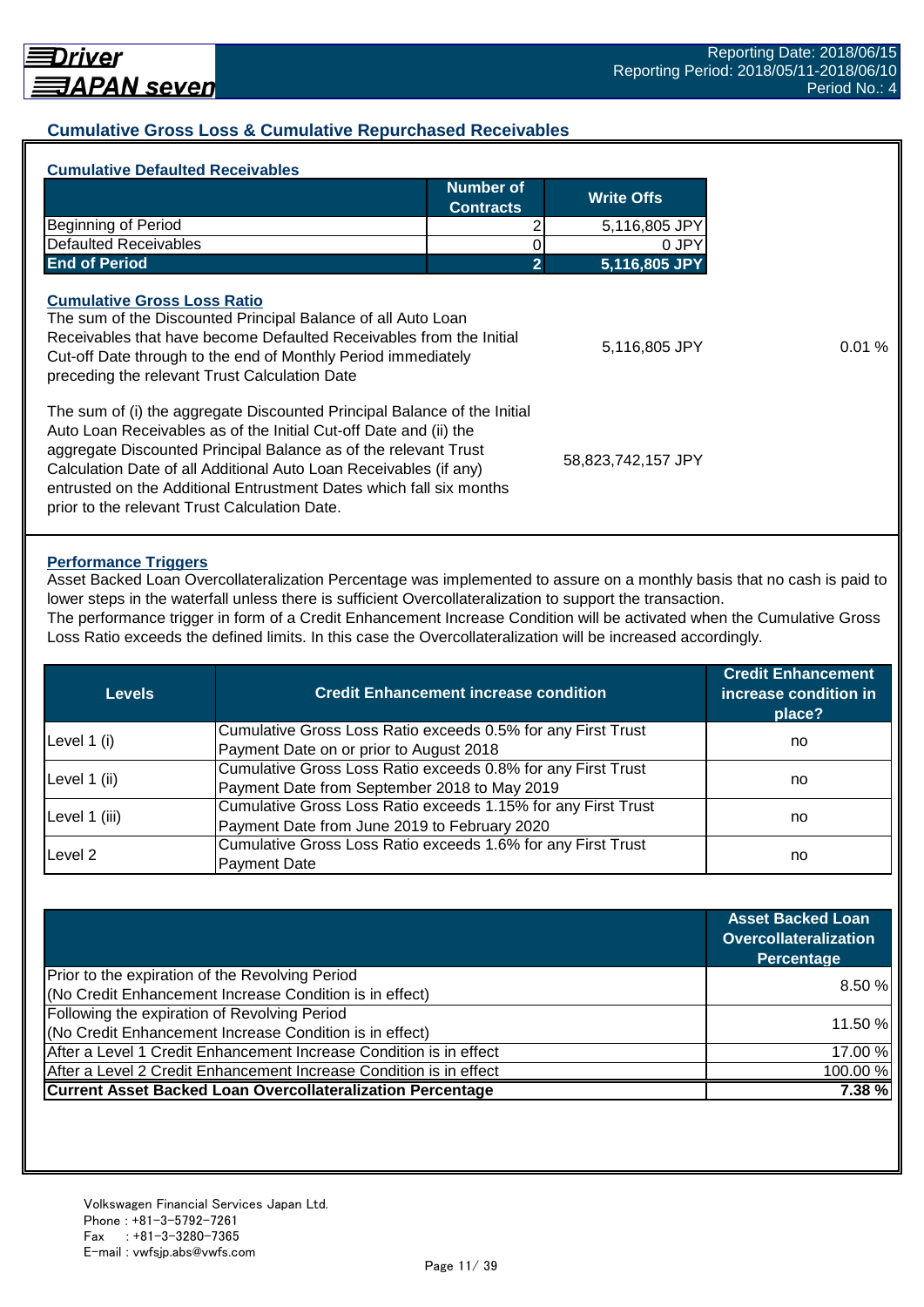

#### **Cumulative Gross Loss & Cumulative Repurchased Receivables**





#### **Cumulative Repurchased Receivables**

|                         | Number of<br><b>Contracts</b> | <b>Repurchase Price</b> |
|-------------------------|-------------------------------|-------------------------|
| Beginning of Period     |                               | 0 JPY                   |
| Repurchased Receivables |                               | 0.JPY                   |
| <b>End of Period</b>    |                               | 0 JPY                   |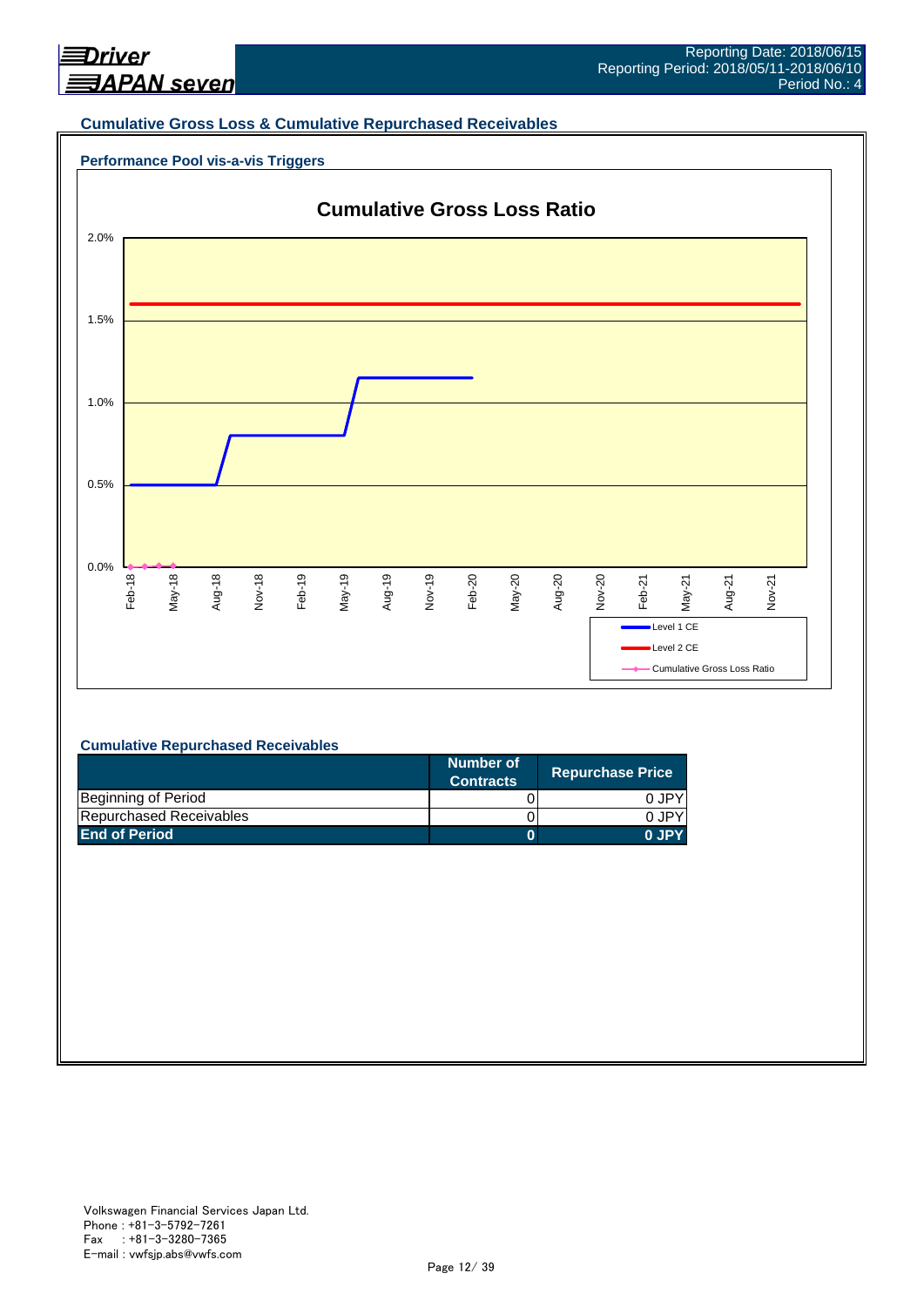## **Defaulted and Delinquent Contracts**

| <b>Information of Delinguencies and Defaults</b> |                  |                         |                                               |                             |                            |                                 |
|--------------------------------------------------|------------------|-------------------------|-----------------------------------------------|-----------------------------|----------------------------|---------------------------------|
| <b>Current</b>                                   |                  | Number of Percentage of | Outstanding                                   | Percentage                  | <b>Outstanding Nominal</b> | <b>Percentage</b><br>of Nominal |
| <b>Reporting</b><br><b>Period</b>                | <b>Contracts</b> | Contracts (*)           | <b>Discounted Principal</b><br><b>Balance</b> | of Principal<br>Balance (*) | <b>Balance</b>             | <b>Balance (*)</b>              |
| Delinquent                                       | 229              | $0.86 \%$               | 506,334,637 JPY                               | 0.85%                       | 532,205,100 JPY            | 0.86 %                          |
| Default                                          |                  | 0.00 %                  | 0 JPY                                         | 0.00%                       | 0 JPY<br>$\sim$<br>.       | 0.00%                           |

(\*) Based on the previous EoP

|                           | <b>Delinquency Profile (Information Purpose Only)</b> |                                             |                                                                     |                                                     |                                              |                                                   |  |  |
|---------------------------|-------------------------------------------------------|---------------------------------------------|---------------------------------------------------------------------|-----------------------------------------------------|----------------------------------------------|---------------------------------------------------|--|--|
| Days in<br><b>Arrears</b> | <b>Contracts</b>                                      | Number of Percentage of<br><b>Contracts</b> | <b>Outstanding</b><br><b>Discounted Principal</b><br><b>Balance</b> | <b>Percentage</b><br>of Principal<br><b>Balance</b> | <b>Outstanding Nominal</b><br><b>Balance</b> | <b>Percentage</b><br>of Nominal<br><b>Balance</b> |  |  |
|                           | 225                                                   | 0.84%                                       | 497,765,297 JPY                                                     | 0.84%                                               | 523,158,500 JPY                              | 0.84%                                             |  |  |
|                           |                                                       | 0.01%                                       | 5,735,736 JPY                                                       | 0.01%                                               | 6,005,600 JPY                                | 0.01%                                             |  |  |
|                           |                                                       | 0.00 %                                      | 2,833,604 JPY                                                       | 0.00 %                                              | 3,041,000 JPY                                | 0.00%                                             |  |  |
| <b>Total</b>              | 229                                                   | 0.86%                                       | 506,334,637 JPY                                                     | 0.85%                                               | 532,205,100 JPY                              | 0.86 %                                            |  |  |

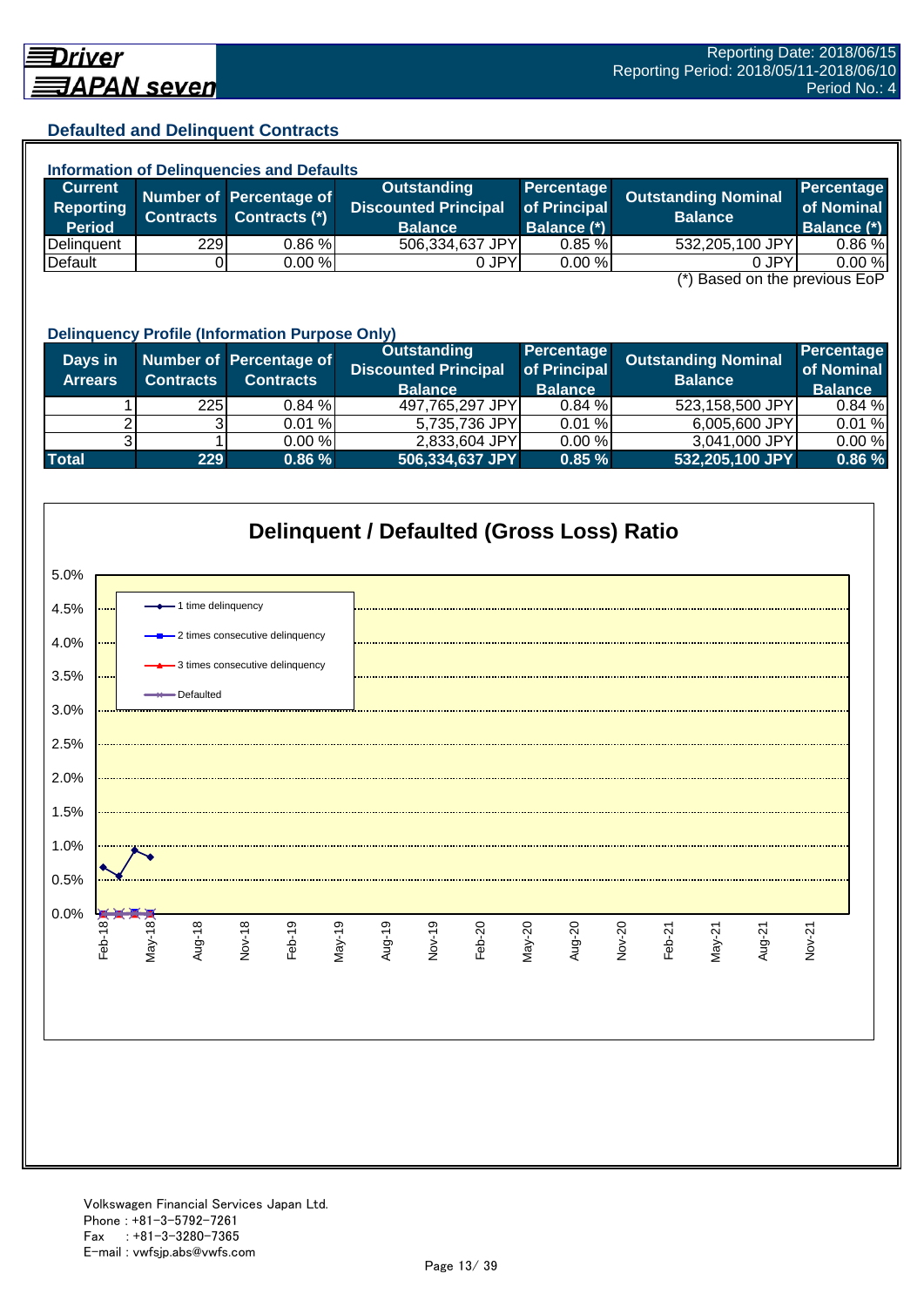## **Run Out Schedule**

| <b>Next Payment</b><br><b>Month</b> | <b>Number of</b><br><b>Contracts</b> | <b>ABS Outstanding</b><br><b>Principal</b> |                                        | ABS Outstanding Interest Outstanding Installment | <b>ABS Remaining Principal</b>         | <b>ABS Remaining Interest</b>    | <b>ABS Remaining</b><br><b>Installment</b> |
|-------------------------------------|--------------------------------------|--------------------------------------------|----------------------------------------|--------------------------------------------------|----------------------------------------|----------------------------------|--------------------------------------------|
| 04.2018                             | 26,495                               | 59,236,293,591 JPY                         | 2,688,093,609 JPY                      | 61,924,387,200 JPY                               | 0 JPY                                  | 0 JPY                            | 0 JPY                                      |
| 05.2018                             | 26,495                               | 58,260,108,970 JPY                         | 2,581,422,330 JPY                      | 60,841,531,300 JPY                               | 976,184,621 JPY                        | 106,671,279 JPY                  | 1,082,855,900 JPY                          |
| 06.2018                             | 26,343                               | 56,832,892,033 JPY                         | 2,476,547,067 JPY                      | 59,309,439,100 JPY                               | 1,427,216,937 JPY                      | 104,875,263 JPY                  | 1,532,092,200 JPY                          |
| 07.2018                             | 26,173                               | 55,332,115,213 JPY                         | 2,374,264,387 JPY                      | 57,706,379,600 JPY                               | 1,500,776,820 JPY                      | 102,282,680 JPY                  | 1,603,059,500 JPY                          |
| 08.2018                             | 26,040                               | 54,236,729,307 JPY                         | 2,274,774,393 JPY                      | 56,511,503,700 JPY                               | 1,095,385,906 JPY                      | 99,489,994 JPY                   | 1,194,875,900 JPY                          |
| 09.2018<br>10.2018                  | 25,883<br>25,672                     | 53,218,590,854 JPY<br>52,262,964,529 JPY   | 2,177,313,346 JPY<br>2,081,706,271 JPY | 55,395,904,200 JPY<br>54,344,670,800 JPY         | 1,018,138,453 JPY<br>955,626,325 JPY   | 97,461,047 JPY<br>95,607,075 JPY | 1,115,599,500 JPY<br>1,051,233,400 JPY     |
| 11.2018                             | 25,550                               | 51,280,751,207 JPY                         | 1,987,861,193 JPY                      | 53,268,612,400 JPY                               | 982,213,322 JPY                        | 93,845,078 JPY                   | 1,076,058,400 JPY                          |
| 12.2018                             | 25,370                               | 49,435,840,270 JPY                         | 1,895,802,830 JPY                      | 51,331,643,100 JPY                               | 1,844,910,937 JPY                      | 92,058,363 JPY                   | 1,936,969,300 JPY                          |
| 01.2019                             | 25,077                               | 48,214,051,874 JPY                         | 1,807,152,526 JPY                      | 50,021,204,400 JPY                               | 1,221,788,396 JPY                      | 88,650,304 JPY                   | 1,310,438,700 JPY                          |
| 02.2019                             | 24,856                               | 47,185,638,058 JPY                         | 1,720,750,342 JPY                      | 48,906,388,400 JPY                               | 1,028,413,816 JPY                      | 86,402,184 JPY                   | 1,114,816,000 JPY                          |
| 03.2019                             | 24,593                               | 46,047,642,362 JPY                         | 1,636,202,938 JPY                      | 47,683,845,300 JPY                               | 1,137,995,696 JPY                      | 84,547,404 JPY                   | 1,222,543,100 JPY                          |
| 04.2019                             | 24,213                               | 44,987,424,630 JPY                         | 1,553,700,970 JPY                      | 46,541,125,600 JPY                               | 1,060,217,732 JPY                      | 82,501,968 JPY                   | 1,142,719,700 JPY                          |
| 05.2019                             | 24,012                               | 43,924,587,770 JPY                         | 1,473,084,730 JPY                      | 45,397,672,500 JPY                               | 1,062,836,860 JPY                      | 80,616,240 JPY                   | 1,143,453,100 JPY                          |
| 06.2019<br>07.2019                  | 23,734<br>23,367                     | 42,395,977,792 JPY<br>40,902,984,945 JPY   | 1,394,344,508 JPY<br>1,318,313,555 JPY | 43,790,322,300 JPY<br>42,221,298,500 JPY         | 1,528,609,978 JPY<br>1,492,992,847 JPY | 78,740,222 JPY<br>76,030,953 JPY | 1,607,350,200 JPY<br>1,569,023,800 JPY     |
| 08.2019                             | 23,098                               | 39,849,187,344 JPY                         | 1,244,966,456 JPY                      | 41,094,153,800 JPY                               | 1,053,797,601 JPY                      | 73,347,099 JPY                   | 1,127,144,700 JPY                          |
| 09.2019                             | 22,874                               | 38,743,904,133 JPY                         | 1,173,494,467 JPY                      | 39,917,398,600 JPY                               | 1,105,283,211 JPY                      | 71,471,989 JPY                   | 1,176,755,200 JPY                          |
| 10.2019                             | 22,489                               | 37,767,745,250 JPY                         | 1,103,903,350 JPY                      | 38,871,648,600 JPY                               | 976,158,883 JPY                        | 69,591,117 JPY                   | 1,045,750,000 JPY                          |
| 11.2019                             | 22,207                               | 36,712,636,540 JPY                         | 1,036,021,060 JPY                      | 37,748,657,600 JPY                               | 1,055,108,710 JPY                      | 67,882,290 JPY                   | 1,122,991,000 JPY                          |
| 12.2019                             | 21,842                               | 34,607,345,716 JPY                         | 969,940,684 JPY                        | 35,577,286,400 JPY                               | 2,105,290,824 JPY                      | 66,080,376 JPY                   | 2,171,371,200 JPY                          |
| 01.2020                             | 21,313                               | 33,111,817,033 JPY                         | 907,393,067 JPY                        | 34,019,210,100 JPY                               | 1,495,528,683 JPY                      | 62,547,617 JPY                   | 1,558,076,300 JPY                          |
| 02.2020                             | 20,825                               | 31,541,417,746 JPY                         | 847,352,854 JPY                        | 32,388,770,600 JPY                               | 1,570,399,287 JPY                      | 60,040,213 JPY                   | 1,630,439,500 JPY                          |
| 03.2020                             | 20,145                               | 29,362,865,912 JPY                         | 789,840,388 JPY                        | 30,152,706,300 JPY                               | 2,178,551,834 JPY                      | 57,512,466 JPY                   | 2,236,064,300 JPY                          |
| 04.2020                             | 18,981                               | 28,214,606,409 JPY                         | 735,593,091 JPY                        | 28,950,199,500 JPY                               | 1,148,259,503 JPY                      | 54,247,297 JPY                   | 1,202,506,800 JPY                          |
| 05.2020<br>06.2020                  | 18,575<br>17,924                     | 26,768,978,034 JPY<br>24,873,689,249 JPY   | 683,271,766 JPY<br>633,229,451 JPY     | 27,452,249,800 JPY<br>25,506,918,700 JPY         | 1,445,628,375 JPY<br>1,895,288,785 JPY | 52,321,325 JPY<br>50,042,315 JPY | 1,497,949,700 JPY<br>1,945,331,100 JPY     |
| 07.2020                             | 17,109                               | 23,212,813,247 JPY                         | 586,368,853 JPY                        | 23,799,182,100 JPY                               | 1,660,876,002 JPY                      | 46,860,598 JPY                   | 1,707,736,600 JPY                          |
| 08.2020                             | 16,513                               | 21,639,650,895 JPY                         | 542,428,405 JPY                        | 22,182,079,300 JPY                               | 1,573,162,352 JPY                      | 43,940,448 JPY                   | 1,617,102,800 JPY                          |
| 09.2020                             | 15,753                               | 19,683,586,783 JPY                         | 501,109,717 JPY                        | 20,184,696,500 JPY                               | 1,956,064,112 JPY                      | 41,318,688 JPY                   | 1,997,382,800 JPY                          |
| 10.2020                             | 14,657                               | 18,295,358,951 JPY                         | 462,880,049 JPY                        | 18,758,239,000 JPY                               | 1,388,227,832 JPY                      | 38,229,668 JPY                   | 1,426,457,500 JPY                          |
| 11.2020                             | 13,958                               | 16,503,108,093 JPY                         | 427,144,707 JPY                        | 16,930,252,800 JPY                               | 1,792,250,858 JPY                      | 35,735,342 JPY                   | 1,827,986,200 JPY                          |
| 12.2020                             | 12,958                               | 15,431,242,993 JPY                         | 394,437,907 JPY                        | 15,825,680,900 JPY                               | 1,071,865,100 JPY                      | 32,706,800 JPY                   | 1,104,571,900 JPY                          |
| 01.2021                             | 12,700                               | 14,725,477,593 JPY                         | 363,804,207 JPY                        | 15,089,281,800 JPY                               | 705,765,400 JPY                        | 30,633,700 JPY                   | 736,399,100 JPY                            |
| 02.2021                             | 12,464                               | 14,152,710,821 JPY                         | 334,564,279 JPY                        | 14,487,275,100 JPY                               | 572,766,772 JPY                        | 29,239,928 JPY                   | 602,006,700 JPY                            |
| 03.2021                             | 12,177                               | 13,567,322,117 JPY                         | 306,433,483 JPY                        | 13,873,755,600 JPY                               | 585,388,704 JPY                        | 28,130,796 JPY                   | 613,519,500 JPY                            |
| 04.2021<br>05.2021                  | 11,817<br>11,652                     | 13,108,790,909 JPY<br>12,612,148,290 JPY   | 279,436,891 JPY<br>253,362,210 JPY     | 13,388,227,800 JPY<br>12,865,510,500 JPY         | 458,531,208 JPY<br>496,642,619 JPY     | 26,996,592 JPY<br>26,074,681 JPY | 485,527,800 JPY<br>522,717,300 JPY         |
| 06.2021                             | 11,391                               | 11,940,634,216 JPY                         | 228,270,584 JPY                        | 12,168,904,800 JPY                               | 671,514,074 JPY                        | 25,091,626 JPY                   | 696,605,700 JPY                            |
| 07.2021                             | 11,119                               | 11,197,892,663 JPY                         | 204,525,237 JPY                        | 11,402,417,900 JPY                               | 742,741,553 JPY                        | 23,745,347 JPY                   | 766,486,900 JPY                            |
| 08.2021                             | 10,842                               | 10,627,574,670 JPY                         | 182,253,630 JPY                        | 10,809,828,300 JPY                               | 570,317,993 JPY                        | 22,271,607 JPY                   | 592,589,600 JPY                            |
| 09.2021                             | 10,526                               | 10,033,868,020 JPY                         | 161,086,180 JPY                        | 10,194,954,200 JPY                               | 593,706,650 JPY                        | 21,167,450 JPY                   | 614,874,100 JPY                            |
| 10.2021                             | 10,069                               | 9,557,078,787 JPY                          | 141,088,113 JPY                        | 9,698,166,900 JPY                                | 476,789,233 JPY                        | 19,998,067 JPY                   | 496,787,300 JPY                            |
| 11.2021                             | 9,788                                | 9,028,491,692 JPY                          | 122,021,408 JPY                        | 9,150,513,100 JPY                                | 528,587,095 JPY                        | 19,066,705 JPY                   | 547,653,800 JPY                            |
| 12.2021                             | 9,415                                | 8,077,739,054 JPY                          | 103,982,346 JPY                        | 8,181,721,400 JPY                                | 950,752,638 JPY                        | 18,039,062 JPY                   | 968,791,700 JPY                            |
| 01.2022<br>02.2022                  | 8,895<br>8,451                       | 7,396,202,421 JPY<br>6,663,192,072 JPY     | 87,816,379 JPY<br>72,983,528 JPY       | 7,484,018,800 JPY<br>6,736,175,600 JPY           | 681,536,633 JPY<br>733,010,349 JPY     | 16,165,967 JPY<br>14,832,851 JPY | 697,702,600 JPY<br>747,843,200 JPY         |
| 03.2022                             | 7,784                                | 5,599,602,465 JPY                          | 59,557,835 JPY                         | 5,659,160,300 JPY                                | 1,063,589,607 JPY                      | 13,425,693 JPY                   | 1,077,015,300 JPY                          |
| 04.2022                             | 6,601                                | 5,065,961,041 JPY                          | 48,082,159 JPY                         | 5,114,043,200 JPY                                | 533,641,424 JPY                        | 11,475,676 JPY                   | 545,117,100 JPY                            |
| 05.2022                             | 6,083                                | 4,436,650,968 JPY                          | 37,653,432 JPY                         | 4,474,304,400 JPY                                | 629,310,073 JPY                        | 10,428,727 JPY                   | 639,738,800 JPY                            |
| 06.2022                             | 5,377                                | 3,613,106,915 JPY                          | 28,416,885 JPY                         | 3,641,523,800 JPY                                | 823,544,053 JPY                        | 9,236,547 JPY                    | 832,780,600 JPY                            |
| 07.2022                             | 4,479                                | 2,989,861,064 JPY                          | 20,739,836 JPY                         | 3,010,600,900 JPY                                | 623,245,851 JPY                        | 7,677,049 JPY                    | 630,922,900 JPY                            |
| 08.2022                             | 3,892                                | 2,364,705,250 JPY                          | 14,352,250 JPY                         | 2,379,057,500 JPY                                | 625,155,814 JPY                        | 6,387,586 JPY                    | 631,543,400 JPY                            |
| 09.2022                             | 3,202                                | 1,475,893,017 JPY                          | 9,264,283 JPY                          | 1,485,157,300 JPY                                | 888,812,233 JPY                        | 5,087,967 JPY                    | 893,900,200 JPY                            |
| 10.2022                             | 2,083                                | 934,897,970 JPY                            | 5,978,430 JPY                          | 940,876,400 JPY                                  | 540,995,047 JPY                        | 3,285,853 JPY                    | 544,280,900 JPY                            |
| 11.2022                             | 1,395                                | 298,650,105 JPY                            | 3,861,595 JPY                          | 302,511,700 JPY                                  | 636,247,865 JPY                        | 2,116,835 JPY                    | 638,364,700 JPY                            |
| 12.2022<br>01.2023                  | 549<br>429                           | 193,614,701 JPY<br>141,783,213 JPY         | 3,115,299 JPY<br>2,593,887 JPY         | 196,730,000 JPY<br>144,377,100 JPY               | 105,035,404 JPY<br>51,831,488 JPY      | 746,296 JPY<br>521,412 JPY       | 105,781,700 JPY<br>52,352,900 JPY          |
| 02.2023                             | 366                                  | 105,988,245 JPY                            | 2,200,155 JPY                          | 108,188,400 JPY                                  | 35,794,968 JPY                         | 393,732 JPY                      | 36,188,700 JPY                             |
| 03.2023                             | 305                                  | 94,485,318 JPY                             | 1,893,882 JPY                          | 96,379,200 JPY                                   | 11,502,927 JPY                         | 306,273 JPY                      | 11,809,200 JPY                             |
| 04.2023                             | 269                                  | 84,140,043 JPY                             | 1,619,257 JPY                          | 85,759,300 JPY                                   | 10,345,275 JPY                         | 274,625 JPY                      | 10,619,900 JPY                             |
| 05.2023                             | 249                                  | 74,566,417 JPY                             | 1,373,083 JPY                          | 75,939,500 JPY                                   | 9,573,626 JPY                          | 246,174 JPY                      | 9,819,800 JPY                              |
| 06.2023                             | 229                                  | 63,422,663 JPY                             | 1,153,337 JPY                          | 64,576,000 JPY                                   | 11,143,754 JPY                         | 219,746 JPY                      | 11,363,500 JPY                             |
| 07.2023                             | 202                                  | 52,153,490 JPY                             | 964,210 JPY                            | 53,117,700 JPY                                   | 11,269,173 JPY                         | 189,127 JPY                      | 11,458,300 JPY                             |
| 08.2023                             | 181                                  | 44,115,751 JPY                             | 806,549 JPY                            | 44,922,300 JPY                                   | 8,037,739 JPY                          | 157,661 JPY                      | 8,195,400 JPY                              |
| 09.2023                             | 152                                  | 37,876,169 JPY                             | 671,231 JPY                            | 38,547,400 JPY                                   | 6,239,582 JPY                          | 135,318 JPY                      | 6,374,900 JPY                              |
| 10.2023                             | 121                                  | 33,086,844 JPY<br>28,819,137 JPY           | 553,656 JPY                            | 33,640,500 JPY                                   | 4,789,325 JPY<br>4,267,707 JPY         | 117,575 JPY                      | 4,906,900 JPY<br>4,371,400 JPY             |
| 11.2023<br>12.2023                  | 103<br>73                            | 23,464,412 JPY                             | 449,963 JPY<br>358,888 JPY             | 29,269,100 JPY<br>23,823,300 JPY                 | 5,354,725 JPY                          | 103,693 JPY<br>91,075 JPY        | 5,445,800 JPY                              |
| 01.2024                             | 66                                   | 19,230,825 JPY                             | 284,375 JPY                            | 19,515,200 JPY                                   | 4,233,587 JPY                          | 74,513 JPY                       | 4,308,100 JPY                              |
| 02.2024                             | 57                                   | 16,688,421 JPY                             | 223,179 JPY                            | 16,911,600 JPY                                   | 2,542,404 JPY                          | 61,196 JPY                       | 2,603,600 JPY                              |
| 03.2024                             | 53                                   | 14,340,580 JPY                             | 170,020 JPY                            | 14,510,600 JPY                                   | 2,347,841 JPY                          | 53,159 JPY                       | 2,401,000 JPY                              |
| 04.2024                             | 48                                   | 12,214,456 JPY                             | 124,344 JPY                            | 12,338,800 JPY                                   | 2,126,124 JPY                          | 45,676 JPY                       | 2,171,800 JPY                              |
| 05.2024                             | 46                                   | 10,194,961 JPY                             | 85,439 JPY                             | 10,280,400 JPY                                   | 2,019,495 JPY                          | 38,905 JPY                       | 2,058,400 JPY                              |
| 06.2024                             | 46                                   | 7,431,035 JPY                              | 52,965 JPY                             | 7,484,000 JPY                                    | 2,763,926 JPY                          | 32,474 JPY                       | 2,796,400 JPY                              |
| 07.2024                             | 41                                   | 4,368,806 JPY                              | 29,294 JPY                             | 4,398,100 JPY                                    | 3,062,229 JPY                          | 23,671 JPY                       | 3,085,900 JPY                              |
| 08.2024                             | 32                                   | 2,732,124 JPY                              | 15,376 JPY                             | 2,747,500 JPY                                    | 1,636,682 JPY                          | 13,918 JPY                       | 1,650,600 JPY                              |
| 09.2024                             | 27                                   | 1,427,427 JPY                              | 6,673 JPY                              | 1,434,100 JPY                                    | 1,304,697 JPY                          | 8,703 JPY                        | 1,313,400 JPY                              |
| 10.2024                             | 19                                   | 515,074 JPY                                | 2,126 JPY                              | 517,200 JPY                                      | 912,353 JPY                            | 4,547 JPY                        | 916,900 JPY                                |
| 11.2024                             | 9<br>$\overline{2}$                  | 113,916 JPY<br>37,979 JPY                  | 484 JPY<br>121 JPY                     | 114,400 JPY<br>38,100 JPY                        | 401,158 JPY                            | 1,642 JPY                        | 402,800 JPY                                |
| 12.2024                             |                                      |                                            |                                        |                                                  | 75,937 JPY                             | 363 JPY                          | 76,300 JPY                                 |

###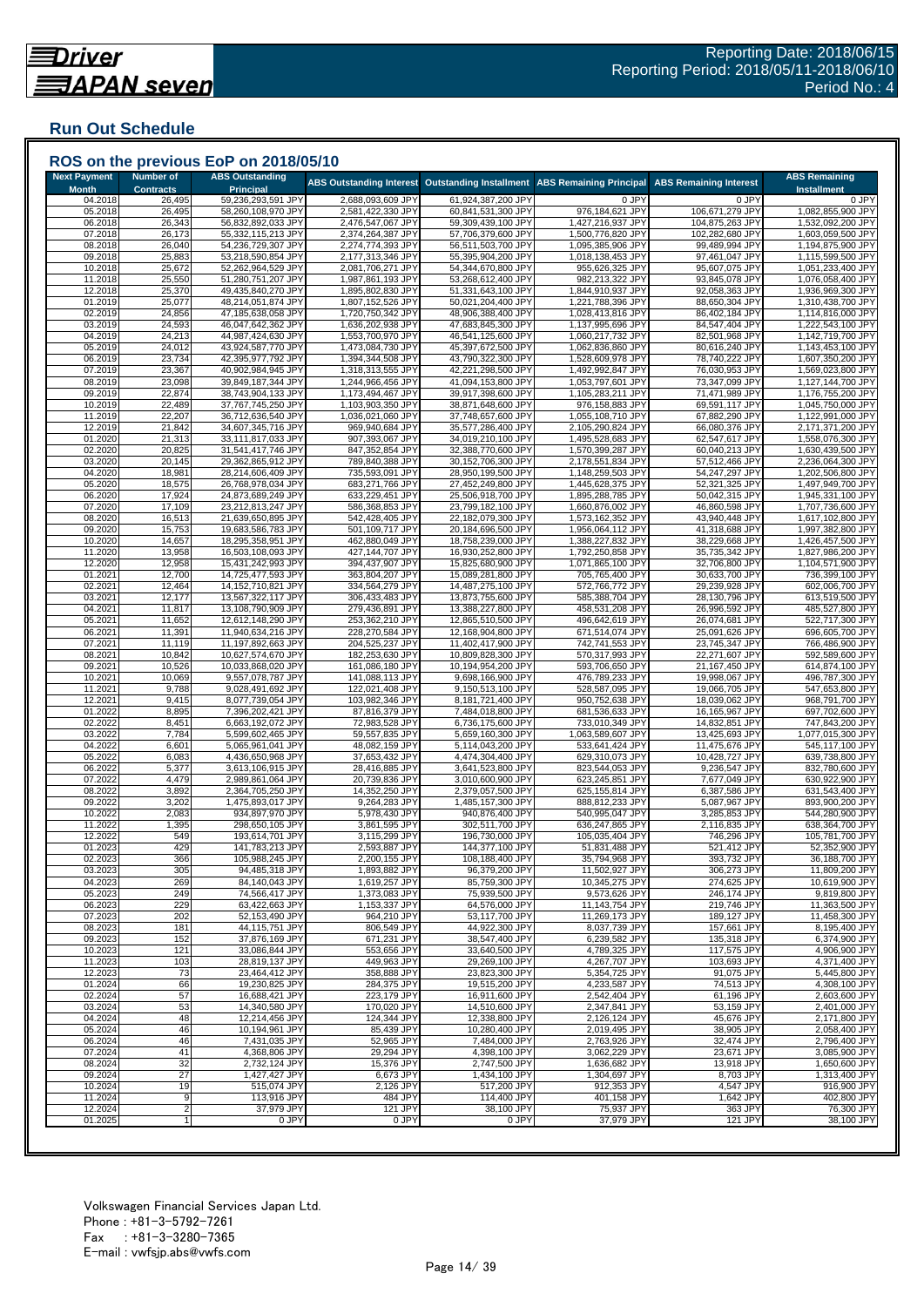## **Run Out Schedule**

| <b>Next Payment</b><br><b>Month</b> | <b>Number of</b><br><b>Contracts</b> | <b>ABS Outstanding</b><br><b>Principal</b> | <b>ABS Outstanding Interest</b>        | <b>Outstanding Installment</b>           | <b>ABS Remaining Principal</b>       | <b>ABS Remaining Interest</b>    | <b>ABS Remaining</b><br><b>Installment</b> |
|-------------------------------------|--------------------------------------|--------------------------------------------|----------------------------------------|------------------------------------------|--------------------------------------|----------------------------------|--------------------------------------------|
| 05.2018                             | 26,772                               | 59,379,877,615 JPY                         | 2,645,596,285 JPY                      | 62,025,473,900 JPY                       | 0 JPY                                | 0 JPY                            | 0 JPY                                      |
| 06.2018                             | 26,772                               | 57,934,619,388 JPY                         | 2,538,469,012 JPY                      | 60,473,088,400 JPY                       | 1,445,258,227 JPY                    | 107,127,273 JPY                  | 1,552,385,500 JPY                          |
| 07.2018                             | 26,609                               | 56,416,596,500 JPY                         | 2,433,976,200 JPY                      | 58,850,572,700 JPY                       | 1,518,022,888 JPY                    | 104,492,812 JPY                  | 1,622,515,700 JPY                          |
| 08.2018                             | 26,480                               | 55,300,105,366 JPY                         | 2,332,319,634 JPY                      | 57,632,425,000 JPY                       | 1,116,491,134 JPY                    | 101,656,566 JPY                  | 1,218,147,700 JPY                          |
| 09.2018                             | 26,319                               | 54,272,328,900 JPY                         | 2,232,740,700 JPY                      | 56,505,069,600 JPY                       | 1,027,776,466 JPY                    | 99,578,934 JPY                   | 1,127,355,400 JPY                          |
| 10.2018<br>11.2018                  | 26,109<br>25,988                     | 53,301,729,948 JPY<br>52,304,013,138 JPY   | 2,135,038,952 JPY<br>2,039,129,662 JPY | 55,436,768,900 JPY<br>54,343,142,800 JPY | 970,598,952 JPY<br>997,716,810 JPY   | 97,701,748 JPY<br>95,909,290 JPY | 1,068,300,700 JPY<br>1,093,626,100 JPY     |
| 12.2018                             | 25,809                               | 50,435,942,896 JPY                         | 1,945,038,004 JPY                      | 52,380,980,900 JPY                       | 1,868,070,242 JPY                    | 94,091,658 JPY                   | 1,962,161,900 JPY                          |
| 01.2019                             | 25,520                               | 49,193,513,504 JPY                         | 1,854,405,696 JPY                      | 51,047,919,200 JPY                       | 1,242,429,392 JPY                    | 90,632,308 JPY                   | 1,333,061,700 JPY                          |
| 02.2019                             | 25,298                               | 48,157,835,260 JPY                         | 1,766,062,540 JPY                      | 49,923,897,800 JPY                       | 1,035,678,244 JPY                    | 88,343,156 JPY                   | 1,124,021,400 JPY                          |
| 03.2019                             | 25,036                               | 47,008,412,896 JPY                         | 1,679,587,404 JPY                      | 48,688,000,300 JPY                       | 1,149,422,364 JPY                    | 86,475,136 JPY                   | 1,235,897,500 JPY                          |
| 04.2019                             | 24,658                               | 45,932,789,143 JPY                         | 1,595,179,657 JPY                      | 47,527,968,800 JPY                       | 1,075,623,753 JPY                    | 84,407,747 JPY                   | 1,160,031,500 JPY                          |
| 05.2019                             | 24,456                               | 44,859,245,739 JPY                         | 1,512,687,861 JPY                      | 46,371,933,600 JPY                       | 1,073,543,404 JPY                    | 82,491,796 JPY                   | 1,156,035,200 JPY                          |
| 06.2019                             | 24,185                               | 43,302,872,207 JPY                         | 1,432,097,493 JPY                      | 44,734,969,700 JPY                       | 1,556,373,532 JPY                    | 80,590,368 JPY                   | 1,636,963,900 JPY                          |
| 07.2019                             | 23,818                               | 41,785,954,805 JPY                         | 1,354,271,195 JPY                      | 43,140,226,000 JPY                       | 1,516,917,402 JPY                    | 77,826,298 JPY                   | 1,594,743,700 JPY                          |
| 08.2019                             | 23,549                               | 40,713,019,678 JPY                         | 1,279,186,422 JPY                      | 41,992,206,100 JPY                       | 1,072,935,127 JPY                    | 75,084,773 JPY                   | 1,148,019,900 JPY                          |
| 09.2019                             | 23,325                               | 39,585,480,859 JPY                         | 1,206,014,841 JPY                      | 40.791.495.700 JPY                       | 1,127,538,819 JPY                    | 73,171,581 JPY                   | 1,200,710,400 JPY                          |
| 10.2019<br>11.2019                  | 22,934<br>22,653                     | 38,591,316,776 JPY<br>37,526,530,142 JPY   | 1,134,766,024 JPY<br>1,065,258,658 JPY | 39,726,082,800 JPY<br>38,591,788,800 JPY | 994,164,083 JPY<br>1,064,786,634 JPY | 71,248,817 JPY<br>69,507,366 JPY | 1,065,412,900 JPY<br>1,134,294,000 JPY     |
| 12.2019                             | 22,293                               | 35,389,057,197 JPY                         | 997,579,803 JPY                        | 36,386,637,000 JPY                       | 2,137,472,945 JPY                    | 67,678,855 JPY                   | 2,205,151,800 JPY                          |
| 01.2020                             | 21,756                               | 33,867,999,728 JPY                         | 933,501,172 JPY                        | 34,801,500,900 JPY                       | 1,521,057,469 JPY                    | 64,078,631 JPY                   | 1,585,136,100 JPY                          |
| 02.2020                             | 21,255                               | 32,281,516,921 JPY                         | 871,976,279 JPY                        | 33,153,493,200 JPY                       | 1,586,482,807 JPY                    | 61,524,893 JPY                   | 1,648,007,700 JPY                          |
| 03.2020                             | 20,562                               | 30,089,739,334 JPY                         | 813,010,966 JPY                        | 30,902,750,300 JPY                       | 2,191,777,587 JPY                    | 58,965,313 JPY                   | 2,250,742,900 JPY                          |
| 04.2020                             | 19,393                               | 28,924,855,828 JPY                         | 757,341,472 JPY                        | 29,682,197,300 JPY                       | 1,164,883,506 JPY                    | 55,669,494 JPY                   | 1,220,553,000 JPY                          |
| 05.2020                             | 18,987                               | 27,460,480,634 JPY                         | 703,629,166 JPY                        | 28,164,109,800 JPY                       | 1,464,375,194 JPY                    | 53,712,306 JPY                   | 1,518,087,500 JPY                          |
| 06.2020                             | 18,331                               | 25,530,378,073 JPY                         | 652,229,627 JPY                        | 26,182,607,700 JPY                       | 1,930,102,561 JPY                    | 51,399,539 JPY                   | 1,981,502,100 JPY                          |
| 07.2020                             | 17,506                               | 23,838,898,548 JPY                         | 604,075,352 JPY                        | 24,442,973,900 JPY                       | 1,691,479,525 JPY                    | 48,154,275 JPY                   | 1,739,633,800 JPY                          |
| 08.2020                             | 16,907                               | 22,243,888,266 JPY                         | 558,898,334 JPY                        | 22,802,786,600 JPY                       | 1,595,010,282 JPY                    | 45,177,018 JPY                   | 1,640,187,300 JPY                          |
| 09.2020                             | 16,139                               | 20,265,673,137 JPY                         | 516,384,463 JPY                        | 20,782,057,600 JPY                       | 1,978,215,129 JPY                    | 42,513,871 JPY                   | 2,020,729,000 JPY                          |
| 10.2020                             | 15,035                               | 18,858,359,515 JPY                         | 477,004,585 JPY                        | 19,335,364,100 JPY                       | 1,407,313,622 JPY                    | 39,379,878 JPY                   | 1,446,693,500 JPY                          |
| 11.2020                             | 14,332                               | 17,043,684,062 JPY                         | 440,154,738 JPY                        | 17,483,838,800 JPY                       | 1,814,675,453 JPY                    | 36,849,847 JPY                   | 1,851,525,300 JPY                          |
| 12.2020                             | 13,325                               | 15,901,580,229 JPY                         | 406,369,171 JPY                        | 16,307,949,400 JPY                       | 1,142,103,833 JPY                    | 33,785,567 JPY                   | 1,175,889,400 JPY                          |
| 01.2021                             | 13,033                               | 15,161,071,938 JPY                         | 374,779,162 JPY                        | 15,535,851,100 JPY                       | 740,508,291 JPY                      | 31,590,009 JPY                   | 772,098,300 JPY                            |
| 02.2021                             | 12,784                               | 14,538,721,798 JPY<br>13,851,465,800 JPY   | 344,646,902 JPY                        | 14,883,368,700 JPY                       | 622,350,140 JPY<br>687,255,998 JPY   | 30,132,260 JPY<br>28,932,302 JPY | 652,482,400 JPY                            |
| 03.2021<br>04.2021                  | 12,462                               | 13,384,291,481 JPY                         | 315,714,600 JPY<br>288,095,219 JPY     | 14,167,180,400 JPY                       |                                      |                                  | 716,188,300 JPY<br>494,793,700 JPY         |
| 05.2021                             | 12,037<br>11,872                     | 12,878,336,138 JPY                         | 261,419,462 JPY                        | 13,672,386,700 JPY<br>13,139,755,600 JPY | 467,174,319 JPY<br>505,955,343 JPY   | 27,619,381 JPY<br>26,675,757 JPY | 532,631,100 JPY                            |
| 06.2021                             | 11,607                               | 12,197,001,703 JPY                         | 235,746,397 JPY                        | 12,432,748,100 JPY                       | 681,334,435 JPY                      | 25,673,065 JPY                   | 707,007,500 JPY                            |
| 07.2021                             | 11,333                               | 11,443,495,647 JPY                         | 211,442,853 JPY                        | 11,654,938,500 JPY                       | 753,506,056 JPY                      | 24,303,544 JPY                   | 777,809,600 JPY                            |
| 08.2021                             | 11,055                               | 10,864,600,282 JPY                         | 188,636,818 JPY                        | 11,053,237,100 JPY                       | 578,895,365 JPY                      | 22,806,035 JPY                   | 601,701,400 JPY                            |
| 09.2021                             | 10,737                               | 10,263,942,629 JPY                         | 166,953,571 JPY                        | 10,430,896,200 JPY                       | 600,657,653 JPY                      | 21,683,247 JPY                   | 622,340,900 JPY                            |
| 10.2021                             | 10,278                               | 9,779,409,059 JPY                          | 146,455,141 JPY                        | 9,925,864,200 JPY                        | 484,533,570 JPY                      | 20,498,430 JPY                   | 505,032,000 JPY                            |
| 11.2021                             | 9,995                                | 9,240,264,228 JPY                          | 126,904,772 JPY                        | 9,367,169,000 JPY                        | 539,144,831 JPY                      | 19,550,369 JPY                   | 558,695,200 JPY                            |
| 12.2021                             | 9,615                                | 8,269,868,366 JPY                          | 108,403,534 JPY                        | 8,378,271,900 JPY                        | 970,395,862 JPY                      | 18,501,238 JPY                   | 988,897,100 JPY                            |
| 01.2022                             | 9,080                                | 7,581,006,114 JPY                          | 91,812,586 JPY                         | 7,672,818,700 JPY                        | 688,862,252 JPY                      | 16,590,948 JPY                   | 705,453,200 JPY                            |
| 02.2022                             | 8,631                                | 6,838,935,066 JPY                          | 76,571,634 JPY                         | 6,915,506,700 JPY                        | 742,071,048 JPY                      | 15,240,952 JPY                   | 757,312,000 JPY                            |
| 03.2022                             | 7,955                                | 5,764,747,733 JPY                          | 62,756,167 JPY                         | 5,827,503,900 JPY                        | 1,074,187,333 JPY                    | 13,815,467 JPY                   | 1,088,002,800 JPY                          |
| 04.2022<br>05.2022                  | 6,756<br>6,238                       | 5,227,427,074 JPY<br>4,592,735,155 JPY     | 50,915,826 JPY<br>40,130,745 JPY       | 5,278,342,900 JPY<br>4,632,865,900 JPY   | 537,320,659 JPY<br>634,691,919 JPY   | 11,840,341 JPY<br>10,785,081 JPY | 549,161,000 JPY<br>645,477,000 JPY         |
| 06.2022                             | 5,533                                | 3,758,424,802 JPY                          | 30,547,098 JPY                         | 3,788,971,900 JPY                        | 834,310,353 JPY                      | 9,583,647 JPY                    | 843,894,000 JPY                            |
| 07.2022                             | 4,628                                | 3,126,674,128 JPY                          | 22,543,172 JPY                         | 3,149,217,300 JPY                        | 631,750,674 JPY                      | 8,003,926 JPY                    | 639,754,600 JPY                            |
| 08.2022                             | 4,036                                | 2,489,808,619 JPY                          | 15,847,781 JPY                         | 2,505,656,400 JPY                        | 636,865,509 JPY                      | 6,695,391 JPY                    | 643,560,900 JPY                            |
| 09.202                              | 3,338                                | 1,589,545,638 JPY                          | 10,476,562 JPY                         | 1,600,022,200 JPY                        | 900,262,981 JPY                      | 5,371,219 JPY                    | 905,634,200 JPY                            |
| 10.2022                             | 2,210                                | 1,042,677,805 JPY                          | 6,931,495 JPY                          | 1,049,609,300 JPY                        | 546,867,833 JPY                      | 3,545,067 JPY                    | 550,412,900 JPY                            |
| 11.2022                             | 1,521                                | 395,745,597 JPY                            | 4,570,103 JPY                          | 400,315,700 JPY                          | 646,932,208 JPY                      | 2,361,392 JPY                    | 649,293,600 JPY                            |
| 12.2022                             | 666                                  | 266,615,004 JPY                            | 3,603,396 JPY                          | 270,218,400 JPY                          | 129,130,593 JPY                      | 966,707 JPY                      | 130,097,300 JPY                            |
| 01.2023                             | 523                                  | 198,064,826 JPY                            | 2,912,474 JPY                          | 200,977,300 JPY                          | 68,550,178 JPY                       | 690,922 JPY                      | 69,241,100 JPY                             |
| 02.2023                             | 441                                  | 141,573,787 JPY                            | 2,386,713 JPY                          | 143,960,500 JPY                          | 56,491,039 JPY                       | 525,761 JPY                      | 57,016,800 JPY                             |
| 03.2023                             | 357                                  | 98,632,965 JPY                             | 1,997,935 JPY                          | 100,630,900 JPY                          | 42,940,822 JPY                       | 388,778 JPY                      | 43,329,600 JPY                             |
| 04.2023                             | 276                                  | 88,006,006 JPY                             | 1,710,894 JPY                          | 89,716,900 JPY                           | 10,626,959 JPY                       | 287,041 JPY                      | 10,914,000 JPY                             |
| 05.2023                             | 256                                  | 78,149,907 JPY                             | 1,453,093 JPY                          | 79,603,000 JPY                           | 9,856,099 JPY                        | 257,801 JPY                      | 10,113,900 JPY                             |
| 06.2023                             | 236                                  | 66,622,888 JPY                             | 1,222,512 JPY                          | 67,845,400 JPY                           | 11,527,019 JPY                       | 230,581 JPY                      | 11,757,600 JPY                             |
| 07.2023                             | 208                                  | 54,905,012 JPY                             | 1,023,588 JPY                          | 55,928,600 JPY<br>47.469.600 JPY         | 11,717,876 JPY                       | 198,924 JPY<br>166,087 JPY       | 11,916,800 JPY                             |
| 08.2023<br>09.2023                  | 186<br>157                           | 46,612,099 JPY<br>40,181,591 JPY           | 857,501 JPY<br>714,509 JPY             | 40.896.100 JPY                           | 8,292,913 JPY<br>6,430,508 JPY       | 142,992 JPY                      | 8,459,000 JPY<br>6,573,500 JPY             |
| 10.2023                             | 126                                  | 35,200,764 JPY                             | 589,836 JPY                            | 35,790,600 JPY                           | 4,980,827 JPY                        | 124,673 JPY                      | 5,105,500 JPY                              |
| 11.2023                             | 108                                  | 30,740,976 JPY                             | 479,624 JPY                            | 31,220,600 JPY                           | 4,459,788 JPY                        | 110,212 JPY                      | 4,570,000 JPY                              |
| 12.2023                             | 78                                   | 24,808,588 JPY                             | 382,612 JPY                            | 25,191,200 JPY                           | 5,932,388 JPY                        | 97,012 JPY                       | 6,029,400 JPY                              |
| 01.2024                             | 70                                   | 20,395,233 JPY                             | 303,867 JPY                            | 20,699,100 JPY                           | 4,413,355 JPY                        | 78,745 JPY                       | 4,492,100 JPY                              |
| 02.2024                             | 61                                   | 17,672,514 JPY                             | 238,986 JPY                            | 17,911,500 JPY                           | 2,722,719 JPY                        | 64,881 JPY                       | 2,787,600 JPY                              |
| 03.2024                             | 56                                   | 15,177,708 JPY                             | 182,692 JPY                            | 15,360,400 JPY                           | 2,494,806 JPY                        | 56,294 JPY                       | 2,551,100 JPY                              |
| 04.2024                             | 50                                   | 12,960,950 JPY                             | 134,350 JPY                            | 13,095,300 JPY                           | 2,216,758 JPY                        | 48,342 JPY                       | 2,265,100 JPY                              |
| 05.2024                             | 48                                   | 10,850,533 JPY                             | 93.067 JPY                             | 10,943,600 JPY                           | 2.110.417 JPY                        | 41,283 JPY                       | 2,151,700 JPY                              |
| 06.2024                             | 48                                   | 7,995,395 JPY                              | 58,505 JPY                             | 8,053,900 JPY                            | 2,855,138 JPY                        | 34,562 JPY                       | 2,889,700 JPY                              |
| 07.2024                             | 43                                   | 4,741,663 JPY                              | 33,037 JPY                             | 4.774.700 JPY                            | 3,253,732 JPY                        | 25,468 JPY                       | 3,279,200 JPY                              |
| 08.2024                             | 34                                   | 3,012,869 JPY                              | 17,931 JPY                             | 3,030,800 JPY                            | 1.728.794 JPY                        | 15,106 JPY                       | 1,743,900 JPY                              |
| 09.2024                             | 29                                   | 1,615,766 JPY                              | 8,334 JPY                              | 1,624,100 JPY                            | 1,397,103 JPY                        | 9,597 JPY                        | 1,406,700 JPY                              |
| 10.2024                             | 20                                   | 681,513 JPY                                | 3,187 JPY                              | 684,700 JPY                              | 934,253 JPY                          | 5,147 JPY                        | 939,400 JPY                                |
| 11.2024                             | 10                                   | 258,385 JPY                                | 1,015 JPY                              | 259,400 JPY                              | 423,128 JPY                          | 2,172 JPY                        | 425,300 JPY                                |
| 12.2024<br>01.2025                  | 3                                    | 60,408 JPY                                 | 192 JPY                                | 60,600 JPY                               | 197,977 JPY                          | 823 JPY                          | 198,800 JPY                                |
|                                     | $\overline{2}$                       | 0 JPY                                      | 0 JPY                                  | 0 JPY                                    | 60,408 JPY                           | 192 JPY                          | 60,600 JPY                                 |

###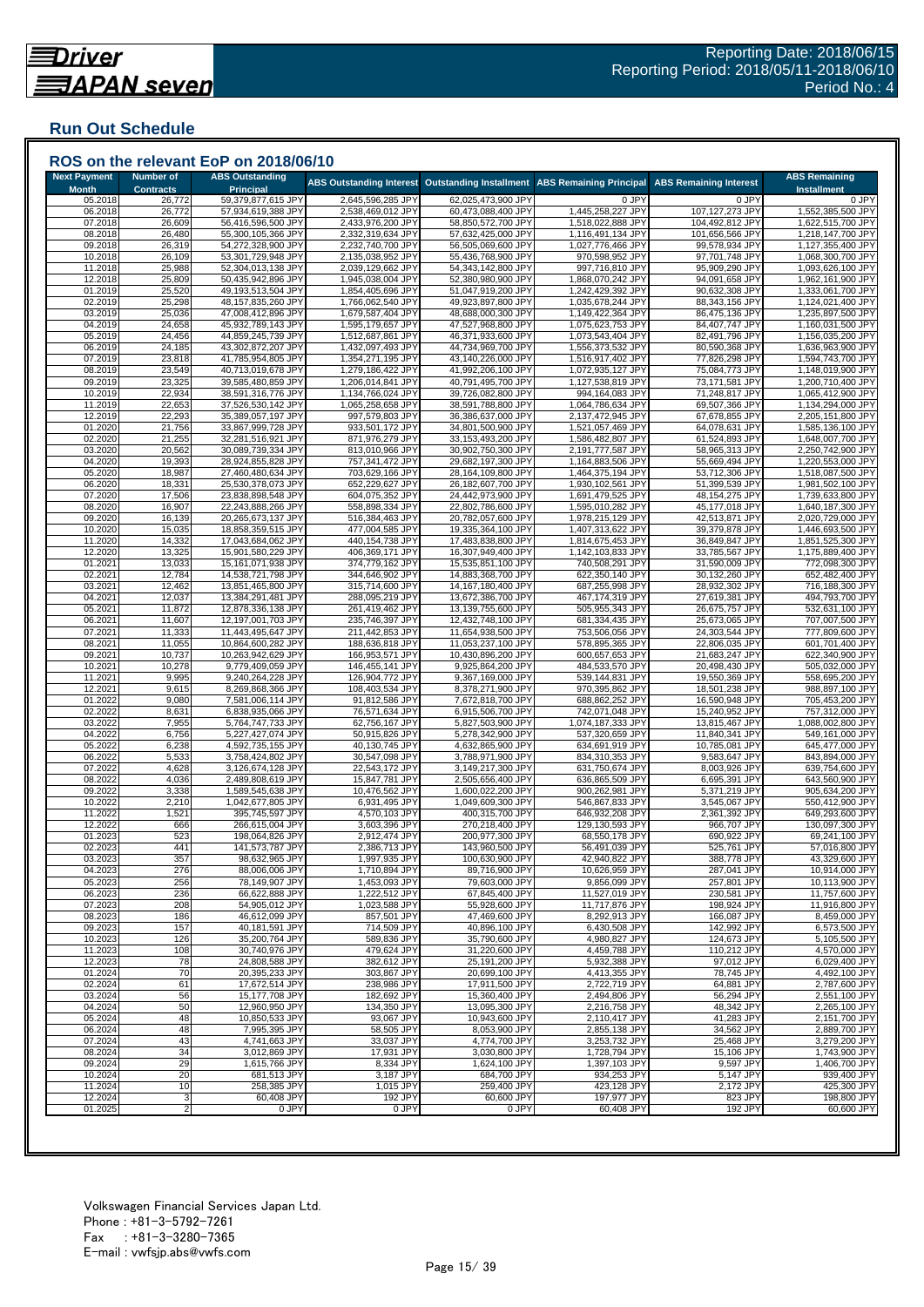

## **Expected Amortisation**

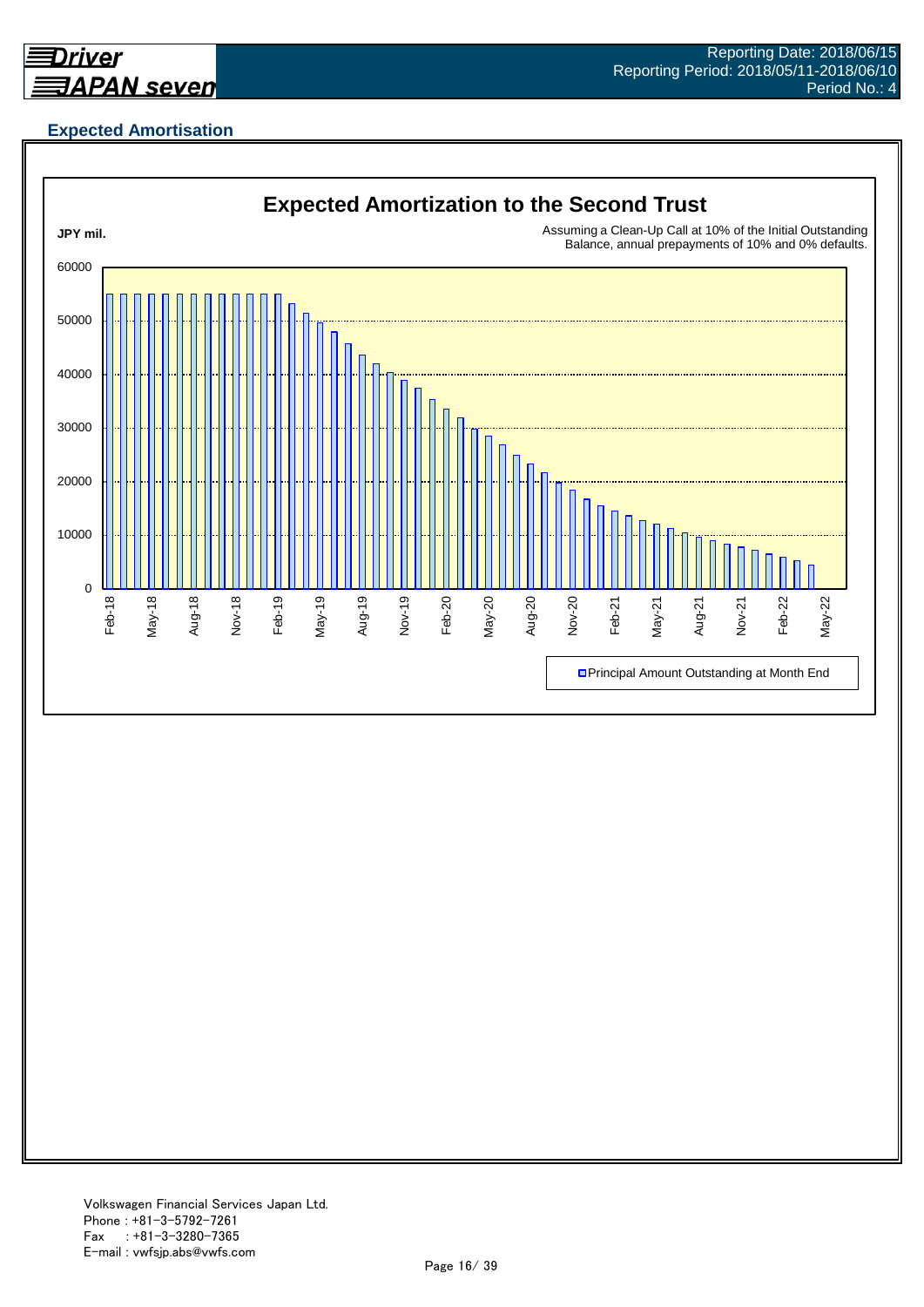## **Distribution by Sub-Servicer**

| <b>Sub-Servicer</b> | <b>Loans</b> | Number of Percentage<br>of Loans | <b>Outstanding Principal</b><br><b>Balance</b> | Percentage<br>of Balance |
|---------------------|--------------|----------------------------------|------------------------------------------------|--------------------------|
| Cedyna              | 15.397       | 57.51 %                          | 34,859,830,692 JPY                             | 58.71 %                  |
| Jaccs               | 11.3751      | 42.49 %                          | 24,520,046,923 JPY                             | 41.29 %                  |
| <b>Total</b>        | 26.772       | $100.00 \%$                      | 59,379,877,615 JPY                             | 100.00 %                 |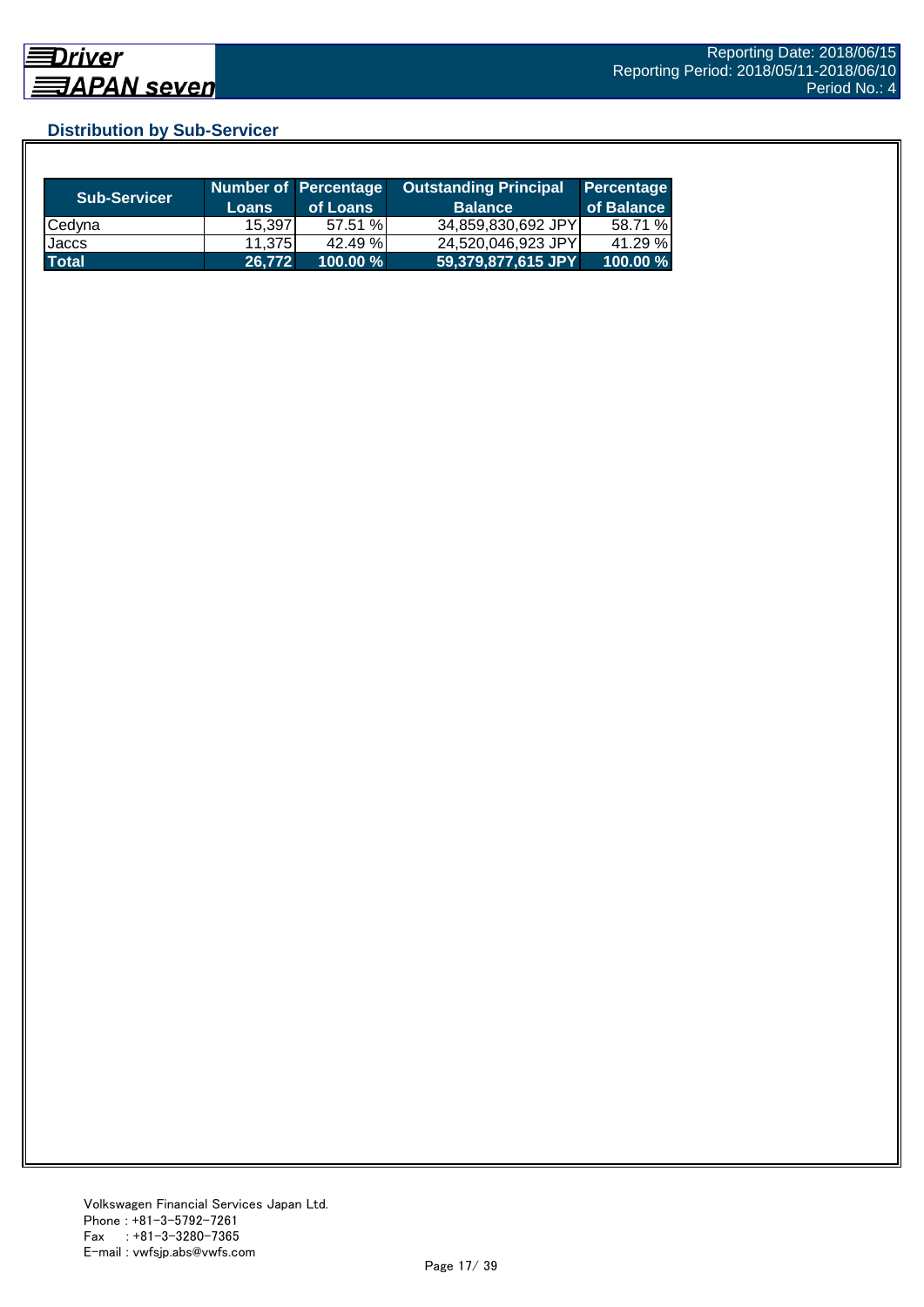## **Distribution by Brand**

| <b>Make</b>  |                 |          | Number of Percentage Outstanding Discounted Percentage |            |
|--------------|-----------------|----------|--------------------------------------------------------|------------|
|              | Loans           | of Loans | <b>Principal Balance</b>                               | of Balance |
| <b>VW</b>    | 16,489          | 61.59 %  | 30,908,159,437 JPY                                     | 52.05 %    |
| Audi         | 10,248          | 38.28 %  | 28,289,904,115 JPY                                     | 47.64 %    |
| Bentley      | 19 <sup>1</sup> | 0.07%    | 137,529,997 JPY                                        | 0.23%      |
| Lamborghini  | 6               | 0.02%    | 33,364,957 JPY                                         | 0.06%      |
| Other        | 10 <sup>1</sup> | 0.04%    | 10,919,109 JPY                                         | 0.02%      |
| <b>Total</b> | 26,772          | 100.00%  | 59,379,877,615 JPY                                     | 100.00 %   |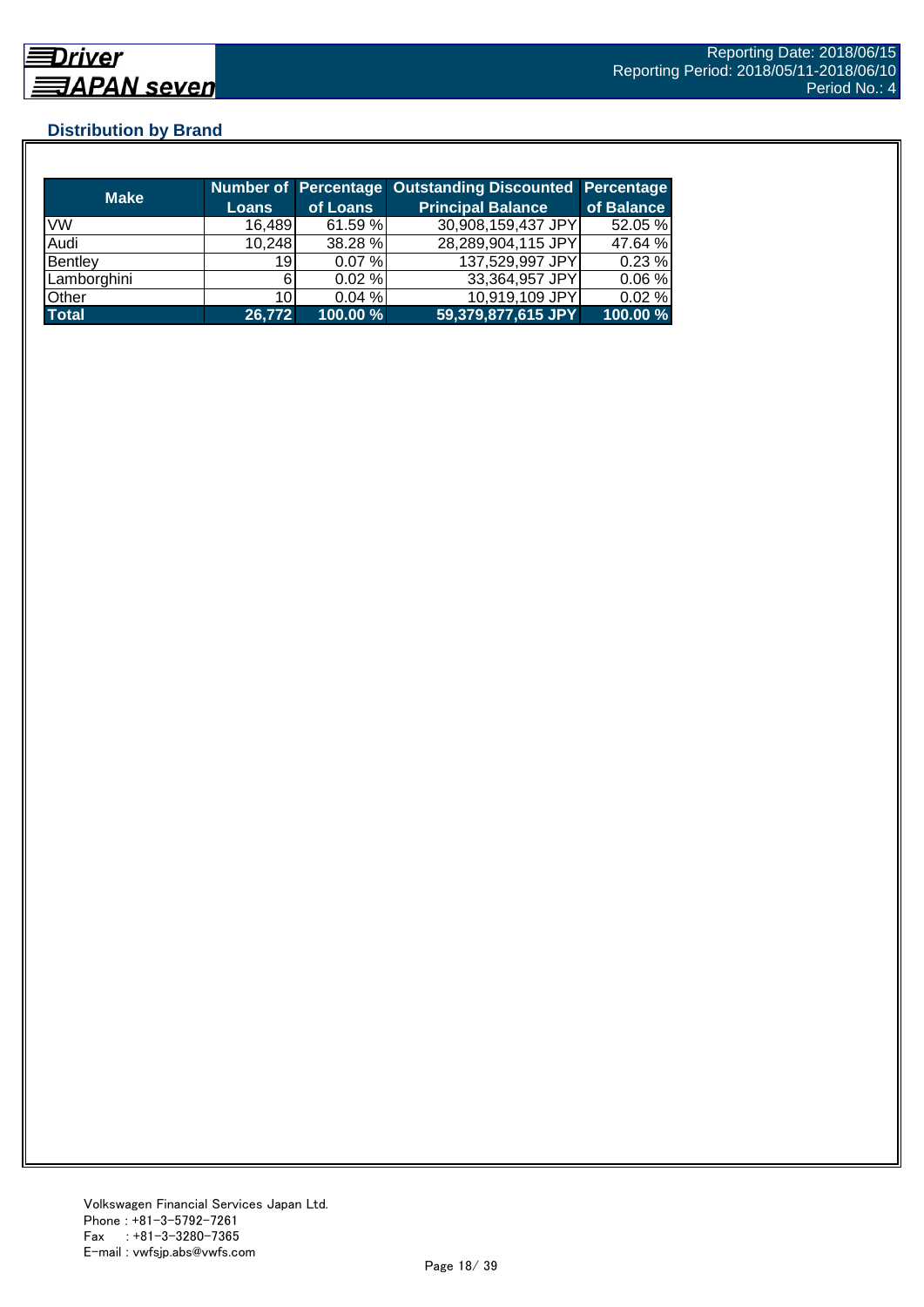## **Distribution by New and Used**

| <b>Distribution by New and Used</b> |              |          |                                                        |            |  |  |
|-------------------------------------|--------------|----------|--------------------------------------------------------|------------|--|--|
| New or Used                         |              |          | Number of Percentage Outstanding Discounted Percentage |            |  |  |
|                                     | <b>Loans</b> | of Loans | <b>Principal Balance</b>                               | of Balance |  |  |
| <b>New</b>                          | 17,404       | 65.01 %  | 45,509,098,288 JPY                                     | 76.64 %    |  |  |
| Used                                | 7,089        | 26.48 %  | 12,059,387,059 JPY                                     | 20.31 %    |  |  |
| Used (Prolonged)                    | 2,279        | 8.51%    | 1,811,392,268 JPY                                      | 3.05%      |  |  |
| <b>Total</b>                        | 26,772       | 100.00 % | 59,379,877,615 JPY                                     | 100.00 %   |  |  |

#### **Distribution by Brand New and Used**

| <b>New or Used</b>         |                 |          | Number of Percentage Outstanding Discounted | Percentage |
|----------------------------|-----------------|----------|---------------------------------------------|------------|
|                            | <b>Loans</b>    | of Loans | <b>Principal Balance</b>                    | of Balance |
| <b>VW New</b>              | 11,332          | 42.33 %  | 25,166,996,373 JPY                          | 42.38 %    |
| <b>VW Used</b>             | 3,738           | 13.96 %  | 4,997,567,379 JPY                           | 8.42%      |
| <b>VW Used (Prolonged)</b> | 1,419           | 5.30 %   | 743,595,685 JPY                             | 1.25 %     |
| <b>Audi New</b>            | 6,061           | 22.64 %  | 20,269,237,091 JPY                          | 34.13 %    |
| Audi Used                  | 3,329           | 12.43 %  | 6,959,637,523 JPY                           | 11.72 %    |
| Audi Used (Prolonged)      | 858             | 3.20%    | 1,061,029,501 JPY                           | 1.79 %     |
| <b>Other</b>               | 35 <sub>l</sub> | 0.13%    | 181,814,063 JPY                             | 0.31%      |
| <b>Total</b>               | 26,772          | 100.00 % | 59,379,877,615 JPY                          | 100.00 %   |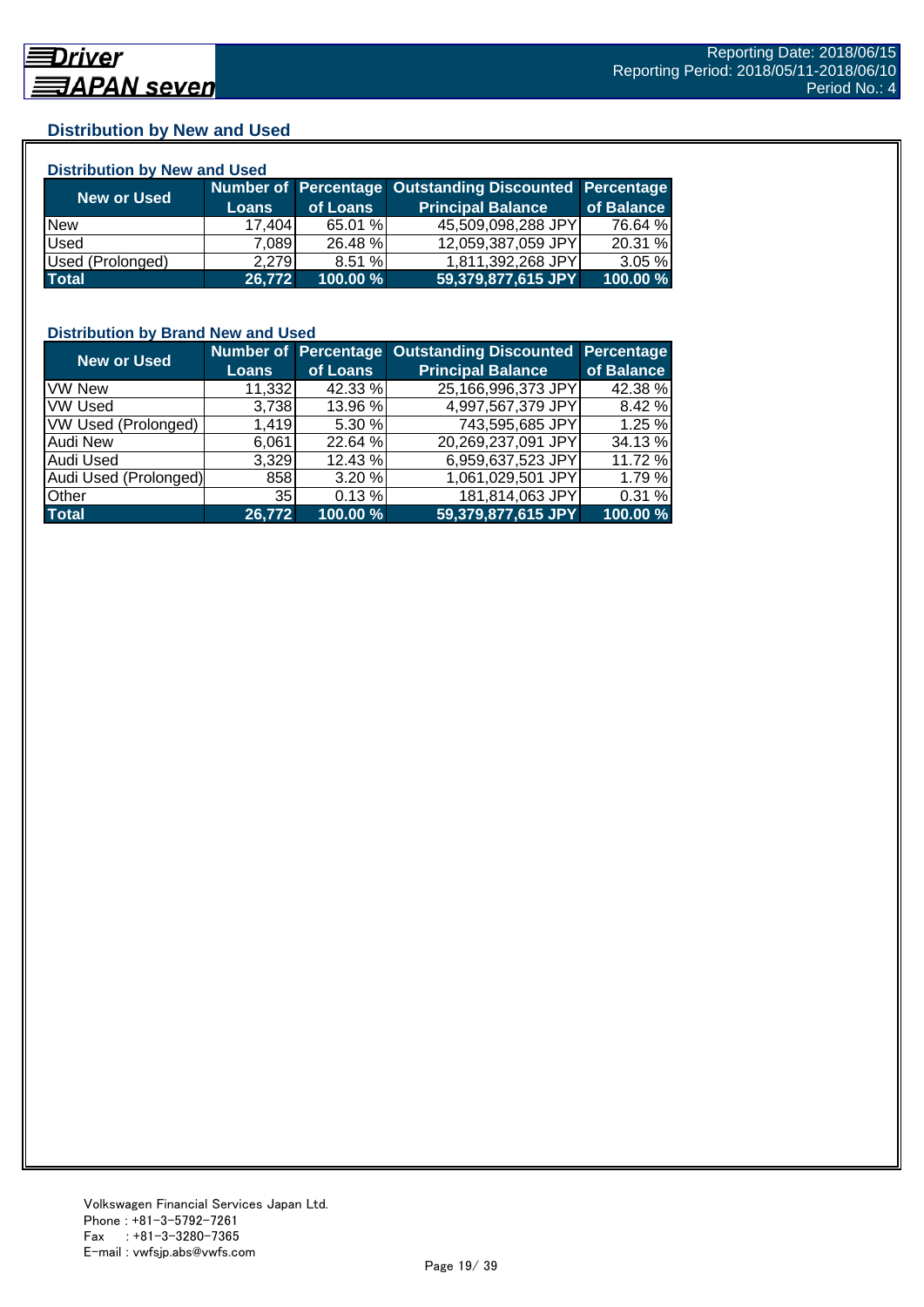#### **Distribution by Product Type**

| <b>Loan Type List</b> |                                                           |
|-----------------------|-----------------------------------------------------------|
| <b>Loan Type</b>      | <b>Description</b>                                        |
| 100                   | Volkswagen Owner's Plan                                   |
| 100                   | Audi Owner's Plan                                         |
| 100                   | Lamborghini Auto Loan                                     |
| 100                   | Bentley Auto Loan                                         |
| 101                   | Twin Loan                                                 |
| 105                   | <b>Refinanced Volkswagen Solutions</b>                    |
| 106                   | Refinanced Volkswagen Das Welt Auto with refinance option |
| 106                   | Refinanced Audi S-Loan/ S-Loan Plus                       |
| 106                   | Refinanced Lamborghini Hyper Premium Plan                 |
| 106                   | Refinanced Bentley My Flying B                            |
| 140                   | Volkswagen Solutions, Audi Future Drive*                  |
| 150                   | Volkswagen Das Welt Auto with refinance option            |
| 150                   | Audi S-Loan                                               |
| 150                   | Lamborghini Hyper Premium Plan                            |
| 150                   | Bentley My Flying B                                       |
| 151                   | Audi S-Loan Plus                                          |

(\*)Audi Future Drive is scheduled to be introduced from March 2018.

#### **Product Type**

| <b>Loan Type</b> |              |          | <b>Number of Percentage Outstanding Discounted</b> | <b>Percentage</b> |
|------------------|--------------|----------|----------------------------------------------------|-------------------|
|                  | <b>Loans</b> | of Loans | <b>Principal Balance</b>                           | of Balance        |
| 100              | 3,010        | 11.24 %  | 4,285,961,464 JPY                                  | 7.22 %            |
| 101              |              | 0.00%    | 0 JPY                                              | 0.00%             |
| 105              | 1.314        | 4.91 %   | 715,565,166 JPY                                    | 1.21 %            |
| 106              | 965          | 3.60 %   | 1,095,827,102 JPY                                  | 1.85 %            |
| 140-VFJ          | 1,473        | 5.50 %   | 3,253,356,458 JPY                                  | 5.48 %            |
| 140-Dealer       | 9,173        | 34.26 %  | 20,835,326,607 JPY                                 | 35.09 %           |
| 150              | 10,340       | 38.62 %  | 27,582,836,318 JPY                                 | 46.45 %           |
| 151              | 497          | 1.86 %   | 1,611,004,500 JPY                                  | 2.71 %            |
| <b>Total</b>     | 26,772       | 100.00 % | 59,379,877,615 JPY                                 | 100.00 %          |

#### **Credit Type**

| <b>Credit Type</b>         |        |             | Number of Percentage Outstanding Discounted Percentage |            |
|----------------------------|--------|-------------|--------------------------------------------------------|------------|
|                            | Loans  | of Loans    | <b>Principal Balance</b>                               | of Balance |
| Balloon Type Loan          | 21,483 | 80.24%      | 53,282,523,883 JPY                                     | 89.73%     |
| Equal Instalment Type Loan | 5.289  | 19.76 %     | 6,097,353,732 JPY                                      | 10.27 %    |
| <b>Total</b>               | 26.772 | $100.00 \%$ | $59,379,877,615$ JPY                                   | 100.00 %   |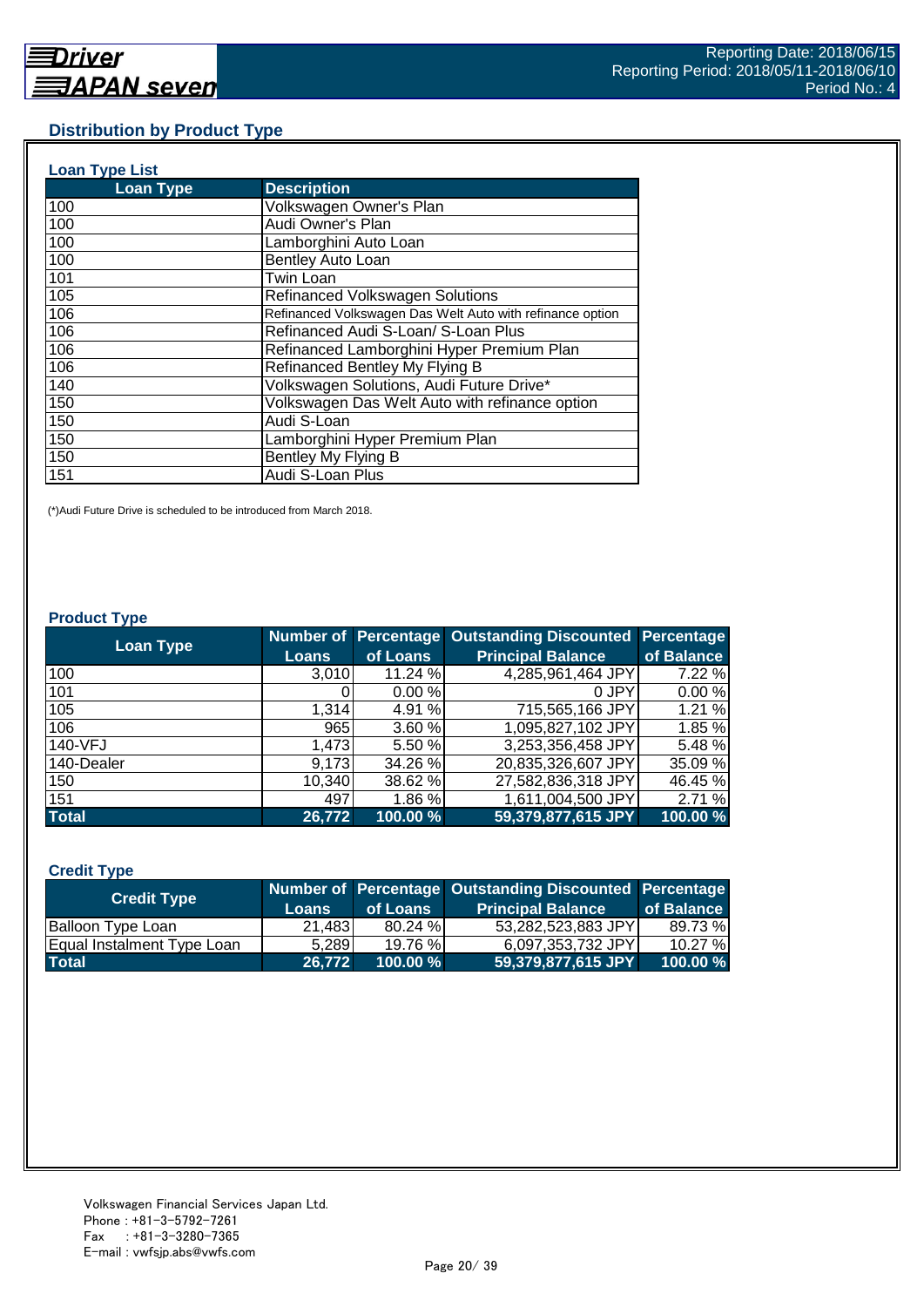## **Distribution by RV**

| <b>Loan Type</b>              | <b>Number of</b><br><b>Loans</b> | <b>Percentage</b><br>of Balance | <b>Outstanding Discounted</b><br><b>Principal Balance</b> |
|-------------------------------|----------------------------------|---------------------------------|-----------------------------------------------------------|
| 100/101/105/106               | 5,289                            | 10.27 %                         | 6,097,353,732 JPY                                         |
| 140-VFJ<br>(excl. balloon)    |                                  | 3.19%                           | 1,893,925,696 JPY                                         |
| 140-VFJ<br>(balloon)          |                                  | 2.29%                           | 1,359,430,762 JPY                                         |
| 140-VFJ                       | 1,473                            | 5.48 %                          | 3,253,356,458 JPY                                         |
| 140-Dealer<br>(excl. balloon) |                                  | 20.47 %                         | 12,153,164,680 JPY                                        |
| 140-Dealer<br>(balloon)       |                                  | 14.62 %                         | 8,682,161,927 JPY                                         |
| 140-Dealer                    | 9,173                            | 35.09 %                         | 20,835,326,607 JPY                                        |
| 150<br>(excl. balloon)        |                                  | 25.21 %                         | 14,970,913,394 JPY                                        |
| 150<br>(balloon)              |                                  | 21.24 %                         | 12,611,922,924 JPY                                        |
| 150                           | 10,340                           | 46.45 %                         | 27,582,836,318 JPY                                        |
| 151<br>(excl. balloon)        |                                  | 1.07 %                          | 633,508,197 JPY                                           |
| 151<br>(balloon)              |                                  | 1.65 %                          | 977,496,303 JPY                                           |
| 151                           | 497                              | 2.71 %                          | 1,611,004,500 JPY                                         |
| <b>Total</b>                  | 26,772                           | 100.00 %                        | 59,379,877,615 JPY                                        |

| <b>Type of Payment Portion</b>     | of Balance | <b>Percentage Outstanding Discounted</b><br><b>Principal Balance</b> |
|------------------------------------|------------|----------------------------------------------------------------------|
| <b>Monthly Installment Portion</b> | 60.20%     | 35,748,865,699 JPY                                                   |
| <b>Balloon Portion</b>             | 39.80%     | 23,631,011,916 JPY                                                   |
| <b>Total</b>                       | 100.00 %   | 59,379,877,615 JPY                                                   |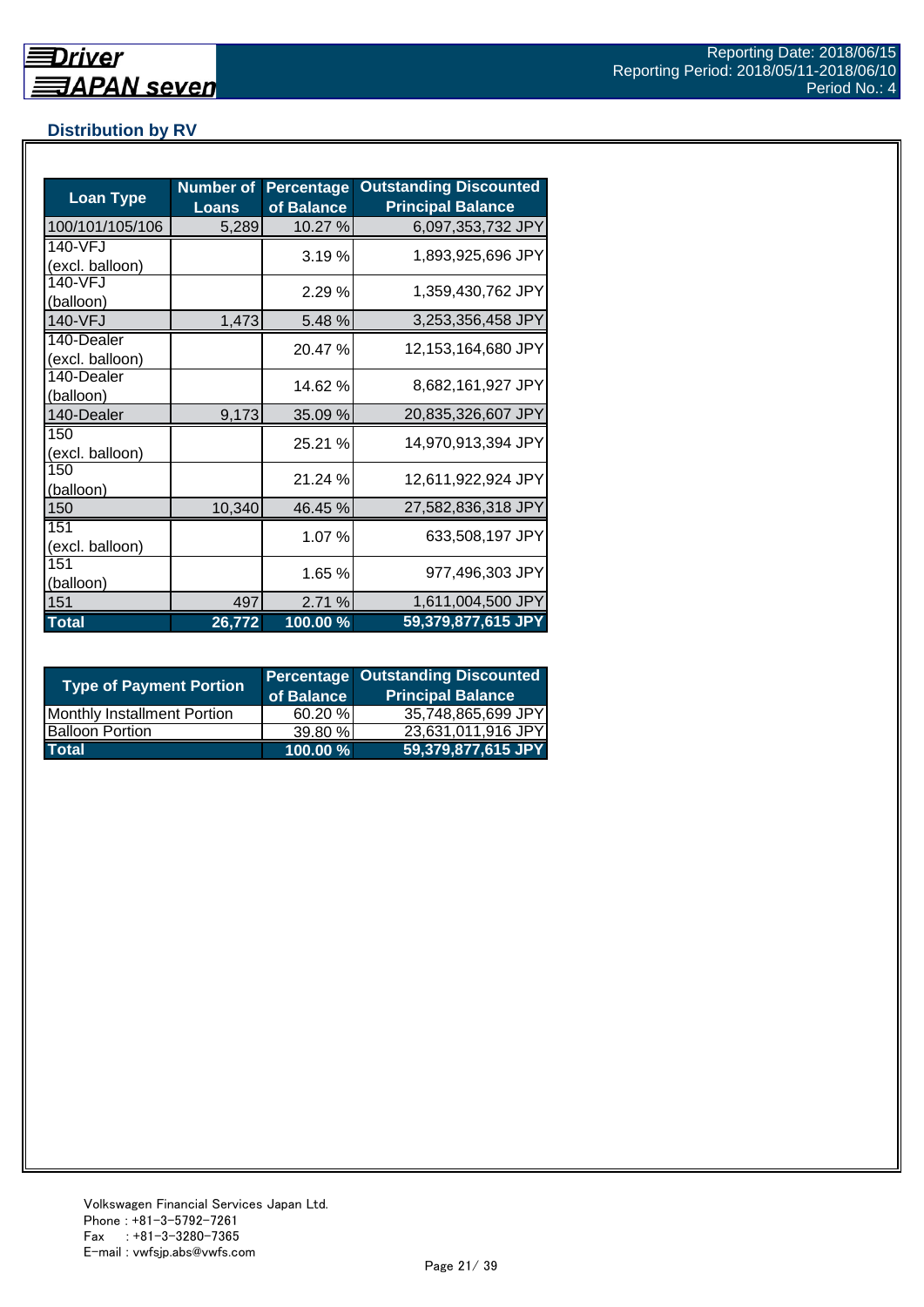## **Distribution by Brand New and Used**

| <b>Audi</b>  |              |          |                                                        |            |
|--------------|--------------|----------|--------------------------------------------------------|------------|
| New or Used  |              |          | Number of Percentage Outstanding Discounted Percentage |            |
|              | <b>Loans</b> | of Loans | <b>Principal Balance</b>                               | of Balance |
| <b>New</b>   | 6.061        | 59.14%   | 20,269,237,091 JPY                                     | 71.65 %    |
| Used         | 4.187        | 40.86 %  | 8,020,667,024 JPY                                      | 28.35 %    |
| <b>Total</b> | 10,248       | 100.00 % | 28,289,904,115 JPY                                     | 100.00 %   |

#### **Bentley**

| New or Used  |                 |            | Number of Percentage Outstanding Discounted Percentage |            |
|--------------|-----------------|------------|--------------------------------------------------------|------------|
|              | <b>Loans</b>    | of Loans   | <b>Principal Balance</b>                               | of Balance |
| <b>New</b>   | 10I             | $52.63 \%$ | 65,192,414 JPY                                         | 47.40 %    |
| <b>Used</b>  | 91              | 47.37 %    | 72,337,583 JPY                                         | 52.60 %    |
| <b>Total</b> | 19 <sup>°</sup> | 100.00 %   | 137,529,997 JPY                                        | 100.00 %   |

#### **Lamborghini**

| <b>New or Used</b> |              |          | Number of Percentage Outstanding Discounted Percentage |            |
|--------------------|--------------|----------|--------------------------------------------------------|------------|
|                    | <b>Loans</b> | of Loans | <b>Principal Balance</b>                               | of Balance |
| <b>New</b>         |              | 16.67%   | 7,672,410 JPY                                          | 23.00 %    |
| <b>Used</b>        | 5.           | 83.33 %  | 25,692,547 JPY                                         | 77.00 %    |
| <b>Total</b>       | 6.           | 100.00 % | 33,364,957 JPY                                         | 100.00 %   |

#### **VW**

| <b>New or Used</b> |              |            | Number of Percentage Outstanding Discounted Percentage |            |
|--------------------|--------------|------------|--------------------------------------------------------|------------|
|                    | <b>Loans</b> | of Loans   | <b>Principal Balance</b>                               | of Balance |
| <b>New</b>         | 11,332       | 68.72 %    | 25,166,996,373 JPY                                     | 81.43 %    |
| <b>Used</b>        | 5.157        | $31.28 \%$ | 5,741,163,064 JPY                                      | 18.57 %    |
| <b>Total</b>       | 16.489       | 100.00 %   | $ 30,908,159,437$ JPY                                  | 100.00 %   |

#### **OTHER**

| <b>New or Used</b> | <b>Loans</b>    | of Loans | Number of Percentage Outstanding Discounted Percentage<br><b>Principal Balance</b> | of Balance |
|--------------------|-----------------|----------|------------------------------------------------------------------------------------|------------|
| <b>New</b>         |                 | 0.00%    | 0 JPY                                                                              | $0.00 \%$  |
| Used               | 10I             | 100.00 % | 10,919,109 JPY                                                                     | 100.00 %   |
| <b>Total</b>       | 10 <sup>1</sup> | 100.00 % | 10,919,109 JPY                                                                     | 100.00 %   |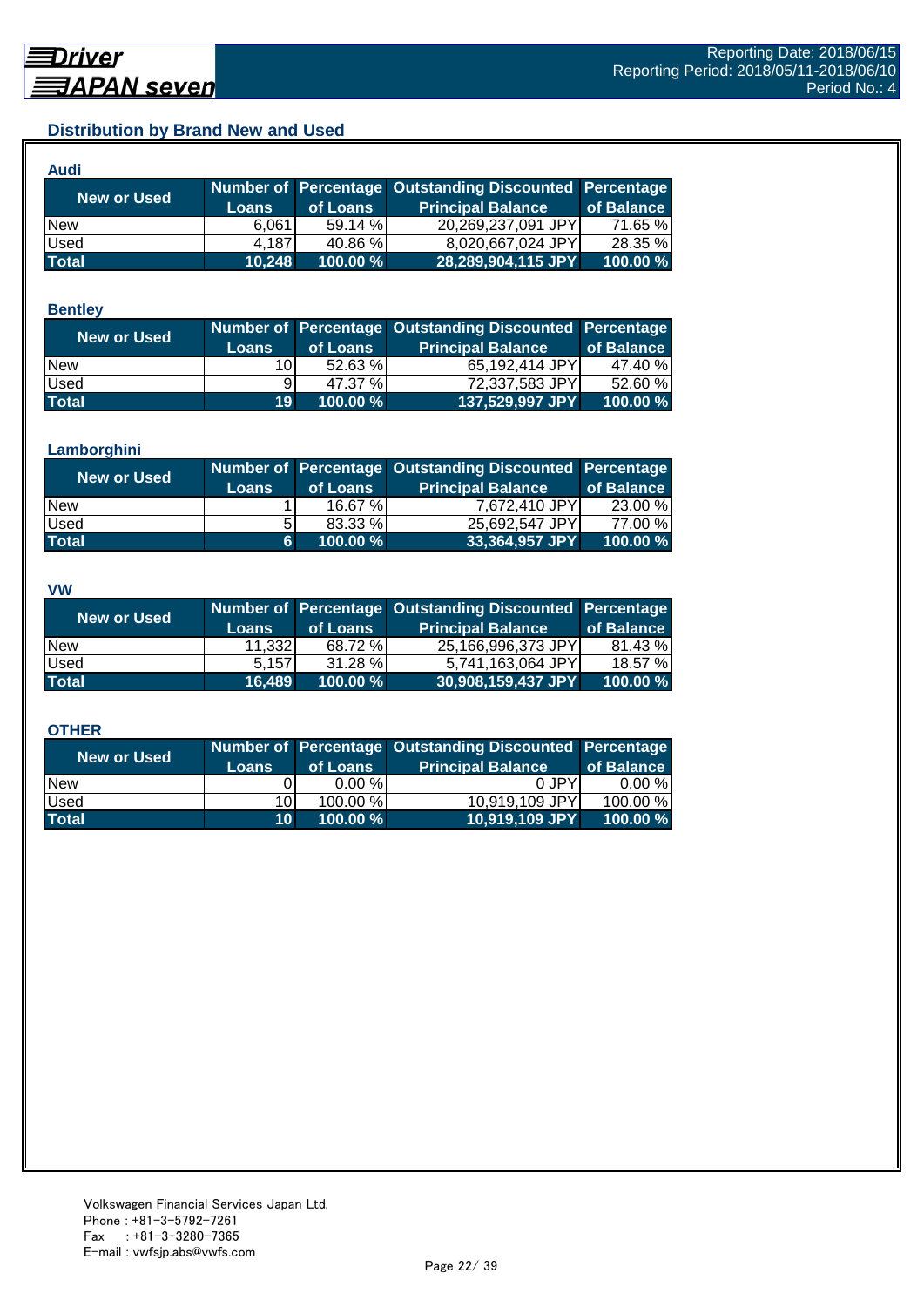## **Distribution by Customer Type**

| <b>Customer Type</b> |              |            |                                                        |            |
|----------------------|--------------|------------|--------------------------------------------------------|------------|
|                      |              |            | Number of Percentage Outstanding Discounted Percentage |            |
| <b>Customer Type</b> | <b>Loans</b> | of Loans   | <b>Principal Balance</b>                               | of Balance |
| <b>IRetail</b>       | 23,980       | 89.57 %    | 50,575,596,505 JPY                                     | 85.17 %    |
| Corporate            | 2.792        | $10.43 \%$ | 8,804,281,110 JPY                                      | 14.83 %    |
| <b>Total</b>         | 26,772       | 100.00 %   | 59,379,877,615 JPY                                     | 100.00 %   |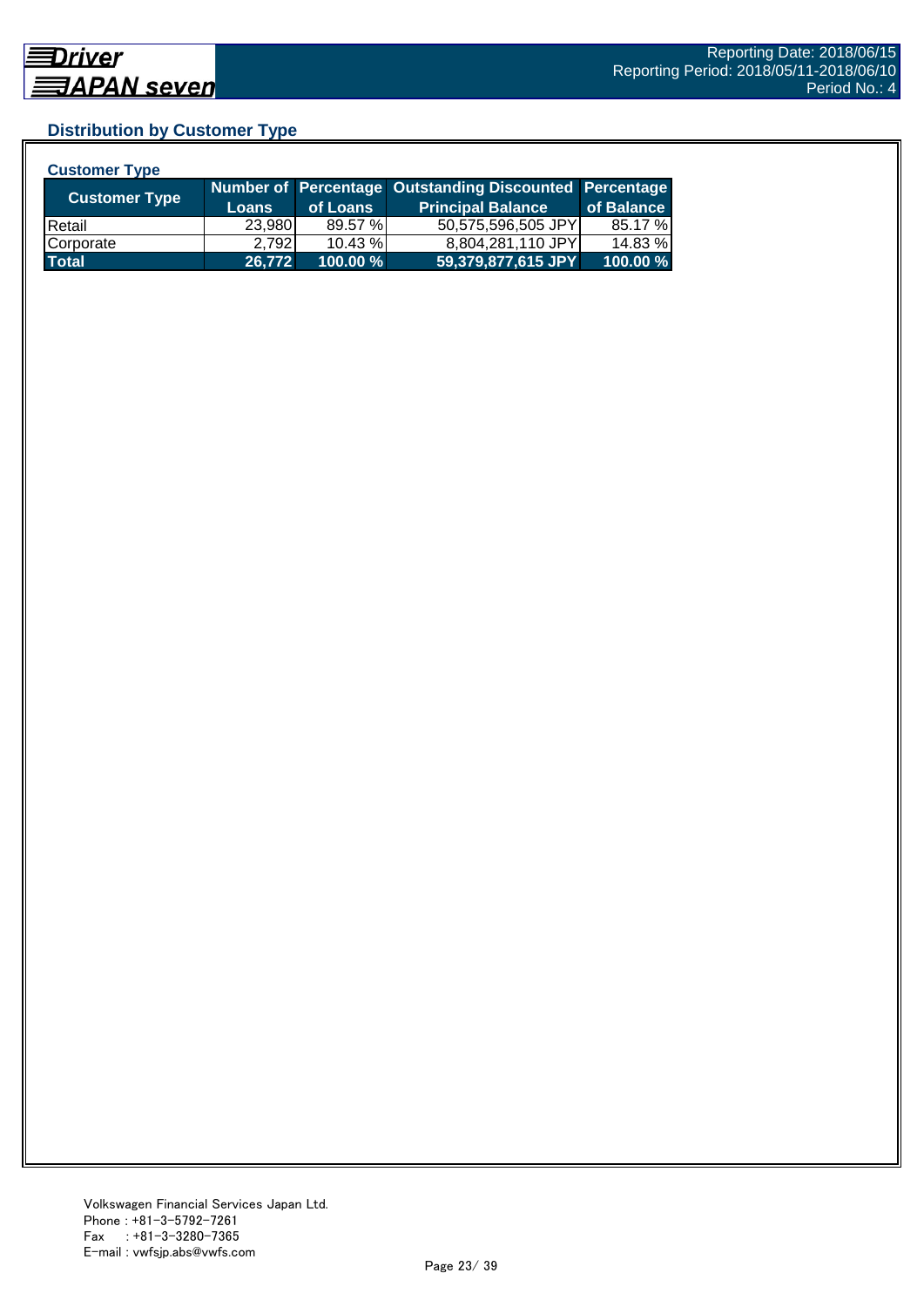## **Distribution by Outstanding Discounted Principal Balance**

| <b>Outstanding Discounted</b>      | Number of    |           | <b>Percentage Outstanding Discounted</b> | <b>Percentage of</b> |
|------------------------------------|--------------|-----------|------------------------------------------|----------------------|
| <b>Principal Balance</b>           | <b>Loans</b> | of Loans  | <b>Principal Balance</b>                 | <b>Balance</b>       |
| 500,000 JPY<br>$\leq$              | 1,685        | 6.29%     | 484,385,138 JPY                          | 0.82%                |
| 500,001 JPY<br>1,000,000 JPY       | 2,925        | 10.93 %   | 2,271,018,606 JPY                        | 3.82 %               |
| 1,500,000 JPY<br>1.000.001 JPY     | 4,072        | 15.21 %   | 5,129,700,827 JPY                        | 8.64 %               |
| 2,000,000 JPY<br>1,500,001 JPY -   | 4,663        | 17.42 %   | 8,153,953,912 JPY                        | 13.73 %              |
| 2.500,000 JPY<br>2.000.001 JPY -   | 4,298        | 16.05 %   | 9,645,484,149 JPY                        | 16.24 %              |
| 2,500,001 JPY -<br>3,000,000 JPY   | 3,165        | 11.82 %   | 8,663,472,981 JPY                        | 14.59 %              |
| 3,000,001 JPY -<br>3,500,000 JPY   | 2,145        | 8.01 %    | 6,937,326,193 JPY                        | 11.68 %              |
| 4,000,000 JPY<br>3,500,001 JPY -   | 1,342        | %<br>5.01 | 5,004,351,116 JPY                        | 8.43 %               |
| 4,500,000 JPY<br>4,000,001 JPY -   | 839          | 3.13%     | 3,549,045,750 JPY                        | 5.98 %               |
| 5,000,000 JPY<br>4.500,001 JPY -   | 506          | 1.89%     | 2,394,066,513 JPY                        | 4.03%                |
| 6,000,000 JPY<br>5.000.001 JPY -   | 588          | 2.20 %    | 3,207,867,441 JPY                        | 5.40 %               |
| 7,000,000 JPY<br>$6.000.001$ JPY - | 255          | 0.95%     | 1,638,367,749 JPY                        | 2.76 %               |
| 8,000,000 JPY<br>7.000.001 JPY     | 163          | %<br>0.61 | 1,211,818,830 JPY                        | 2.04 %               |
| 9,000,000 JPY<br>8,000,001 JPY     | 99           | 0.37%     | 838,685,440 JPY                          | 1.41 %               |
| 9.000.001 JPY<br>- 10,000,000 JPY  | 27           | 0.10%     | 250,332,970 JPY                          | 0.42%                |
| $>= 10,000,001$ JPY                | 0            | 0.00%     | 0 JPY                                    | 0.00%                |
| <b>Total</b>                       | 26,772       | 100.00 %  | 59,379,877,615 JPY                       | 100.00 %             |

| <b>Statistics</b>                                       |               |
|---------------------------------------------------------|---------------|
| <b>Minimum</b> Outstanding Discounted Principal Balance | 10,668 JPY    |
| <b>Maximum</b> Outstanding Discounted Principal Balance | 9,967,770 JPY |
| <b>Average Outstanding Discounted Principal Balance</b> | 2,217,984 JPY |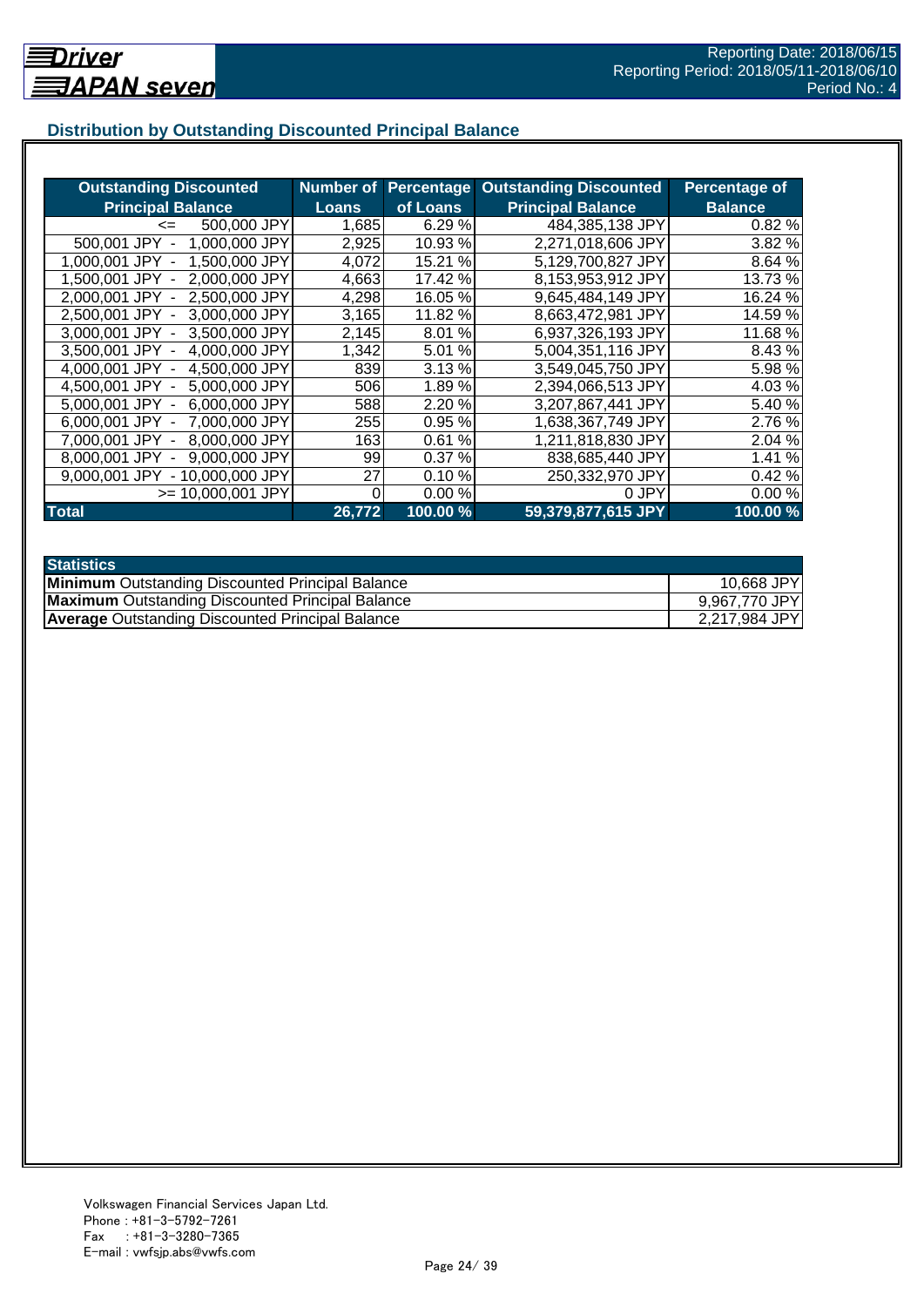## **Distribution by Original Principal Amount**

|                                           | Number of |          | <b>Percentage Outstanding Discounted</b> | <b>Percentage of</b> |
|-------------------------------------------|-----------|----------|------------------------------------------|----------------------|
| <b>Original Principal Balance</b>         | Loans     | of Loans | <b>Principal Balance</b>                 | <b>Balance</b>       |
| 500,000 JPY<br>$\leq$                     | 471       | 1.76 %   | 101.746.129 JPY                          | 0.17%                |
| 500,001 JPY<br>1,000,000 JPY              | 1,972     | 7.37 %   | 1,043,165,607 JPY                        | 1.76 %               |
| 1,500,000 JPY<br>1.000.001 JPY            | 3,022     | 11.29 %  | 2,911,189,262 JPY                        | 4.90 %               |
| 2.000.000 JPY<br>1.500.001<br>JPY         | 3,999     | 14.94 %  | 5,603,810,119 JPY                        | 9.44 %               |
| 2,500,000 JPY<br>2.000.001 JPY -          | 3,989     | 14.90 %  | 7,270,434,439 JPY                        | 12.24 %              |
| 2,500,001 JPY -<br>3,000,000 JPY          | 3,998     | 14.93 %  | 8,860,086,118 JPY                        | 14.92 %              |
| 3,000,001 JPY -<br>3.500,000 JPY          | 2,904     | 10.85 %  | 7,742,895,135 JPY                        | 13.04 %              |
| 4,000,000 JPY<br>3,500,001 JPY -          | 2,152     | 8.04 %   | 6,599,573,832 JPY                        | 11.11 %              |
| 4,500,000 JPY<br>4.000.001 JPY -          | 1,266     | 4.73 %   | 4,445,743,006 JPY                        | 7.49 %               |
| 4.500.001 JPY -<br>5,000,000 JPY          | 950       | 3.55 %   | 3,724,775,474 JPY                        | 6.27 %               |
| 6,000,000 JPY<br>5.000.001 JPY -          | 920       | 3.44 %   | 4,119,471,426 JPY                        | 6.94 %               |
| 7,000,000 JPY<br>6,000,001 JPY -          | 521       | 1.95 %   | 2,775,216,254 JPY                        | 4.67 %               |
| 8,000,000 JPY<br>7.000.001 JPY -          | 272       | 1.02 %   | 1,671,191,078 JPY                        | 2.81 %               |
| 9,000,000 JPY<br>8.000.001 JPY            | 134       | 0.50%    | 922,845,176 JPY                          | 1.55 %               |
| 10.000.000 JPY<br>9.000.001 JPY<br>$\sim$ | 99        | 0.37%    | 778,975,294 JPY                          | 1.31 %               |
| >= 10.000.001 JPY                         | 1031      | 0.38%    | 808,759,266 JPY                          | 1.36 %               |
| <b>Total</b>                              | 26,772    | 100.00 % | 59,379,877,615 JPY                       | 100.00 %             |

| <b>Statistics</b>                         |                |
|-------------------------------------------|----------------|
| <b>Minimum</b> Original Principal Balance | 100,000 JPY    |
| <b>Maximum</b> Original Principal Balance | 28,200,000 JPY |
| <b>Average Original Principal Balance</b> | 2,776,629 JPY  |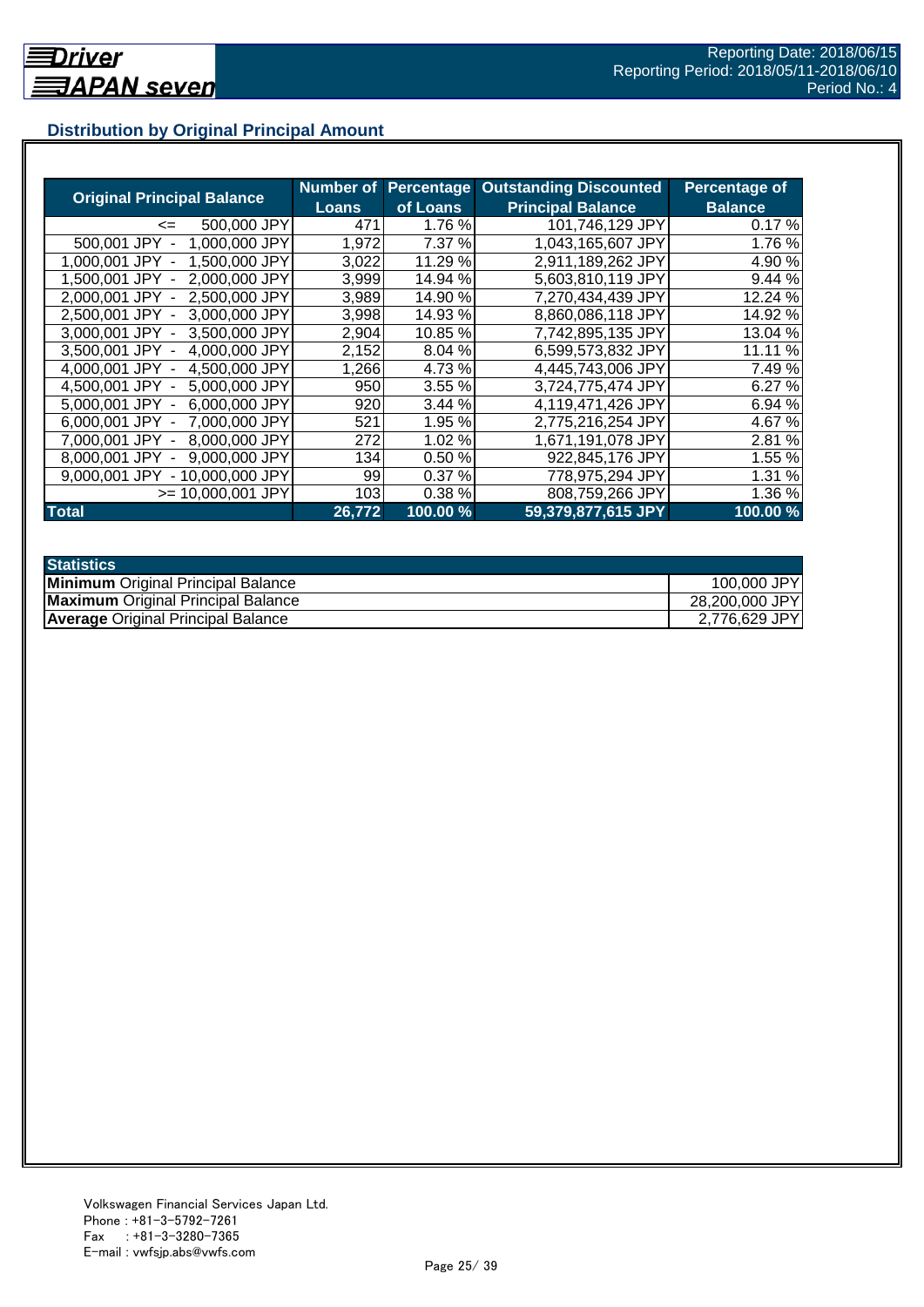## **Distribution by Interest Rate paid by the Obligor**

| Interest Rate paid by the Number of Percentage |        |          | <b>Outstanding Discounted</b> | <b>Percentage</b> |
|------------------------------------------------|--------|----------|-------------------------------|-------------------|
| <b>Obligor</b>                                 | Loans  | of Loans | <b>Principal Balance</b>      | of Balance        |
| < 0.900 %                                      | 495    | 1.85%    | 1,226,457,781 JPY             | 2.07 %            |
| $0.900\% < 1.500\%$                            | 5,094  | 19.03 %  | 13,331,367,337 JPY            | 22.45 %           |
| $1.500\% < 2.000\%$                            | 8.715  | 32.55 %  | 21,615,235,182 JPY            | 36.40 %           |
| $2.000\% < 2.500\%$                            | 155    | 0.58%    | 548,435,745 JPY               | 0.92%             |
| $2.500\% < 3.000\%$                            | 7.619  | 28.46 %  | 16,955,580,687 JPY            | 28.55 %           |
| $3.000\% < 3.500\%$                            | 1,025  | 3.83 %   | 1,025,217,320 JPY             | 1.73 %            |
| $3.500\% < 4.000\%$                            | 3,657  | 13.66 %  | 4,664,513,410 JPY             | 7.86 %            |
| 4.000 % < 4.500 %                              | 12     | 0.04%    | 13,070,153 JPY                | 0.02%             |
| 4.500 % < 5.000 %                              |        | 0.00%    | 0 JPY                         | 0.00%             |
| 5.000 % or more                                |        | 0.00%    | 0 JPY                         | 0.00%             |
| <b>Total</b>                                   | 26,772 | 100.00 % | 59,379,877,615 JPY            | 100.00%           |

| <b>Statistics</b>                     |           |
|---------------------------------------|-----------|
| Minimum Interest Rate                 | $0.00 \%$ |
| Maximum Interest Rate                 | 4.09 %    |
| <b>Weighted Average Interest Rate</b> | $2.13 \%$ |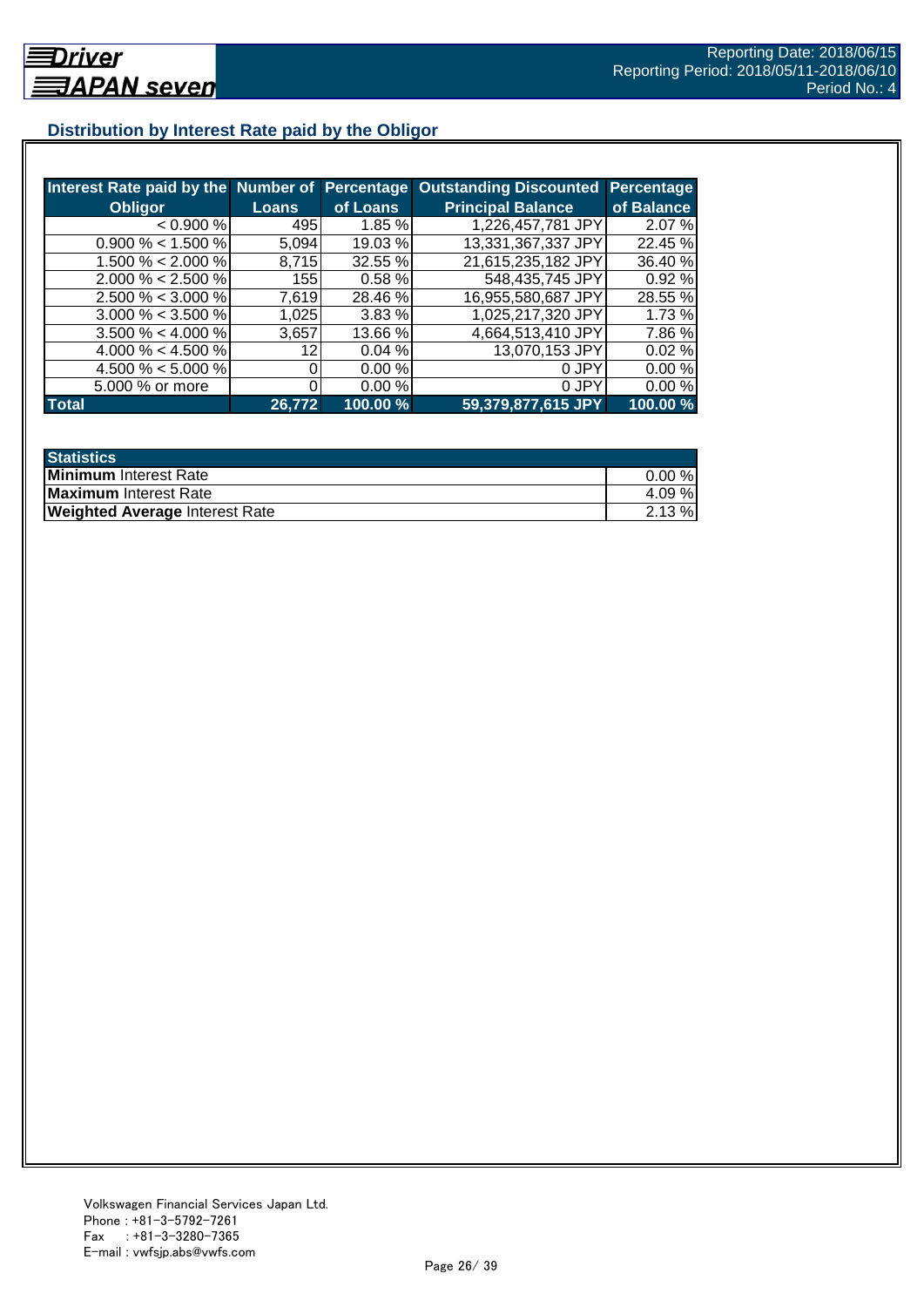## **Distribution by Original Term**

| Length of Original Term Number of Percentage |              |          | <b>Outstanding Discounted</b> | <b>Percentage</b> |
|----------------------------------------------|--------------|----------|-------------------------------|-------------------|
| (months)                                     | <b>Loans</b> | of Loans | <b>Principal Balance</b>      | of Balance        |
| $6 - 12$                                     | 221          | 0.83%    | 67,543,094 JPY                | 0.11%             |
| $13 - 18$                                    | 121          | 0.45%    | 40,195,043 JPY                | 0.07%             |
| $19 - 24$                                    | 1,567        | 5.85 %   | 1,090,677,337 JPY             | 1.84 %            |
| $25 - 30$                                    | 95           | 0.35%    | 85,512,083 JPY                | 0.14%             |
| $31 - 36$                                    | 10,630       | 39.71 %  | 25,383,895,527 JPY            | 42.75 %           |
| $37 - 42$                                    | 76I          | 0.28%    | 90,401,424 JPY                | 0.15%             |
| $43 - 48$                                    | 1,450        | 5.42 %   | 2,379,153,990 JPY             | 4.01 %            |
| $49 - 54$                                    | 23I          | 0.09%    | 35,462,037 JPY                | 0.06%             |
| $55 - 60$                                    | 12,051       | 45.01 %  | 28,984,558,531 JPY            | 48.81 %           |
| $61 - 66$                                    | 16           | 0.06%    | 36,289,030 JPY                | 0.06%             |
| $67 - 72$                                    | 398          | 1.49 %   | 783,263,530 JPY               | 1.32%             |
| 73 - 84                                      | 124          | 0.46%    | 402,925,989 JPY               | 0.68%             |
| <b>Total</b>                                 | 26,772       | 100.00 % | 59,379,877,615 JPY            | 100.00 %          |

| <b>Statistics</b>                               |       |
|-------------------------------------------------|-------|
| <b>Minimum</b> Original Term in months          |       |
| <b>Maximum</b> Original Term in months          | 84    |
| <b>Weighted Average Original Term in months</b> | 48.7F |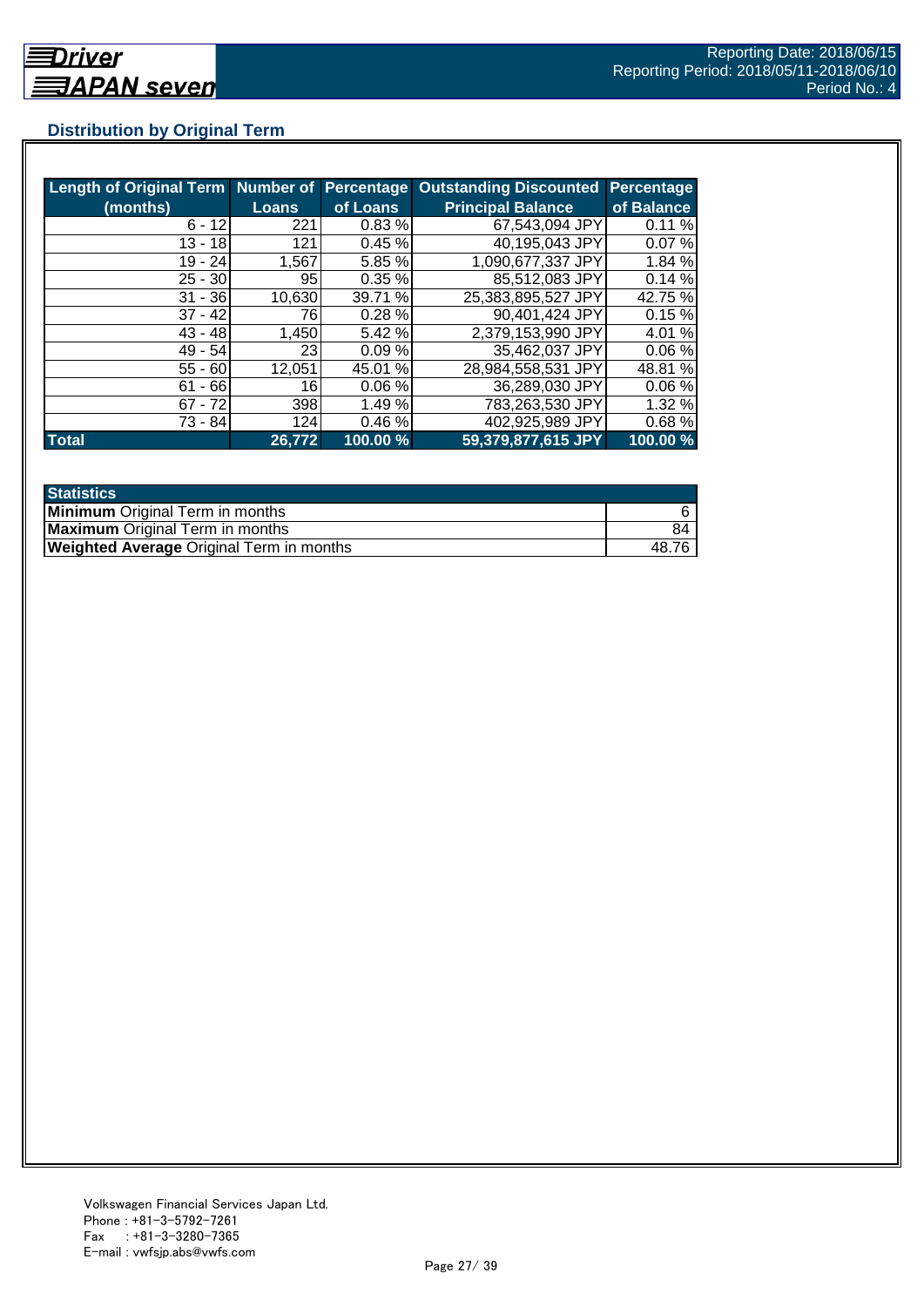## **Distribution by Remaining Term**

| <b>Length of Remaining</b> |              |          | <b>Number of Percentage Outstanding Discounted</b> | <b>Percentage</b> |
|----------------------------|--------------|----------|----------------------------------------------------|-------------------|
| <b>Term (months)</b>       | <b>Loans</b> | of Loans | <b>Principal Balance</b>                           | of Balance        |
| $= 12$                     | 2,587        | 9.66 %   | 2,635,282,187 JPY                                  | 4.44 %            |
| $13 - 18$                  | 1,892        | 7.07 %   | 2,885,249,019 JPY                                  | 4.86%             |
| 19 - 24                    | 3,962        | 14.80 %  | 8,757,062,841 JPY                                  | 14.75 %           |
| $25 - 30$                  | 5,006        | 18.70 %  | 12,775,100,247 JPY                                 | 21.51 %           |
| $31 - 36$                  | 1,718        | 6.42 %   | 3,485,885,266 JPY                                  | 5.87 %            |
| $37 - 42$                  | 1,992        | 7.44 %   | 4,054,993,609 JPY                                  | 6.83%             |
| $43 - 48$                  | 4,082        | 15.25 %  | 9,791,603,438 JPY                                  | 16.49 %           |
| $49 - 54$                  | 4,867        | 18.18 %  | 13,180,253,386 JPY                                 | 22.20 %           |
| $55 - 60$                  | 430          | 1.61 %   | 1,163,452,430 JPY                                  | 1.96 %            |
| - 66<br>61                 | 158          | 0.59 %   | 377,244,981 JPY                                    | 0.64%             |
| $67 - 72$                  | 30I          | 0.11%    | 99,806,346 JPY                                     | 0.17%             |
| 73 - 84                    | 481          | 0.18%    | 173,943,865 JPY                                    | 0.29%             |
| <b>Total</b>               | 26,772       | 100.00 % | 59,379,877,615 JPY                                 | 100.00 %          |

| <b>Statistics</b>                                |       |
|--------------------------------------------------|-------|
| <b>Minimum</b> Remaining Term in months          |       |
| <b>Maximum</b> Remaining Term in months          | 80    |
| <b>Weighted Average Remaining Term in months</b> | 35.80 |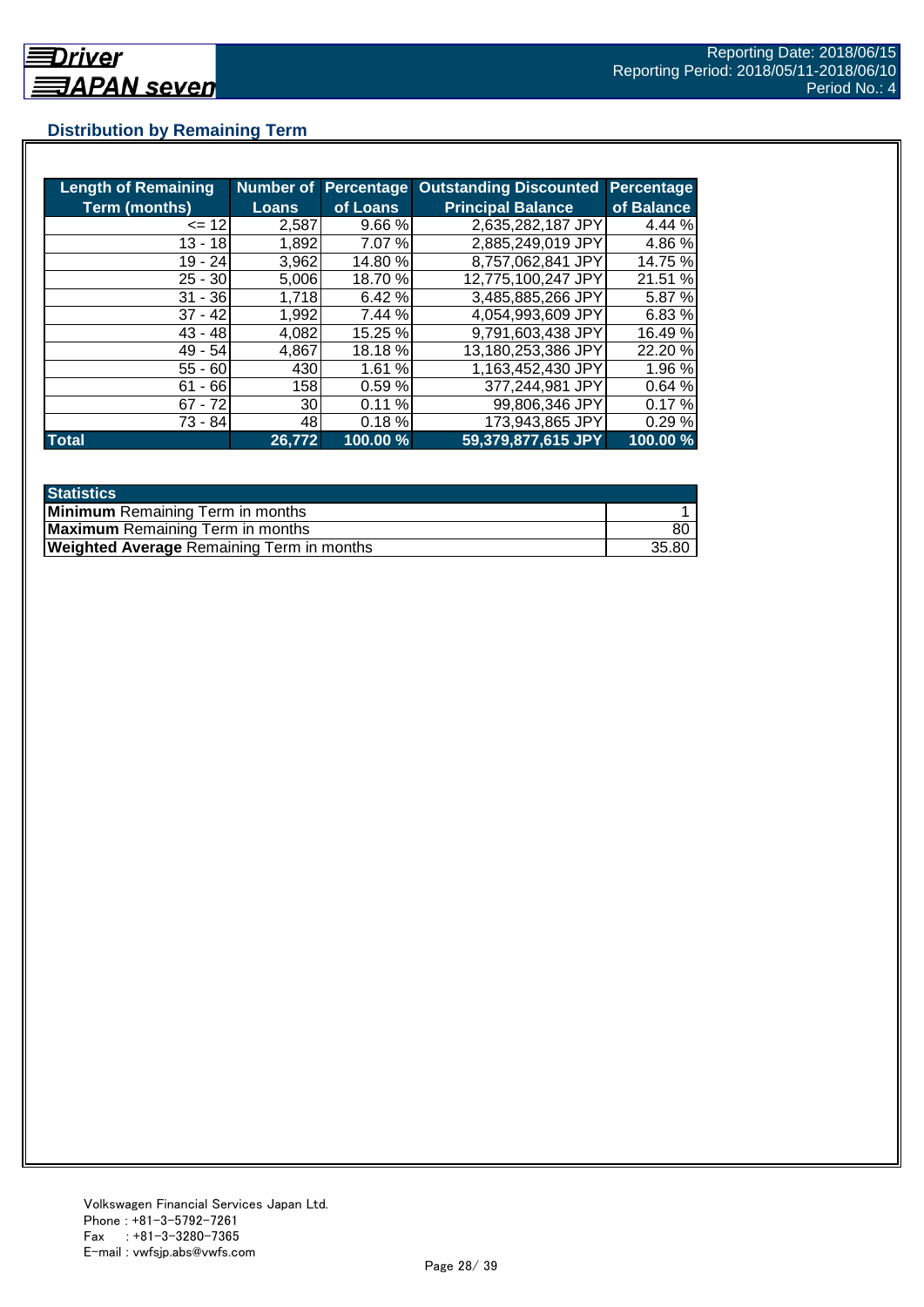## **Distribution by Seasoning**

| <b>Seasoning (months)</b> | <b>Loans</b> | <b>Number of Percentage</b><br>of Loans | <b>Outstanding Discounted</b><br><b>Principal Balance</b> | <b>Percentage</b><br>of Balance |
|---------------------------|--------------|-----------------------------------------|-----------------------------------------------------------|---------------------------------|
|                           |              |                                         |                                                           |                                 |
| $= 12$                    | 13,737       | 51.31 %                                 | 33,403,663,006 JPY                                        | 56.25 %                         |
| $13 - 18$                 | 7,731        | 28.88%                                  | 16,822,874,816 JPY                                        | 28.33 %                         |
| $19 - 24$                 | 2,469        | 9.22%                                   | 4,829,634,806 JPY                                         | 8.13%                           |
| $25 - 30$                 | 1,556        | 5.81 %                                  | 2,774,475,892 JPY                                         | 4.67 %                          |
| $31 - 36$                 | 640          | 2.39 %                                  | 880,761,379 JPY                                           | 1.48 %                          |
| $37 - 42$                 | 242          | 0.90%                                   | 322,897,642 JPY                                           | 0.54%                           |
| $43 - 48$                 | 142          | 0.53%                                   | 138,037,336 JPY                                           | 0.23%                           |
| $49 - 54$                 | 174          | 0.65%                                   | 164,156,071 JPY                                           | 0.28%                           |
| $55 - 60$                 | 68           | 0.25%                                   | 39,123,805 JPY                                            | 0.07%                           |
| $61 - 66$                 | 11           | 0.04%                                   | 3,947,324 JPY                                             | 0.01%                           |
| $67 - 72$                 | 2            | 0.01%                                   | 305,538 JPY                                               | 0.00%                           |
| 73 - 84                   |              | 0.00%                                   | 0 JPY                                                     | 0.00%                           |
| <b>Total</b>              | 26,772       | 100.00 %                                | 59,379,877,615 JPY                                        | 100.00 %                        |

| <b>Statistics</b>                           |       |
|---------------------------------------------|-------|
| <b>Minimum</b> Seasoning in months          |       |
| <b>Maximum</b> Seasoning in months          | 67    |
| <b>Weighted Average Seasoning in months</b> | 12.96 |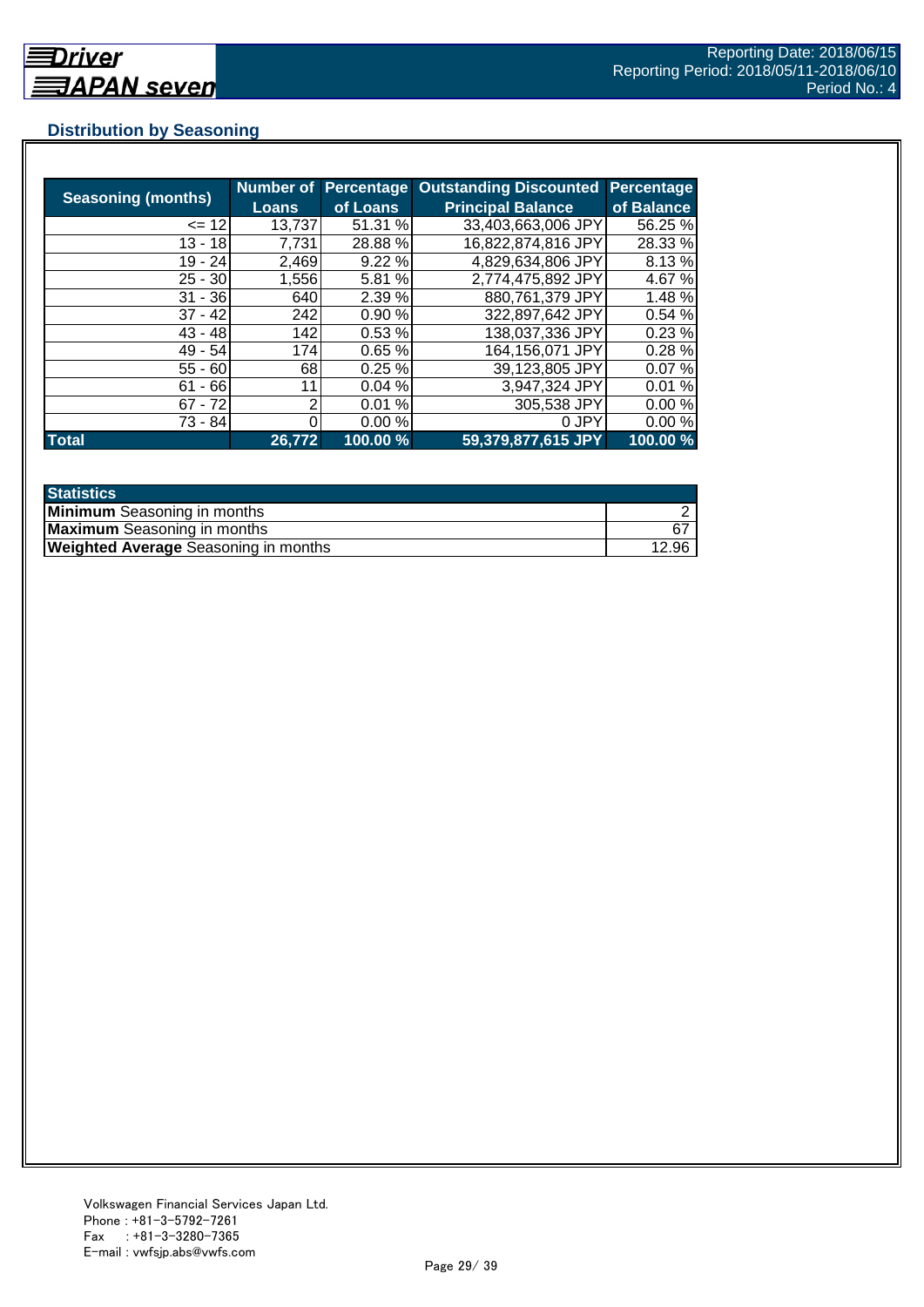## **Distribution by Type of Car**

| <b>Type of Car</b> |              |          |                                                        |            |
|--------------------|--------------|----------|--------------------------------------------------------|------------|
| <b>Type of Car</b> |              |          | Number of Percentage Outstanding Discounted Percentage |            |
|                    | <b>Loans</b> | of Loans | <b>Principal Balance</b>                               | of Balance |
| <b>New</b>         | 17.404       | 65.01 %  | 45,509,098,288 JPY                                     | 76.64 %    |
| Used               | 9,368        | 34.99%   | 13,870,779,327 JPY                                     | 23.36 %    |
| <b>Total</b>       | 26,772       | 100.00 % | 59,379,877,615 JPY                                     | 100.00%    |

#### **Type of Car: Only Balloon Loans**

| Type of Car  | <b>Loans</b> | of Loans    | Number of Percentage Outstanding Discounted Percentage<br><b>Principal Balance</b> | of Balance |
|--------------|--------------|-------------|------------------------------------------------------------------------------------|------------|
| <b>New</b>   | 16.574       | 77.15 %     | 44.039.794.082 JPYL                                                                | 82.65 %    |
| Used         | 4.909        | $22.85 \%$  | 9.242.729.801 JPYI                                                                 | 17.35 %    |
| <b>Total</b> | 21,483       | $100.00 \%$ | 53,282,523,883 JPY                                                                 | 100.00%    |

#### **Type of Car: Only Equal Instalment Loans**

| <b>Type of Car</b> |              |             | Number of Percentage Outstanding Discounted Percentage |            |
|--------------------|--------------|-------------|--------------------------------------------------------|------------|
|                    | <b>Loans</b> | of Loans    | <b>Principal Balance</b>                               | of Balance |
| <b>New</b>         | 8301         | 15.69%      | 1,469,304,206 JPY                                      | 24.10 %    |
| Used               | 4,459        | 84.31 %     | 4.628.049.526 JPYI                                     | 75.90 %    |
| <b>Total</b>       | 5.289        | $100.00 \%$ | 6,097,353,732 JPY                                      | 100.00 %   |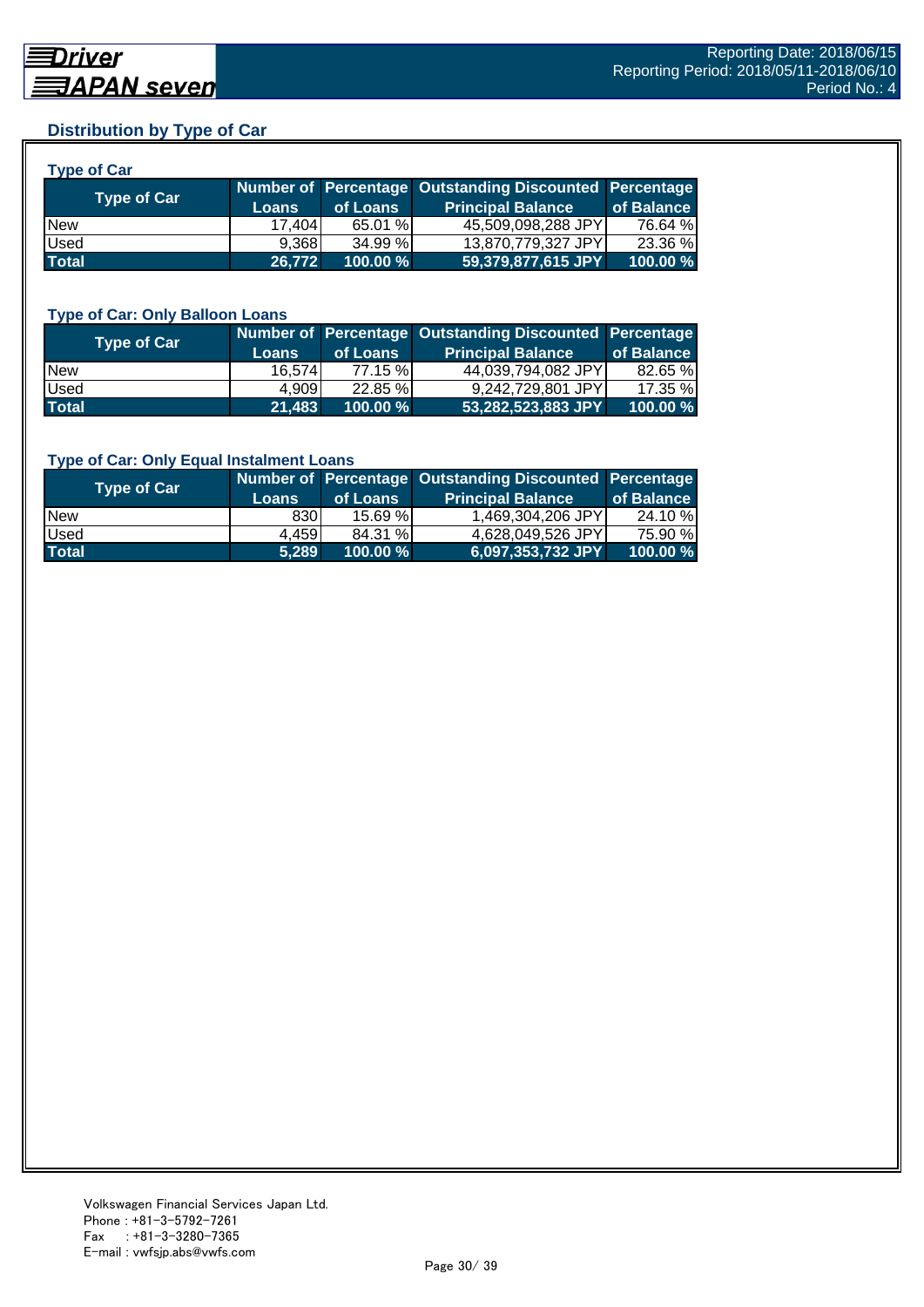#### **Distribution by Brand and Model**

| <b>Make</b>                  | <b>Model</b>                     |                         |                 | Number of Percentage Outstanding Discounted Percentage |                 |
|------------------------------|----------------------------------|-------------------------|-----------------|--------------------------------------------------------|-----------------|
|                              |                                  | Loans                   | of Loans        | <b>Principal Balance</b>                               | of Balance      |
| <b>Audi</b>                  | Α1                               | 951                     | 3.55%           | 1,476,083,967 JPY                                      | 2.49%           |
|                              | A3                               | 2,390                   | 8.93%           | 4,762,556,704 JPY                                      | 8.02%           |
|                              | A4                               | 1,998                   | 7.46%           | 5,835,466,260 JPY                                      | 9.83%           |
|                              | A5                               | 572                     | 2.14%           | 1,869,860,739 JPY                                      | 3.15%           |
|                              | A6                               | 597                     | 2.23 %          | 1,780,544,058 JPY                                      | 3.00 %          |
|                              | A7                               | 220                     | 0.82%           | 953,144,494 JPY                                        | 1.61%           |
|                              | A8                               | 73                      | 0.27%           | 343,540,129 JPY                                        | 0.58%           |
|                              | S1                               | 103                     | 0.38%           | 230,584,658 JPY                                        | 0.39%           |
|                              | $\overline{\mathbb{S}^3}$<br>S4  | 333                     | 1.24 %<br>0.55% | 1,013,700,210 JPY                                      | 1.71 %          |
|                              |                                  | 148<br>96               | 0.36%           | 655,213,559 JPY                                        | 1.10%<br>0.71%  |
|                              | $\overline{\text{S5}}$           | 30                      | 0.11%           | 419,586,229 JPY<br>136,283,177 JPY                     | 0.23%           |
|                              | S <sub>6</sub><br>S7             | 26                      | 0.10%           | 146,434,729 JPY                                        | 0.25%           |
|                              | S8                               | 20                      | 0.07%           | 120,735,842 JPY                                        | 0.20%           |
|                              | $\overline{SQ5}$                 | 16                      | 0.06%           | 120,172,678 JPY                                        | 0.20%           |
|                              | RS3                              | 14                      | 0.05%           | 54,248,128 JPY                                         | 0.09%           |
|                              | RS4                              | 13                      | 0.05%           | 54,224,951 JPY                                         | 0.09%           |
|                              | RS5                              | 7                       | 0.03%           | 29,246,456 JPY                                         | 0.05%           |
|                              | RS6                              | 12                      | 0.04%           | 63,516,460 JPY                                         | 0.11%           |
|                              | RS7                              | 10                      | 0.04%           | 66,875,585 JPY                                         | 0.11%           |
|                              | Q2                               | 383                     | 1.43%           | 1,127,449,361 JPY                                      | 1.90%           |
|                              | Q3                               | 781                     | 2.92%           | 1,854,112,506 JPY                                      | 3.12%           |
|                              | Q5                               | 496                     | 1.85 %          | 1,667,043,699 JPY                                      | 2.81%           |
|                              | Q7                               | 207                     | 0.77%           | 1,161,211,165 JPY                                      | 1.96 %          |
|                              | RSQ3                             | 18                      | 0.07%           | 81,621,096 JPY                                         | 0.14%           |
|                              | ТT                               | 723                     | 2.70%           | 2,185,126,603 JPY                                      | 3.68%           |
|                              | R <sub>8</sub>                   | 11                      | 0.04%           | 81,320,672 JPY                                         | 0.14%           |
|                              | <b>AUDI OTHERS</b>               | 0                       | 0.00%           | 0 JPY                                                  | 0.00%           |
|                              | <b>Subtotal</b>                  | 10,248                  | 38.28 %         | 28,289,904,115 JPY                                     | 47.64 %         |
| <b>Bentley</b>               | <b>ARNAGE</b>                    | $\mathbf 0$             | 0.00%           | 0 JPY                                                  | 0.00%           |
|                              | AZURE                            | 0                       | 0.00%           | 0 JPY                                                  | 0.00%           |
|                              | <b>BENTAYGA</b>                  | 0                       | 0.00%           | 0 JPY                                                  | 0.00%           |
|                              | CONTINENTAL                      | 16                      | 0.06%           | 111,836,870 JPY                                        | 0.19%           |
|                              | FLYING SPUR                      | 3                       | 0.01%           | 25,693,127 JPY                                         | 0.04 %          |
|                              | <b>MULSANNE</b>                  | 0                       | 0.00%           | 0 JPY                                                  | 0.00%           |
|                              | BENTLEY                          | $\mathbf 0$             | 0.00%           | 0 JPY                                                  | 0.00%           |
|                              | <b>OTHERS</b>                    |                         |                 |                                                        |                 |
|                              | Subtotal                         | 19                      | 0.07%           | 137,529,997 JPY                                        | 0.23%           |
| Lamborghini                  | <b>AVENTADOR</b>                 | $\mathbf{1}$            | 0.00%           | 862,193 JPY                                            | 0.00%           |
|                              | <b>DIABLO</b>                    | 0                       | 0.00%           | 0 JPY                                                  | 0.00%           |
|                              | GALLARDO                         | 3                       | 0.01%           | 21,982,873 JPY                                         | 0.04%           |
|                              | HURACÁN                          | $\overline{\mathbf{c}}$ | 0.01%           | 10,519,891 JPY                                         | 0.02%           |
|                              | MULCIELAGO                       | 0                       | 0.00%           | 0 JPY                                                  | 0.00%           |
|                              | LAMBORGHINI                      | $\pmb{0}$               | 0.00%           | 0 JPY                                                  | 0.00%           |
|                              | <b>OTHERS</b>                    |                         |                 |                                                        |                 |
| VW                           | <b>Subtotal</b><br><b>ARTEON</b> | 6<br>56                 | 0.02%<br>0.21%  | 33,364,957 JPY<br>261,703,072 JPY                      | 0.06 %<br>0.44% |
|                              | BEETLE                           | 1,595                   | 5.96%           | 2,874,614,052 JPY                                      | 4.84 %          |
|                              | <b>BORA</b>                      | 0                       | 0.00%           | 0 JPY                                                  | 0.00%           |
|                              | EOS                              | 3                       | 0.01%           | 1,032,667 JPY                                          | 0.00%           |
|                              | <b>GOLF</b>                      | 6,272                   | 23.43%          | 12,322,161,266 JPY                                     | 20.75%          |
|                              | JETTA                            | 8                       | 0.03%           | 2,632,918 JPY                                          | 0.00%           |
|                              | LUPO                             | $\mathbf 0$             | 0.00%           | 0 JPY                                                  | 0.00%           |
|                              | <b>PASSAT</b>                    | 1,317                   | 4.92%           | 3,042,369,954 JPY                                      | 5.12%           |
|                              | POLO                             | 3,031                   | 11.32 %         | 4,142,892,108 JPY                                      | 6.98%           |
|                              | <b>SCIROCCO</b>                  | 19                      | 0.07%           | 17,537,862 JPY                                         | 0.03%           |
|                              | <b>SHARAN</b>                    | 490                     | 1.83%           | 1,048,663,529 JPY                                      | 1.77 %          |
|                              | <b>TIGUAN</b>                    | 937                     | 3.50%           | 2,542,130,080 JPY                                      | 4.28%           |
|                              | <b>TOUAREG</b>                   | 75                      | 0.28%           | 208,320,433 JPY                                        | 0.35 %          |
|                              | <b>TOURAN</b>                    | 1,462                   | 5.46%           | 3,217,619,353 JPY                                      | 5.42 %          |
|                              | UP                               | 1,224                   | 4.57%           | 1,226,482,143 JPY                                      | 2.07%           |
|                              | VENTO                            | 0                       | 0.00%           | 0 JPY                                                  | 0.00%           |
|                              | <b>VW OTHERS</b>                 | 0                       | 0.00%           | 0 JPY                                                  | 0.00%           |
|                              | <b>Subtotal</b>                  | 16,489                  | 61.38 %         | 30,908,159,437 JPY                                     | 51.61 %         |
| <b>Non VW Group Vehicles</b> |                                  | 10                      | 0.04%           | 10,919,109 JPY                                         | 0.02%           |
|                              | Subtotal                         | 10                      | 0.04%           | 10,919,109 JPY                                         | 0.02%           |
|                              | <b>Total</b>                     | 26,772                  | 100.00%         | 59,379,877,615 JPY                                     | 100.00 %        |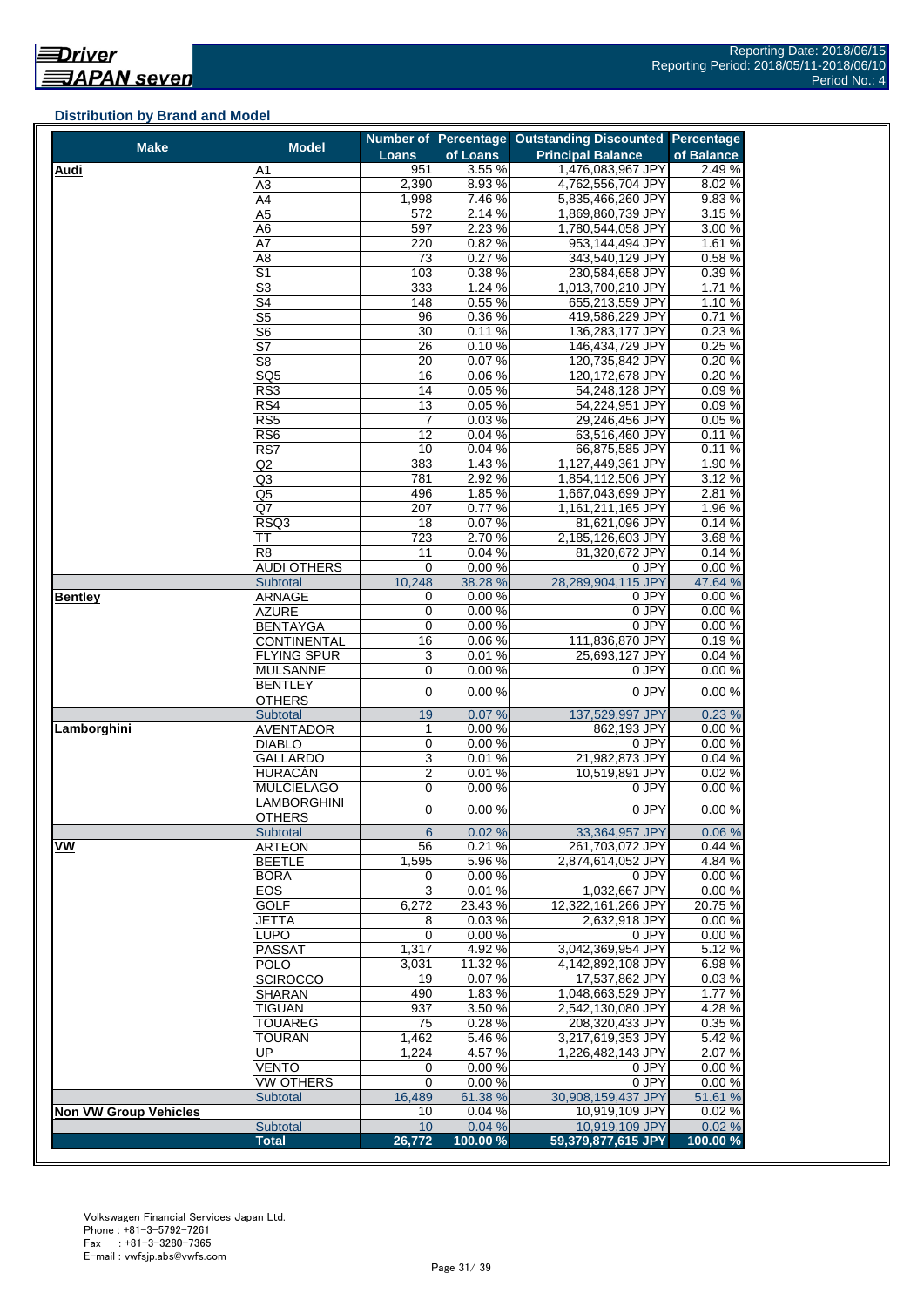## **Geographic Distribution by Prefecture**

|                   |              | <b>Number of Percentage</b> | <b>Outstanding Discounted</b> | <b>Percentage</b> |
|-------------------|--------------|-----------------------------|-------------------------------|-------------------|
| <b>Prefecture</b> | <b>Loans</b> | of Loans                    | <b>Principal Balance</b>      | of Balance        |
| Tokyo             | 4,235        | 15.82 %                     | 10,628,639,880 JPY            | 17.90 %           |
| Kanagawa          | 2,721        | 10.16 %                     | 6,165,253,528 JPY             | 10.38 %           |
| Aichi             | 2,035        | 7.60 %                      | 4,375,054,263 JPY             | 7.37 %            |
| Saitama           | 1,802        | 6.73 %                      | 4,036,147,592 JPY             | 6.80%             |
| Osaka             | 1,692        | 6.32 %                      | 3,908,144,765 JPY             | 6.58%             |
| Fukuoka           | 1,236        | $4.62\%$                    | 2,721,468,422 JPY             | 4.58 %            |
| Chiba             | 1,110        | 4.15 $\sqrt{6}$             | 2,397,399,522 JPY             | 4.04 %            |
| Hokkaido          | 907          | 3.39 $\sqrt{8}$             | 2,239,113,642 JPY             | 3.77 %            |
| Hyogo             | 872          | 3.26 %                      | 1,844,572,914 JPY             | 3.11 %            |
| Ibaraki           | 817          | 3.05 %                      | 1,738,592,999 JPY             | $2.93\,\sqrt{2}$  |
| Shizuoka          | 788          | 2.94 %                      | 1,694,560,673 JPY             | 2.85 %            |
| Tochigi           | 621          | 2.32 %                      | 1,310,045,667 JPY             | 2.21 %            |
| Miyagi            | 492          | $1.84\%$                    | 1,043,972,122 JPY             | 1.76%             |
| Hiroshima         | 538          | 2.01 %                      | 1,018,588,969 JPY             | 1.72%             |
| Kyoto             | 457          | 1.71 %                      | 1,013,917,489 JPY             | 1.71%             |
| Gunma             | 488          | 1.82 %                      | 988,100,083 JPY               | 1.66 %            |
| Gifu              | 398          | 1.49 %                      | 811,987,640 JPY               | 1.37 %            |
| Nagano            | 367          | 1.37 %                      | 769,119,046 JPY               | 1.30 %            |
| Mie               | 328          | $1.23\%$                    | 676,019,003 JPY               | 1.14 %            |
| Fukushima         | 315          | 1.18 %                      | 636,637,527 JPY               | 1.07%             |
| Oita              | 277          | $1.03\%$                    | 611,286,622 JPY               | $1.03\%$          |
| Okayama           | 298          | $1.11\%$                    | 593,974,133 JPY               | $1.00\%$          |
| Niigata           | 301          | 1.12%                       | 568,618,700 JPY               | 0.96%             |
| Nara              | 243          | 0.91%                       | 546,049,298 JPY               | 0.92%             |
| Kagoshima         | 230          | 0.86 %                      | 518,113,200 JPY               | 0.87%             |
| Kumamoto          | 253          | 0.95 %                      | 488,667,303 JPY               | 0.82%             |
| Shiga             | 223          | 0.83%                       | 481,251,007 JPY               | 0.81%             |
| Yamanashi         | 200          | 0.75%                       | 462,883,181 JPY               | 0.78%             |
| Yamaguchi         | 237          | 0.89%                       | 455,034,302 JPY               | 0.77%             |
| Ishikawa          | 197          | 0.74 %                      | 434,339,040 JPY               | 0.73%             |
| Wakayama          | 190          | 0.71%                       | 419,014,801 JPY               | 0.71%             |
| Yamagata          | 204          | $0.76\sqrt{26}$             | 374,330,546 JPY               | 0.63%             |
| Nagasaki          | 157          | $0.59\%$                    | 343,837,345 JPY               | 0.58%             |
| Fukui             | 162          | $0.61\%$                    | 338,758,529 JPY               | 0.57 %            |
| Toyama            | 194          | 0.72%                       | 324,487,868 JPY               | 0.55%             |
| Iwate             | 145          | 0.54 %                      | 315,319,377 JPY               | 0.53%             |
| Miyazaki          | 139          | 0.52 %                      | 305,528,642 JPY               | 0.51%             |
| Kagawa            | 139          | 0.52 %                      | 271,059,579 JPY               | 0.46%             |
| Saga              | 131          | 0.49%                       | 265,571,779 JPY               | 0.45 %            |
| Ehime             | 134          | 0.50 %                      | 260,205,773 JPY               | 0.44%             |
| Aomori            | 113          | 0.42%                       | 237,363,326 JPY               | 0.40%             |
| Tokushima         | 94           | 0.35 %                      | 186,584,026 JPY               | 0.31 %            |
| Akita             | 91           | 0.34 %                      | 166,235,400 JPY               | 0.28%             |
| Okinawa           | 64           | $0.24\sqrt{2}$              | 119,348,654 JPY               | 0.20%             |
| Shimane           | 44           | 0.16%                       | 102,609,643 JPY               | 0.17%             |
| Tottori           | 47           | 0.18%                       | 92,159,642 JPY                | 0.16%             |
| Kouchi            | 46           | 0.17%                       | 79,910,153 JPY                | 0.13%             |
| <b>Total</b>      | 26,772       | $100.00\%$                  | 59,379,877,615 JPY            | 100.00 %          |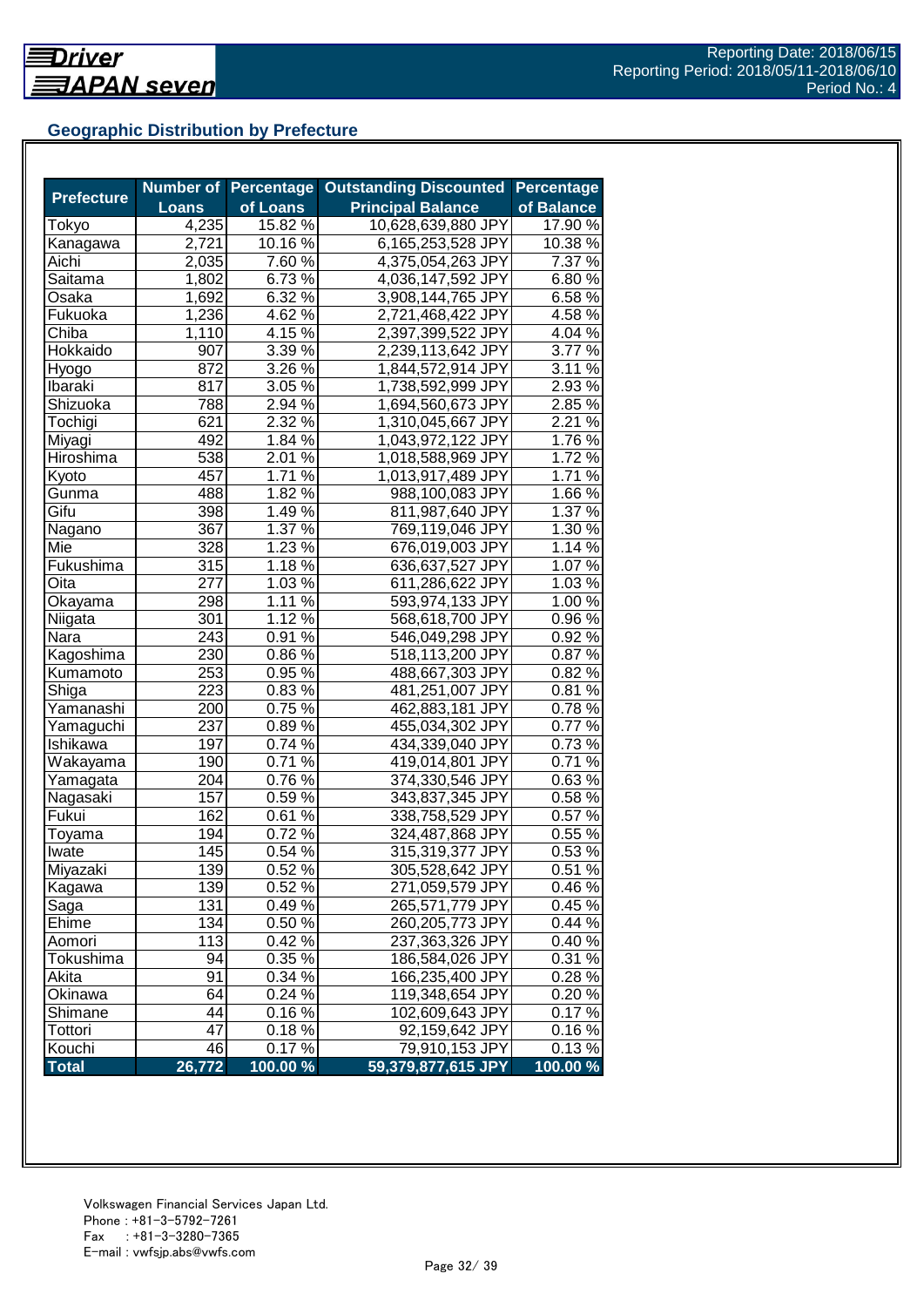## **Distribution by Obligor Concentration**

| Distribution of Loan Contracts and Vehicles per Obligor |           |                  |        |           |                                                        |            |  |
|---------------------------------------------------------|-----------|------------------|--------|-----------|--------------------------------------------------------|------------|--|
| <b>Contract</b>                                         | Number of | Percentage of    |        |           | Number of Percentage Outstanding Discounted Percentage |            |  |
| <b>Concentration Customers</b>                          |           | <b>Customers</b> | Loans  | of Loans  | <b>Principal Balance</b>                               | of Balance |  |
|                                                         | 25,766    | 96.74 %          | 25,766 | 96.24 %   | 56,737,702,763 JPY                                     | 95.55 %    |  |
|                                                         | 813       | 3.05%            | 925    | 3.46%     | 2,418,046,732 JPY                                      | 4.07%      |  |
| ົ                                                       | 51        | 0.19%            | 76I    | $0.28 \%$ | 217,905,801 JPY                                        | 0.37%      |  |
|                                                         |           | 0.01%            |        | 0.01%     | 1,847,529 JPY                                          | 0.00%      |  |
|                                                         |           | 0.00%            |        | 0.01%     | 4,374,790 JPY                                          | 0.01%      |  |
| $6 - 10$                                                |           | 0.00%            |        | 0.00%     | 0 JPY                                                  | 0.00%      |  |
| 11 or more                                              |           | 0.00%            |        | 0.00 %    | 0 JPY                                                  | 0.00%      |  |
| <b>Total</b>                                            | 26,634    | 100.00 %         | 26,772 | 100.00 %  | 59,379,877,615 JPY                                     | 100.00 %   |  |

#### **Top 20 Obligor**

| <b>Number</b>      |                  | Number of Outstanding Discounted Percentage |            |
|--------------------|------------------|---------------------------------------------|------------|
|                    | <b>Contracts</b> | <b>Principal Balance</b>                    | of Balance |
| 1                  | 2                | 13,966,726 JPY                              | 0.02%      |
| $\overline{c}$     | $\overline{2}$   | 13,897,075 JPY                              | 0.02%      |
| 3                  | 3                | 13,396,204 JPY                              | 0.02%      |
| 4                  | $\overline{2}$   | 12,730,141 JPY                              | 0.02%      |
| 5                  | 3                | 12,619,967 JPY                              | 0.02%      |
| 6                  | $\overline{c}$   | 12,092,729 JPY                              | 0.02%      |
| 7                  | $\overline{2}$   | 11,995,248 JPY                              | 0.02%      |
| 8                  | $\overline{2}$   | 10,625,571 JPY                              | 0.02%      |
| 9                  | $\overline{2}$   | 10,475,757 JPY                              | 0.02%      |
| 10                 | $\overline{2}$   | 10,466,722 JPY                              | 0.02%      |
| 11                 | $\overline{2}$   | 10,118,748 JPY                              | 0.02%      |
| 12                 | 1                | 9,967,770 JPY                               | 0.02%      |
| 13                 | 1                | 9,870,789 JPY                               | 0.02%      |
| 14                 | $\overline{2}$   | 9,661,635 JPY                               | 0.02%      |
| 15                 | $\mathbf 1$      | 9,654,547 JPY                               | 0.02%      |
| 16                 | 1                | 9,640,795 JPY                               | 0.02%      |
| 17                 | 1                | 9,489,244 JPY                               | 0.02%      |
| 18                 | $\overline{2}$   | 9,477,588 JPY                               | 0.02%      |
| 19                 | 1                | 9,447,002 JPY                               | 0.02%      |
| 20                 | 1                | 9,381,965 JPY                               | 0.02%      |
| <b>Total 1 -20</b> | 35               | 218,976,223 JPY                             | 0.37%      |

Remarks:

Figures above are calculated based on each of the Sub-Servicers respectively and not across both of the Sub-Servicers.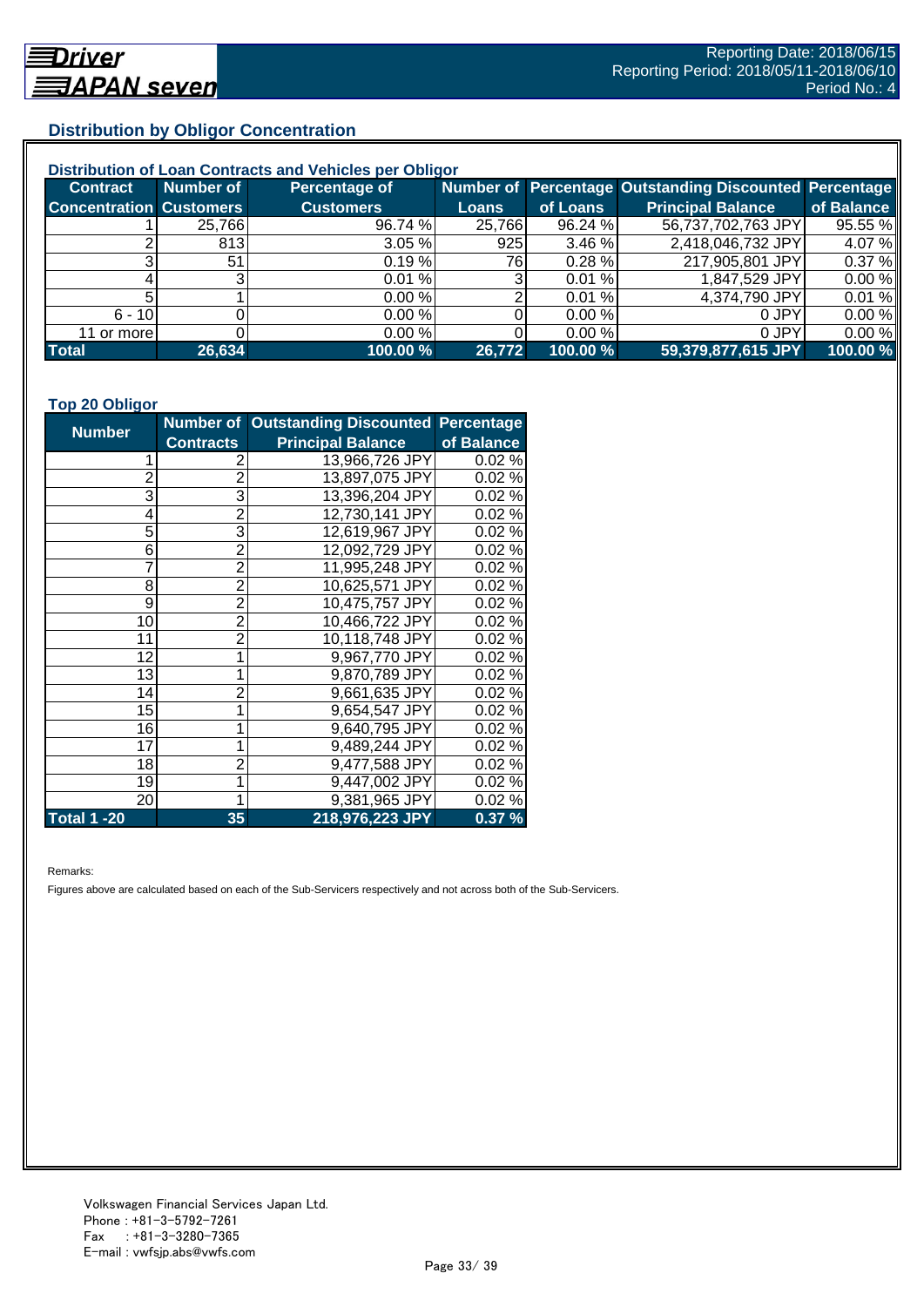

## **Distribution by Contract Start Month**

| <b>Origination Month</b> | <b>Number of Loans</b> | <b>Percentage of Loans</b> | <b>Outstanding Discounted Principal Balance</b> | <b>Percentage of Balance</b> |
|--------------------------|------------------------|----------------------------|-------------------------------------------------|------------------------------|
| 10.2012                  | 2                      | 0.01%                      | 305,538 JPY                                     | 0.00%                        |
| 11.2012<br>12.2012       | 1<br>3                 | 0.00 %<br>0.01%            | 77,333 JPY                                      | 0.00%                        |
| 01.2013                  | $\overline{2}$         | 0.01%                      | 633,669 JPY<br>776,615 JPY                      | 0.00%<br>0.00%               |
| 02.2013                  | 1                      | 0.00%                      | 954,580 JPY                                     | 0.00%                        |
| 03.2013                  | 4                      | 0.01%                      | 1,505,127 JPY                                   | 0.00%                        |
| 04.2013                  | $\overline{0}$         | 0.00%                      | 0 JPY                                           | 0.00%                        |
| 05.2013                  | $\mathbf{1}$           | 0.00 %                     | 683,277 JPY                                     | 0.00%                        |
| 06.2013                  | 21                     | 0.08%                      | 9,779,025 JPY                                   | 0.02%                        |
| 07.2013                  | 9                      | 0.03%                      | 5,059,384 JPY                                   | 0.01%                        |
| 08.2013                  | 10                     | 0.04%                      | 9,973,548 JPY                                   | 0.02%                        |
| 09.2013                  | 16                     | 0.06%                      | 9,865,567 JPY                                   | 0.02%                        |
| 10.2013                  | 11                     | 0.04%                      | 3,763,004 JPY                                   | 0.01%                        |
| 11.2013                  | 14                     | 0.05 %                     | 9,866,431 JPY                                   | 0.02%                        |
| 12.2013                  | 21                     | 0.08%                      | 17,987,142 JPY                                  | 0.03%                        |
| 01.2014                  | 34                     | 0.13%                      | 46,900,689 JPY                                  | 0.08%                        |
| 02.2014                  | 35                     | 0.13%                      | 22,828,773 JPY                                  | 0.04%                        |
| 03.2014                  | 49                     | 0.18%                      | 47,517,778 JPY                                  | 0.08%                        |
| 04.2014                  | 21                     | 0.08%                      | 19,055,258 JPY                                  | 0.03%                        |
| 05.2014                  | 12                     | 0.04%                      | 13,896,926 JPY                                  | 0.02%                        |
| 06.2014                  | 39                     | 0.15%                      | 38,183,685 JPY                                  | 0.06%                        |
| 07.2014<br>08.2014       | 22<br>12               | 0.08%<br>0.04%             | 17,557,600 JPY<br>12,420,271 JPY                | 0.03%<br>0.02%               |
| 09.2014                  | 32                     | 0.12%                      | 28,966,296 JPY                                  | 0.05%                        |
| 10.2014                  | 25                     | 0.09%                      | 27,012,558 JPY                                  | 0.05%                        |
| 11.2014                  | 29                     | 0.11%                      | 37,393,156 JPY                                  | 0.06%                        |
| 12.2014                  | 55                     | 0.21%                      | 67,414,954 JPY                                  | 0.11%                        |
| 01.2015                  | 32                     | 0.12%                      | 42,636,328 JPY                                  | 0.07%                        |
| 02.2015                  | 42                     | 0.16%                      | 57,503,059 JPY                                  | 0.10%                        |
| 03.2015                  | 60                     | 0.22%                      | 80,933,609 JPY                                  | 0.14%                        |
| 04.2015                  | 24                     | 0.09%                      | 37,016,536 JPY                                  | 0.06%                        |
| 05.2015                  | 43                     | 0.16%                      | 57,420,940 JPY                                  | 0.10%                        |
| 06.2015                  | 103                    | 0.38%                      | 135,318,700 JPY                                 | 0.23%                        |
| 07.2015                  | 107                    | 0.40%                      | 136,506,188 JPY                                 | 0.23%                        |
| 08.2015                  | 127                    | 0.47%                      | 158,952,048 JPY                                 | 0.27%                        |
| 09.2015                  | 169                    | 0.63%                      | 247,013,913 JPY                                 | 0.42%                        |
| 10.2015                  | 91                     | 0.34%                      | 145,549,590 JPY                                 | 0.25%                        |
| 11.2015                  | 121                    | 0.45%                      | 208,629,519 JPY                                 | 0.35%                        |
| 12.2015                  | 192                    | 0.72%                      | 315,239,555 JPY                                 | 0.53%                        |
| 01.2016<br>02.2016       | 221<br>311             | 0.83%<br>1.16%             | 380,336,749 JPY<br>535,436,064 JPY              | 0.64 %<br>0.90%              |
| 03.2016                  | 476                    | 1.78 %                     | 837,044,901 JPY                                 | 1.41%                        |
| 04.2016                  | 235                    | 0.88%                      | 497,789,104 JPY                                 | 0.84%                        |
| 05.2016                  | 335                    | 1.25%                      | 631,818,572 JPY                                 | 1.06 %                       |
| 06.2016                  | 400                    | 1.49 %                     | 799,908,696 JPY                                 | 1.35 %                       |
| 07.2016                  | 375                    | 1.40 %                     | 720,167,520 JPY                                 | 1.21 %                       |
| 08.2016                  | 406                    | 1.52 %                     | 750,507,553 JPY                                 | 1.26 %                       |
| 09.2016                  | 588                    | 2.20 %                     | 1,181,603,295 JPY                               | 1.99%                        |
| 10.2016                  | 365                    | 1.36 %                     | 745,629,170 JPY                                 | 1.26 %                       |
| 11.2016                  | 496                    | 1.85 %                     | 1,054,787,624 JPY                               | 1.78%                        |
| 12.2016                  | 1,177                  | 4.40 %                     | 2,336,258,464 JPY                               | 3.93 %                       |
| 01.2017                  | 1,016                  | 3.80 %                     | 2,186,088,708 JPY                               | 3.68%                        |
| 02.2017                  | 1,470                  | 5.49 %                     | 3,239,131,854 JPY                               | 5.45 %                       |
| 03.2017                  | 2,545                  | 9.51%                      | 5,702,364,767 JPY                               | 9.60%                        |
| 04.2017<br>05.2017       | 1,027                  | 3.84 %<br>5.67 %           | 2,304,243,399 JPY                               | 3.88 %<br>5.89%              |
| 06.2017                  | 1.517<br>1,993         | 7.44 %                     | 3,499,234,460 JPY<br>4,488,044,299 JPY          | 7.56 %                       |
| 07.2017                  | 1,385                  | 5.17%                      | 3,230,220,210 JPY                               | 5.44 %                       |
| 08.2017                  | 1,645                  | 6.14 %                     | 4,020,949,770 JPY                               | 6.77%                        |
| 09.2017                  | 2,526                  | 9.44 %                     | 6,353,497,830 JPY                               | 10.70 %                      |
| 10.2017                  | 1,619                  | 6.05%                      | 4,094,345,361 JPY                               | 6.90%                        |
| 11.2017                  | 2,175                  | 8.12%                      | 5,540,343,519 JPY                               | 9.33%                        |
| 12.2017                  | 359                    | 1.34 %                     | 927,570,024 JPY                                 | 1.56 %                       |
| 01.2018                  | 202                    | 0.75%                      | 482,076,359 JPY                                 | 0.81%                        |
| 02.2018                  | 179                    | 0.67%                      | 409,237,031 JPY                                 | 0.69%                        |
| 03.2018                  | 137                    | 0.51%                      | 358,144,143 JPY                                 | 0.60%                        |
| 04.2018                  | $\Omega$               | 0.00%                      | 0 JPY                                           | 0.00%                        |
| 05.2018                  | $\overline{0}$         | 0.00%                      | 0 JPY                                           | 0.00%                        |
| <b>Total</b>             | 26,772                 | 100.00 %                   | 59,379,877,615 JPY                              | 100.00 %                     |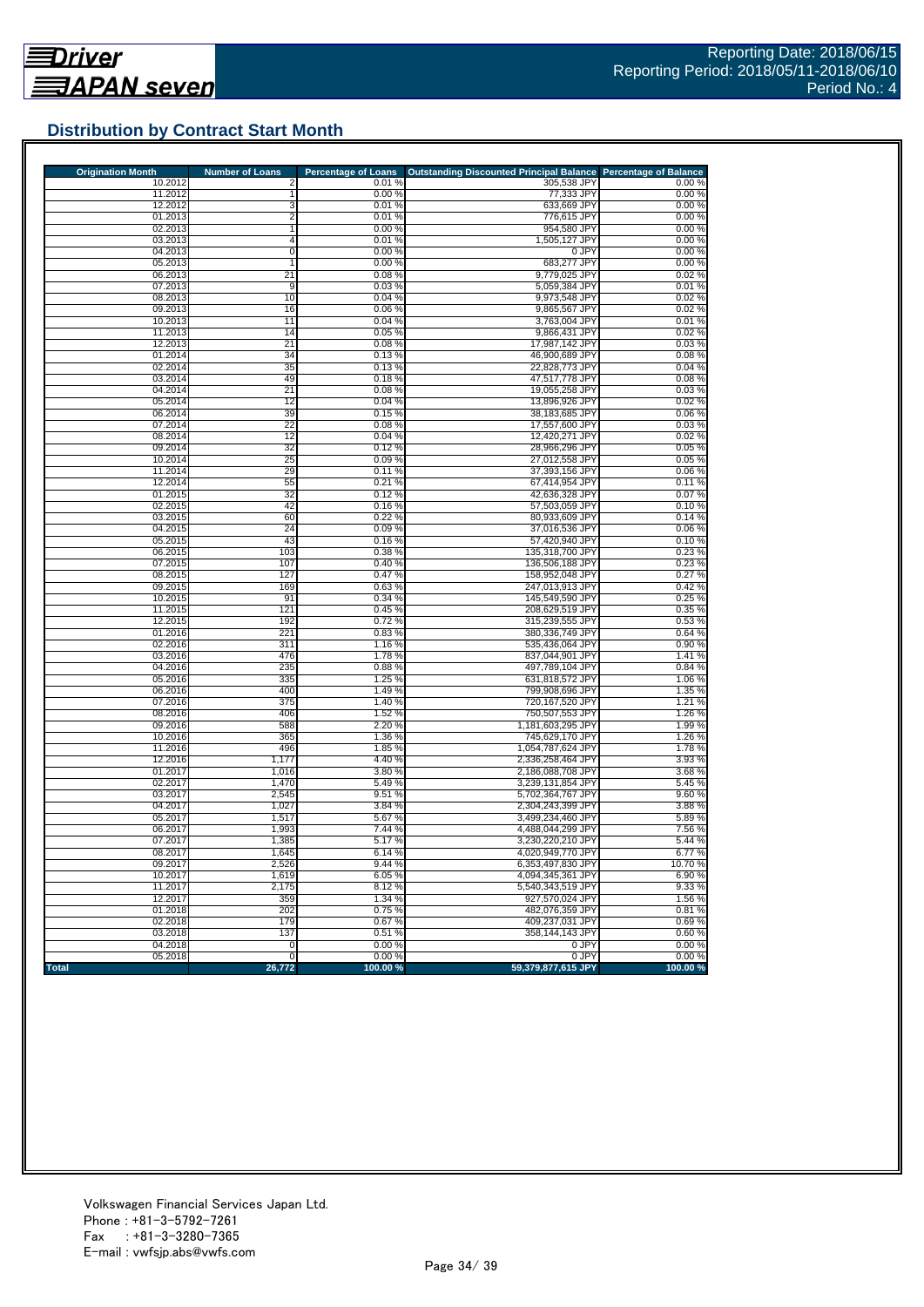

## **Distribution by Contract End Month**

| <b>Maturity Month</b> | <b>Number of Loans</b> | <b>Percentage of Loans</b> | <b>Outstanding Discounted Principal Balance</b> | <b>Percentage of Balance</b> |
|-----------------------|------------------------|----------------------------|-------------------------------------------------|------------------------------|
| 06.2018               | 163                    | 0.61%                      | 100,990,035 JPY                                 | 0.17%                        |
| 07.2018<br>08.2018    | 129<br>161             | 0.48%<br>0.60%             | 99,994,550 JPY<br>118,149,156 JPY               | 0.17%<br>0.20%               |
| 09.2018               | 210                    | 0.78%                      | 161,636,278 JPY                                 | 0.27%                        |
| 10.2018               | 121                    | 0.45 %                     | 100,771,641 JPY                                 | 0.17%                        |
| 11.2018               | 179                    | 0.67%                      | 150,232,973 JPY                                 | 0.25%                        |
| 12.2018               | 289                    | 1.08%<br>0.83%             | 245,322,231 JPY                                 | 0.41%                        |
| 01.2019<br>02.2019    | 222<br>262             | 0.98%                      | 235,265,056 JPY<br>260.501.670 JPY              | 0.40%<br>0.44 %              |
| 03.2019               | 378                    | 1.41%                      | 453,863,733 JPY                                 | 0.76%                        |
| 04.2019               | 202                    | 0.75%                      | 336,421,845 JPY                                 | 0.57 %                       |
| 05.2019               | 271                    | 1.01%                      | 372,133,019 JPY                                 | 0.63%                        |
| 06.2019               | 367                    | 1.37 %                     | 547,388,838 JPY                                 | 0.92%                        |
| 07.2019               | 269                    | 1.00 %                     | 395,602,192 JPY                                 | 0.67%                        |
| 08.2019<br>09.2019    | 224<br>391             | 0.84 %<br>1.46 %           | 308,315,980 JPY<br>617,321,675 JPY              | 0.52%<br>1.04 %              |
| 10.2019               | 281                    | 1.05 %                     | 427,160,805 JPY                                 | 0.72%                        |
| 11.2019               | 360                    | 1.34 %                     | 589,459,529 JPY                                 | 0.99%                        |
| 12.2019               | 537                    | 2.01 %                     | 1,117,499,710 JPY                               | 1.88%                        |
| 01.2020               | 501                    | 1.87%                      | 1,050,585,271 JPY                               | 1.77%                        |
| 02.2020               | 693                    | 2.59%                      | 1,508,504,639 JPY                               | 2.54 %                       |
| 03.2020<br>04.2020    | 1,169<br>406           | 4.37 %<br>1.52 %           | 2,610,318,752 JPY<br>926,328,667 JPY            | 4.40 %<br>1.56 %             |
| 05.2020               | 656                    | 2.45 %                     | 1,543,825,802 JPY                               | 2.60%                        |
| 06.2020               | 825                    | 3.08%                      | 1,955,603,943 JPY                               | 3.29%                        |
| 07.2020               | 599                    | 2.24 %                     | 1,445,844,329 JPY                               | 2.43%                        |
| 08.2020               | 768                    | 2.87%                      | 1.926.222.695 JPY                               | 3.24 %                       |
| 09.2020               | 1,104                  | 4.12%                      | 2,846,828,535 JPY                               | 4.79%                        |
| 10.2020               | 703                    | 2.63%                      | 1,876,609,681 JPY                               | 3.16%                        |
| 11.2020<br>12.2020    | 1,007<br>292           | 3.76 %<br>1.09%            | 2,723,991,064 JPY<br>671,530,956 JPY            | 4.59 %<br>1.13%              |
| 01.2021               | 249                    | 0.93%                      | 538,727,599 JPY                                 | 0.91%                        |
| 02.2021               | 322                    | 1.20%                      | 624.036.704 JPY                                 | 1.05 %                       |
| 03.2021               | 425                    | 1.59 %                     | 832.398.810 JPY                                 | 1.40 %                       |
| 04.2021               | 165                    | 0.62%                      | 307,564,218 JPY                                 | 0.52%                        |
| 05.2021               | 265                    | 0.99 %                     | 511,626,979 JPY                                 | 0.86%                        |
| 06.2021<br>07.2021    | 274<br>278             | 1.02%<br>1.04 %            | 546,795,245 JPY<br>529,870,296 JPY              | 0.92%<br>0.89%               |
| 08.2021               | 318                    | 1.19%                      | 620,398,350 JPY                                 | 1.04 %                       |
| 09.2021               | 459                    | 1.71%                      | 931,327,111 JPY                                 | 1.57%                        |
| 10.2021               | 283                    | 1.06%                      | 581,912,490 JPY                                 | 0.98%                        |
| 11.2021               | 380                    | 1.42 %                     | 844,690,117 JPY                                 | 1.42 %                       |
| 12.2021               | 535                    | 2.00 %                     | 1,185,842,678 JPY                               | 2.00 %                       |
| 01.2022<br>02.2022    | 449<br>676             | 1.68%                      | 1,074,723,478 JPY                               | 1.81%                        |
| 03.2022               | 1,199                  | 2.53 %<br>4.48%            | 1,649,713,708 JPY<br>2,903,267,154 JPY          | 2.78%<br>4.89%               |
| 04.2022               | 518                    | 1.93 %                     | 1,234,419,835 JPY                               | 2.08%                        |
| 05.2022               | 705                    | 2.63 %                     | 1,743,636,585 JPY                               | 2.94 %                       |
| 06.2022               | 905                    | 3.38 %                     | 2,237,004,584 JPY                               | 3.77 %                       |
| 07.2022               | 592                    | 2.21 %                     | 1,555,088,938 JPY                               | 2.62%                        |
| 08.2022<br>09.2022    | 698<br>1,128           | 2.61 %<br>4.21 %           | 1,890,469,720 JPY<br>3,127,443,918 JPY          | 3.18%<br>5.27%               |
| 10.2022               | 689                    | 2.57 %                     | 1,945,479,064 JPY                               | 3.28 %                       |
| 11.2022               | 855                    | 3.19%                      | 2,424,767,162 JPY                               | 4.08%                        |
| 12.2022               | 143                    | 0.53 %                     | 417,114,568 JPY                                 | 0.70%                        |
| 01.2023               | 82                     | 0.31%                      | 215,574,686 JPY                                 | 0.36%                        |
| 02.2023               | 84                     | 0.31%                      | 221.275.715 JPY                                 | 0.37%                        |
| 03.2023               | 81                     | 0.30%                      | 208,354,612 JPY                                 | 0.35%                        |
| 04.2023               | 20<br>20               | 0.07%                      | 50,636,480 JPY                                  | 0.09%<br>0.09%               |
| 05.2023<br>06.2023    | 28                     | 0.07%<br>0.10%             | 50,496,369 JPY<br>68,572,796 JPY                | 0.12%                        |
| 07.2023               | 22                     | 0.08%                      | 47,308,691 JPY                                  | 0.08%                        |
| 08.2023               | 29                     | 0.11%                      | 60,849,873 JPY                                  | 0.10%                        |
| 09.2023               | 31                     | 0.12%                      | 94,368,696 JPY                                  | 0.16%                        |
| 10.2023               | 18                     | 0.07%                      | 36,583,763 JPY                                  | 0.06%                        |
| 11.2023               | 30                     | 0.11%                      | 69,561,162 JPY                                  | 0.12%                        |
| 12.2023<br>01.2024    | 8<br>9                 | 0.03%<br>0.03%             | 27,168,088 JPY<br>27,788,403 JPY                | 0.05%<br>0.05%               |
| 02.2024               | 5                      | 0.02%                      | 16,988,441 JPY                                  | 0.03%                        |
| 03.2024               | 6                      | 0.02%                      | 19,803,625 JPY                                  | 0.03%                        |
| 04.2024               | 2                      | 0.01%                      | 8,057,789 JPY                                   | 0.01%                        |
| 05.2024               | 0                      | 0.00%                      | 0 JPY                                           | 0.00%                        |
| 06.2024               | 5                      | 0.02%                      | 17,697,679 JPY                                  | 0.03%                        |
| 07.2024               | 9                      | 0.03%                      | 30,560,676 JPY                                  | 0.05%                        |
| 08.2024<br>09.2024    | 5<br>9                 | 0.02%<br>0.03%             | 16,289,112 JPY<br>35,407,757 JPY                | 0.03%<br>0.06%               |
| 10.2024               | 10                     | 0.04%                      | 38,295,610 JPY                                  | 0.06%                        |
| 11.2024               |                        | 0.03%                      | 27,520,644 JPY                                  | 0.05%                        |
| 12.2024               |                        | 0.00%                      | 2,664,319 JPY                                   | 0.00%                        |
| 01.2025               |                        | 0.01%                      | 5,508,068 JPY                                   | 0.01%                        |
| Total                 | 26,772                 | 100.00%                    | 59,379,877,615 JPY                              | 100.00%                      |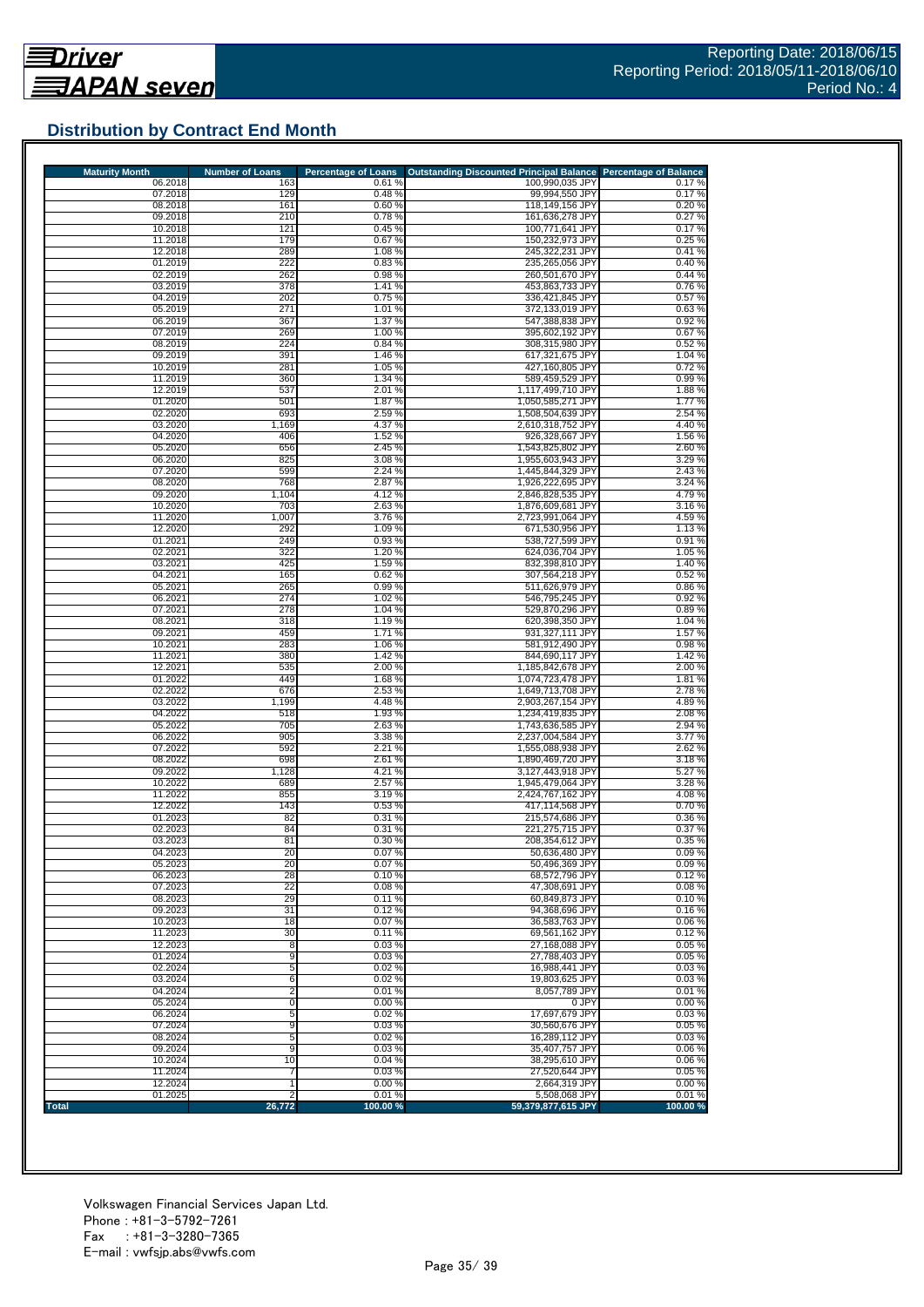## **Distribution by Monthly Payment**

|                            | <b>Number of</b> | <b>Percentage</b> | <b>Outstanding Discounted</b> | Percentage |
|----------------------------|------------------|-------------------|-------------------------------|------------|
| <b>Monthly Payment</b>     | Loans            | of Loans          | <b>Principal Balance</b>      | of Balance |
| 10,000 JPY<br><=           | 1,350            | 5.04 %            | 1,722,022,983 JPY             | 2.90 %     |
| 20,000 JPY<br>10,001 JPY   | 4,750            | 17.74 %           | 6,910,920,854 JPY             | 11.64 %    |
| 20,001 JPY<br>30,000 JPY   | 6,692            | 25.00 %           | 11,779,947,061 JPY            | 19.84 %    |
| 40,000 JPY<br>30.001 JPY   | 5,388            | 20.13%            | 11,420,678,386 JPY            | 19.23 %    |
| 40.001 JPY<br>50,000 JPY   | 3,151            | 11.77 %           | 7,928,130,656 JPY             | 13.35 %    |
| 50.001 JPY<br>60,000 JPY   | 1,875            | 7.00 %            | 5,397,614,363 JPY             | 9.09 %     |
| 70,000 JPY<br>60,001 JPY   | 1,080            | 4.03%             | 3,499,444,860 JPY             | 5.89%      |
| 80,000 JPY<br>70,001 JPY   | 662              | 2.47 %            | 2,296,070,136 JPY             | 3.87 %     |
| 80,001 JPY<br>90,000 JPY   | 464              | 1.73 %            | 1,699,293,787 JPY             | 2.86 %     |
| 90,001 JPY<br>100,000 JPY  | 399              | 1.49%             | 1,686,701,172 JPY             | 2.84 %     |
| 100,001 JPY<br>110,000 JPY | 235              | 0.88%             | 1,014,673,100 JPY             | 1.71%      |
| 110,001 JPY<br>120,000 JPY | 161              | 0.60%             | 826,198,957 JPY               | 1.39 %     |
| 130,000 JPY<br>120.001 JPY | 126              | 0.47%             | 633,018,428 JPY               | 1.07 %     |
| 140,000 JPY<br>130.001 JPY | 114              | 0.43%             | 619,704,393 JPY               | 1.04 %     |
| 140,001 JPY<br>150.000 JPY | 86               | 0.32%             | 502,894,716 JPY               | 0.85%      |
| 150.001 JPY<br>$>=$        | 239              | 0.89%             | 1,442,563,763 JPY             | 2.43 %     |
| <b>Total</b>               | 26,772           | 100.00 %          | 59,379,877,615 JPY            | 100.00%    |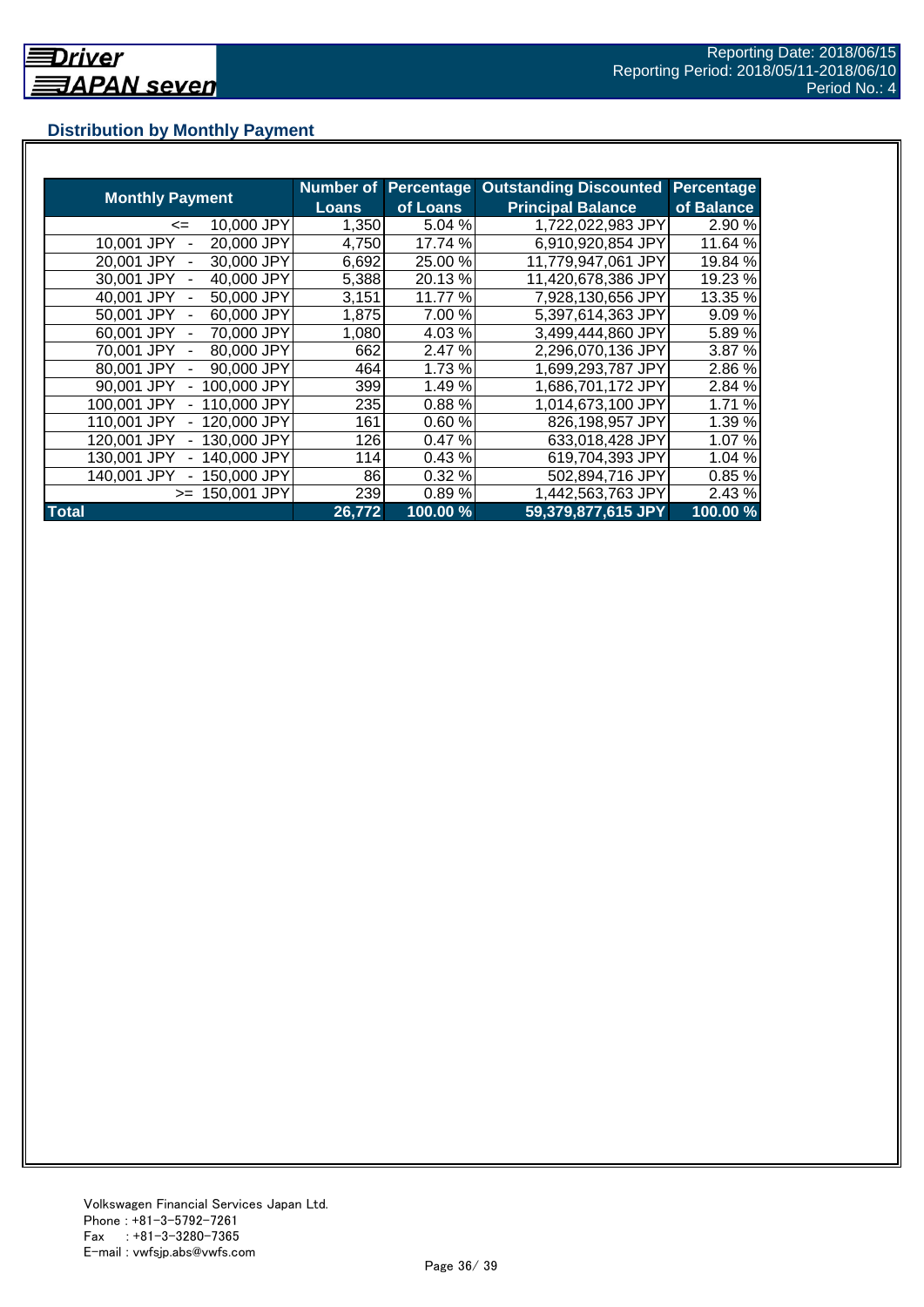## **Distribution by Bonus Payment**

|                            | <b>Number of</b> |          | <b>Percentage Outstanding Discounted</b> | <b>Percentage</b> |
|----------------------------|------------------|----------|------------------------------------------|-------------------|
| <b>Bonus Payment</b>       | <b>Loans</b>     | of Loans | <b>Principal Balance</b>                 | of Balance        |
| No Bonus Payment           | 16,494           | 61.61%   | 35,580,061,971 JPY                       | 59.92 %           |
| 25,000 JPY<br>1 JPY -      | 214              | 0.80%    | 361,870,745 JPY                          | 0.61%             |
| 50,000 JPY<br>25,001 JPY - | 2,455            | 9.17%    | 4,467,394,596 JPY                        | 7.52 %            |
| 50,001 JPY - 75,000 JPY    | 867              | 3.24 %   | 1,717,304,871 JPY                        | 2.89%             |
| 75,001 JPY - 100,000 JPY   | 3,490            | 13.04 %  | 7,754,807,017 JPY                        | 13.06%            |
| 100,001 JPY - 125,000 JPY  | 476              | 1.78 %   | 1,141,024,002 JPY                        | 1.92 %            |
| 125,001 JPY - 150,000 JPY  | 1,401            | 5.23 %   | 3,881,494,908 JPY                        | 6.54 %            |
| 150,001 JPY - 175,000 JPY  | 160              | 0.60%    | 432,095,119 JPY                          | 0.73%             |
| 175,001 JPY - 200,000 JPY  | 749              | 2.80 %   | 2,308,384,406 JPY                        | 3.89%             |
| 200,001 JPY - 225,000 JPY  | 42               | 0.16%    | 143,510,979 JPY                          | 0.24%             |
| 225,001 JPY - 250,000 JPY  | 184              | 0.69%    | 649,000,094 JPY                          | 1.09%             |
| 250,001 JPY - 275,000 JPY  | 13               | 0.05%    | 46,592,535 JPY                           | 0.08%             |
| 275,001 JPY - 300,000 JPY  | 141              | 0.53 %   | 538,259,527 JPY                          | 0.91%             |
| 300,001 JPY - 325,000 JPY  | 7                | 0.03%    | 23,354,403 JPY                           | 0.04%             |
| 325,001 JPY - 350,000 JPY  | 39               | 0.15%    | 168,084,462 JPY                          | 0.28%             |
| 350,001 JPY - 375,000 JPY  | 2                | 0.01%    | 5,187,619 JPY                            | 0.01%             |
| 375,001 JPY - 400,000 JPY  | 17               | 0.06%    | 83,400,393 JPY                           | 0.14%             |
| 400,001 JPY - 425,000 JPY  |                  | 0.00%    | 6,872,003 JPY                            | 0.01%             |
| 425,001 JPY - 450,000 JPY  | 6                | 0.02%    | 20,896,191 JPY                           | 0.04%             |
| 450,001 JPY - 475,000 JPY  | 0                | 0.00%    | 0 JPY                                    | 0.00%             |
| 475,001 JPY - 500,000 JPY  | 11               | 0.04%    | 40,172,322 JPY                           | 0.07%             |
| 500,001 JPY or more        | 3                | 0.01%    | 10,109,452 JPY                           | 0.02%             |
| <b>Total</b>               | 26,772           | 100.00 % | 59,379,877,615 JPY                       | 100.00%           |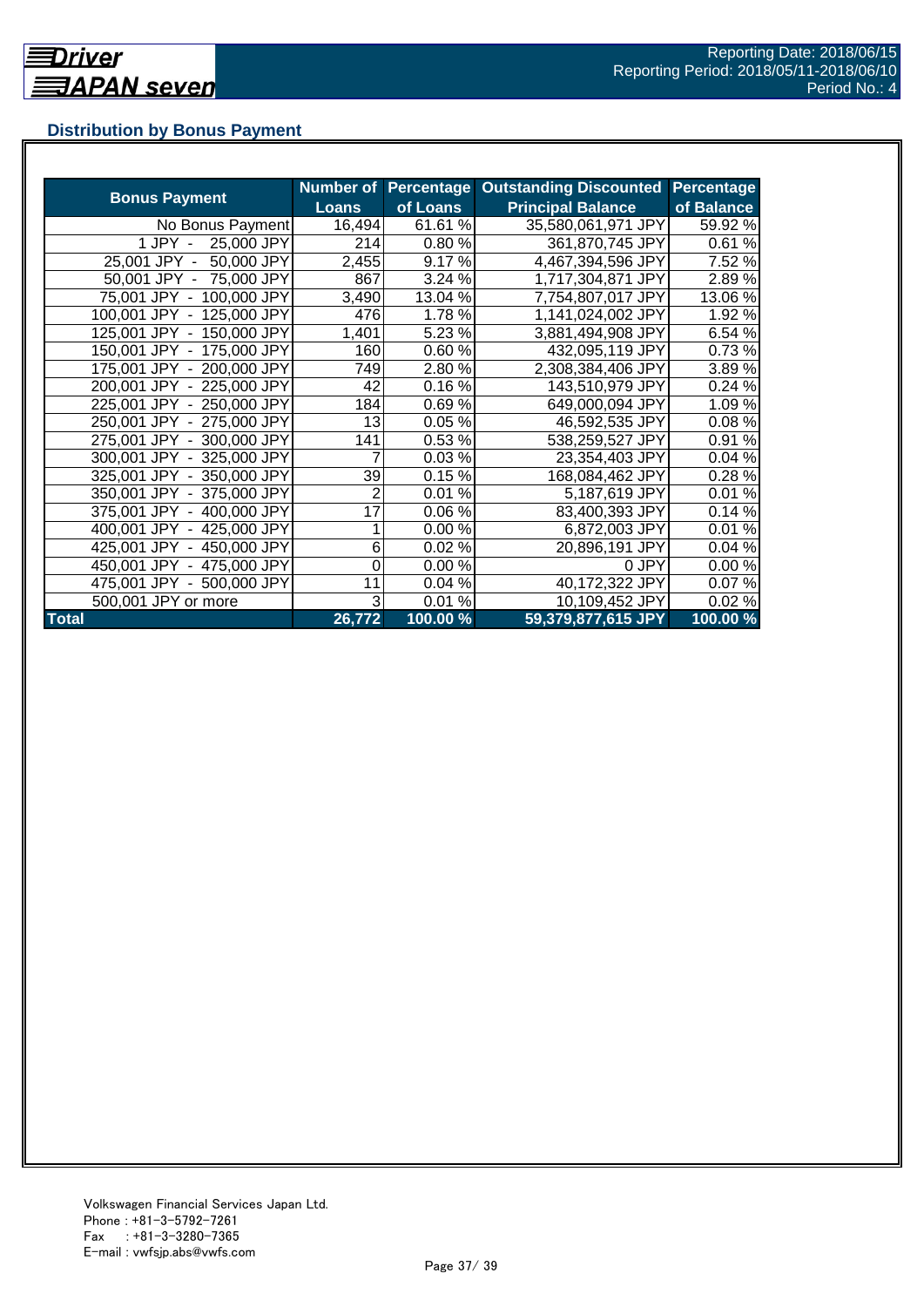## **Distribution by Motor Type**

| <b>Motor Type</b> | <b>Loans</b> | of Loans    | Number of Percentage Outstanding Discounted Percentage<br>Principal Balance <sup>'</sup> | of Balance |
|-------------------|--------------|-------------|------------------------------------------------------------------------------------------|------------|
| EA 189            |              | $0.00 \%$   | 0 JPY                                                                                    | $0.00 \%$  |
| Other             | 26.772       | $100.00\%$  | 59,379,877,615 JPY                                                                       | 100.00 %   |
| <b>Total</b>      | 26,772       | $100.00 \%$ | 59,379,877,615 JPY                                                                       | 100.00%    |